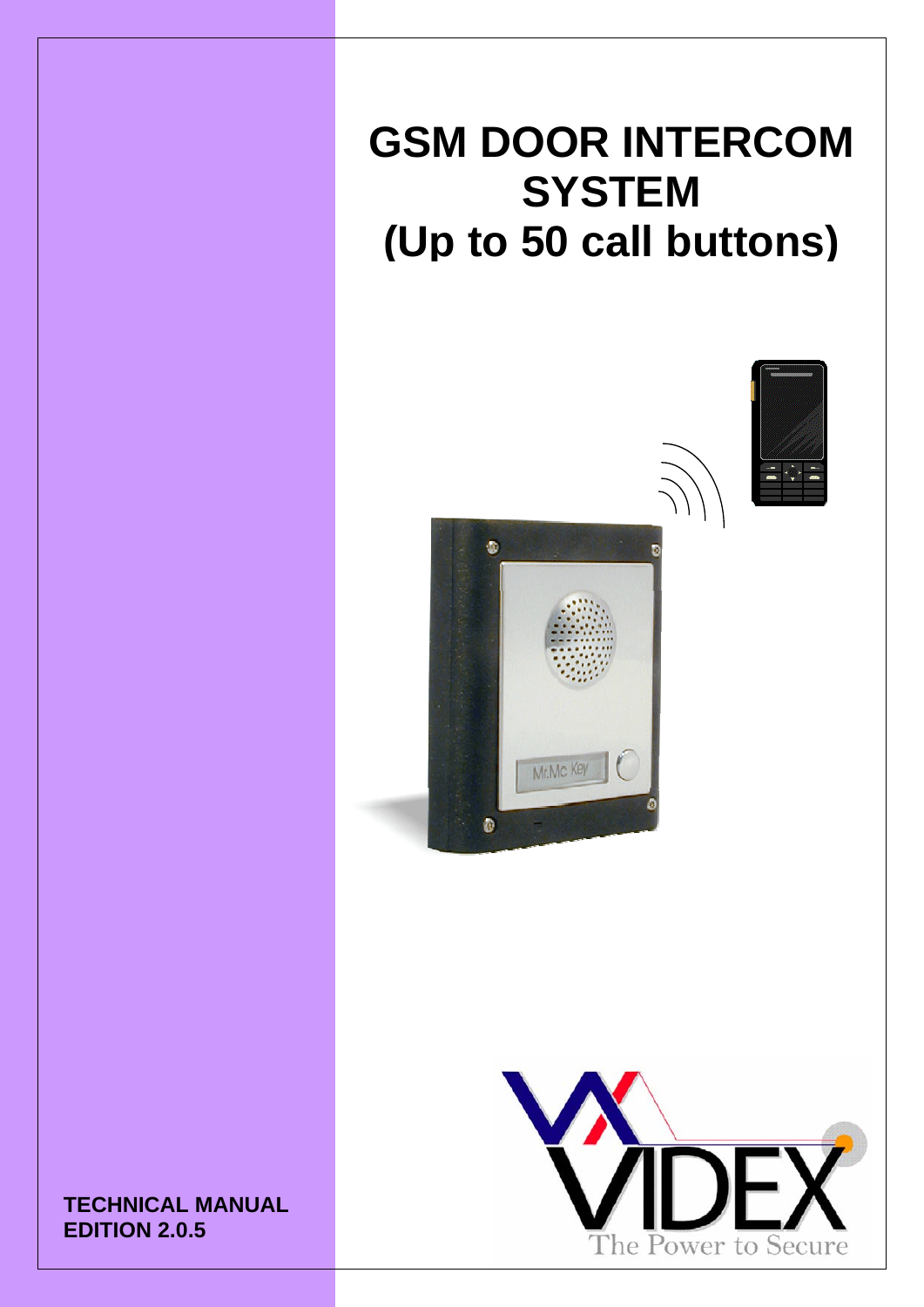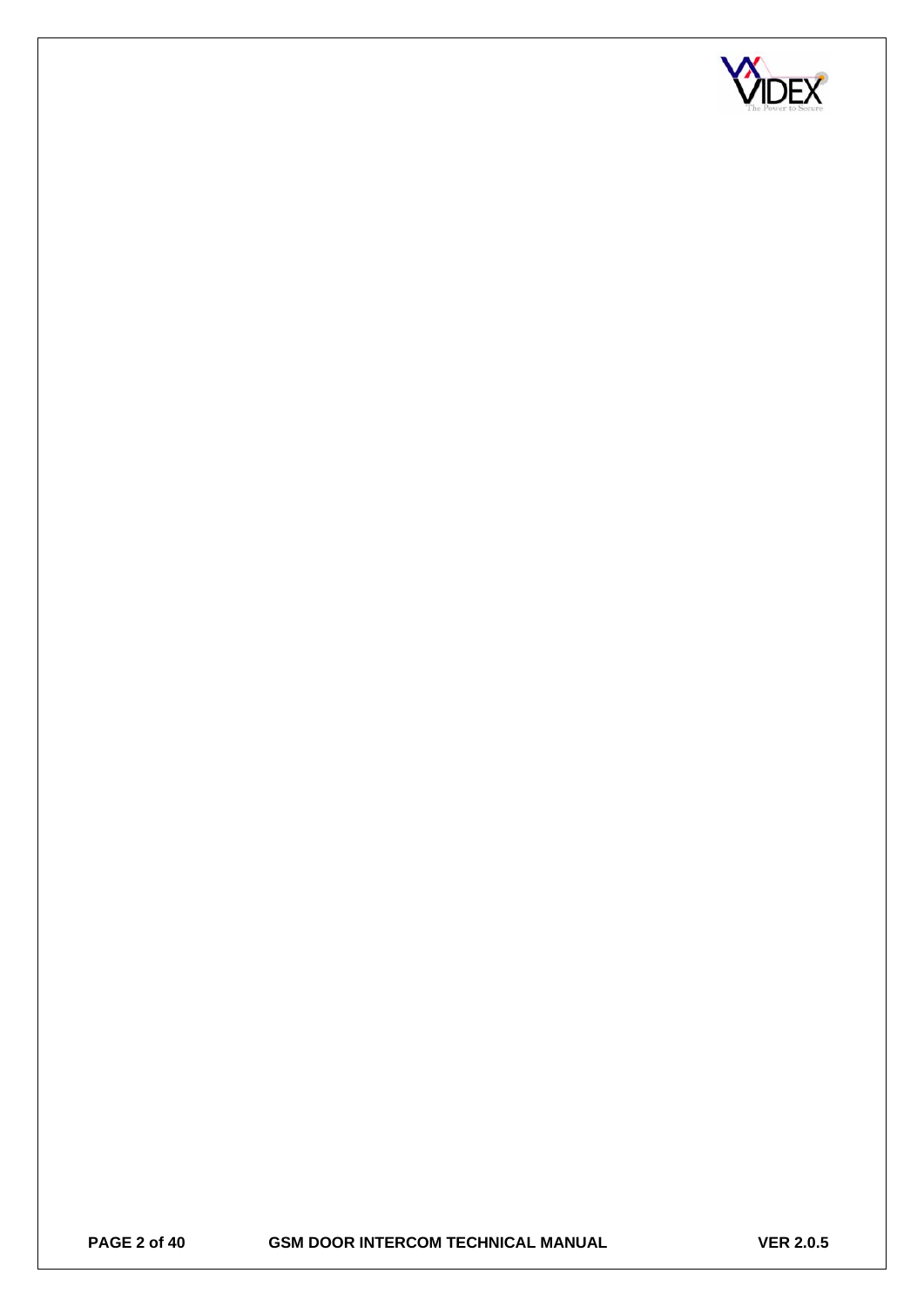

# **CONTENTS**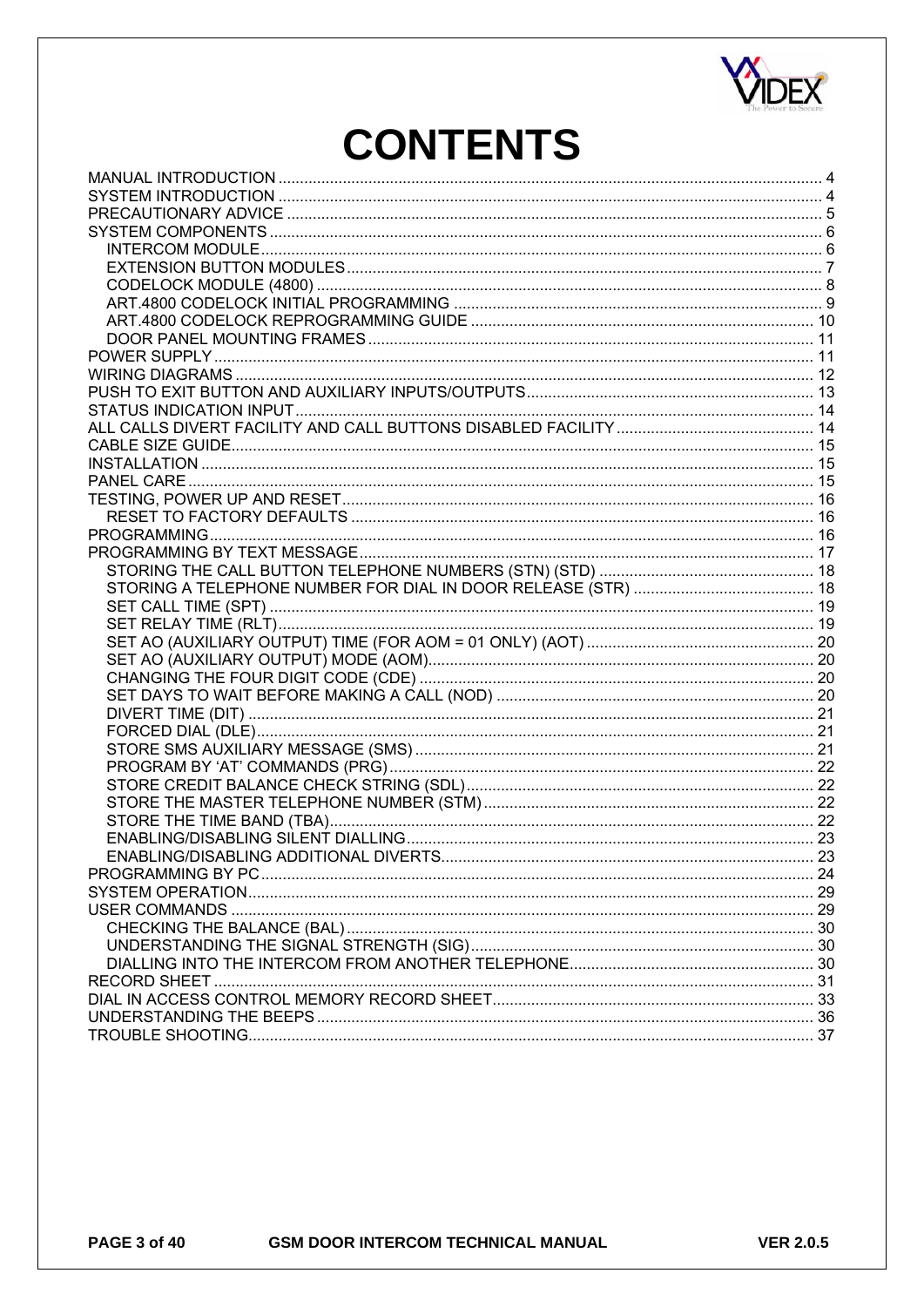

# **MANUAL INTRODUCTION**

The information in this manual is intended as an installation and commissioning guide for the GSM door intercom system. This manual should be read carefully before the installation commences. Any damage caused to the equipment due to faulty installations where the information in this manual has not been followed is not the responsibility of Videx Security Ltd.

VIDEX run free training courses for engineers who have not installed this system before. Technical help is also available on 0191 224 3174 during office hours or via e-mail tech@videx-security.com.

#### **SYSTEM INTRODUCTION**

The system is designed to work on the same technology as mobile phones. It enables a call to be made from an entry point (Door, gate etc), to any telephone number (mobile or land line). Up to 50 call buttons can be connected to the door panel, each able to call two telephone numbers (If the first is busy or not answered, the call can be diverted to the second) or with the additional divert facility enabled it is possible to have up to 10 call buttons each with 1 primary number and 5 divert numbers. Features of the system include a dry contact relay output, an open collector auxiliary output, push to exit input and switched 0V auxiliary input. Programming of the telephone numbers and additional features can be carried out via text messaging or PC using a specially designed Windows program. An additional access control feature for up to 250 telephone numbers is also available on the system allowing a number of callers to open the gate/door simply by dialling the telephone number of the intercom panel (The intercom panel will not answer these calls but will activate the relay output).

A SIM card is required for this product but not supplied. It is recommended to choose the SIM card which has the best coverage for the area in which the intercom panel will be installed. Both contract and 'Pay as you go' SIM cards can be used but if using a 'Pay as you go' we would recommend setting up an automatic top up to avoid running short on credit and loosing the use of the intercom panel. Alternatively if you already have a contract mobile phone it should be possible to get a second SIM card and telephone number on the existing account. For more information contact the SIM card provider or visit their web sites.

**Network provider selection:** It is imperative for the reliably operation of the system that the best network provider for the area is selected. Problems such as network disconnection can occur if the provider has signal or interference problems for that area. We would recommend using a GSM signal strength meter to survey the intended antenna location. Contact Videx for more information on where to purchase a tester. As an initial check, also go to www.sitefinder.ofcom.org.uk and enter the postcode of the intended installation. This will show all transmitters in the area. It is advised to choose the closest one or if there are many then choose a transmitter working on 900MHz as this frequency works best through obstacles such as walls, buildings etc. The antenna should always be mounted vertically at the highest point possible. Metal structures and sources of interference such as power cables, control panels etc can affect signals and so the antenna should be mounted away from these.

When registering a new SIM you may be asked for the IMEI number. This is the unique serial number of the GSM intercom and can be found on the rear of the module just below the SIM holder on a white label. It's the long number below the barcode.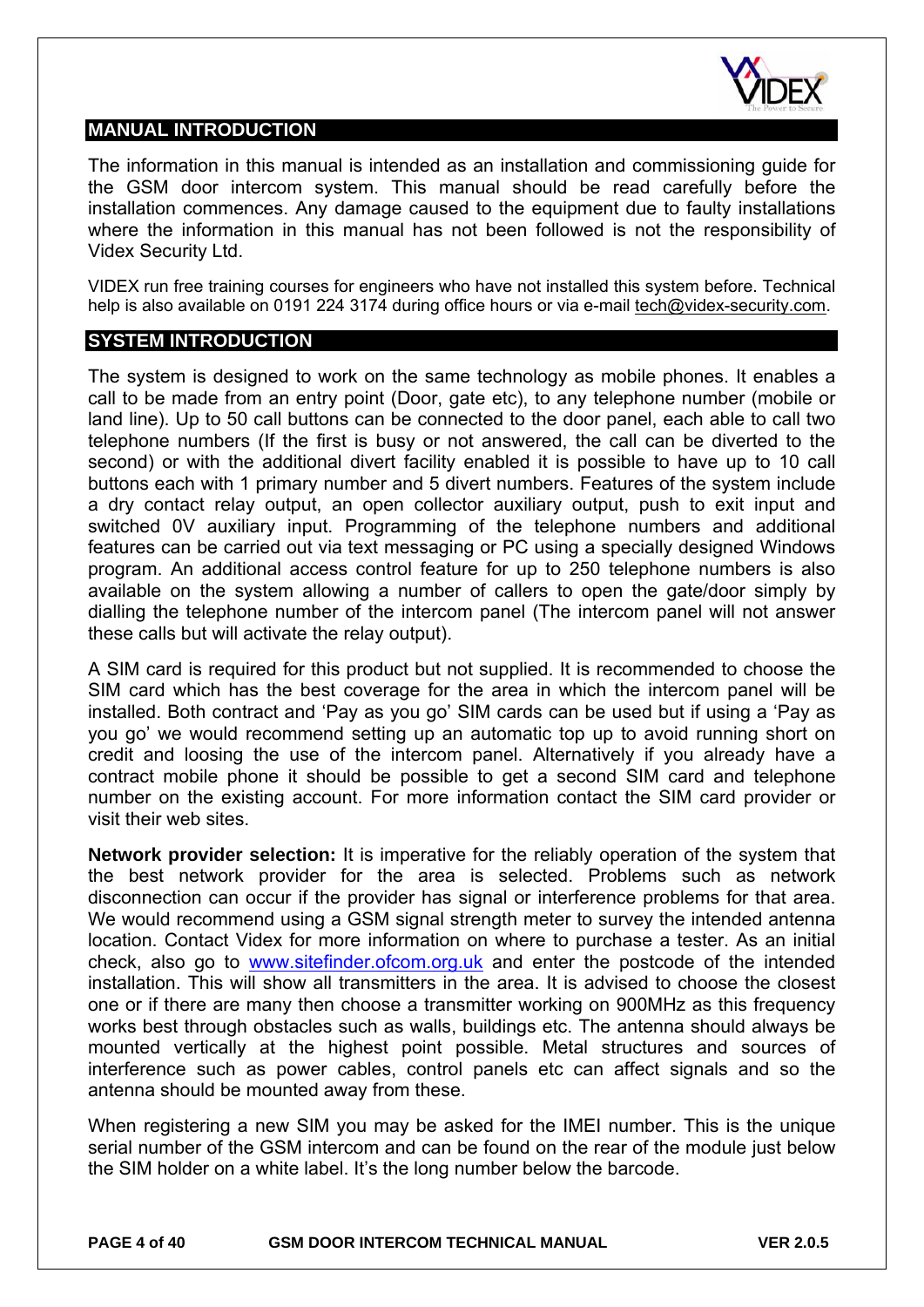

#### **PRECAUTIONARY ADVICE**

- o When mounting the GSM antenna, choose a location which is away from human interaction and away from the intercom panel. Route the GSM antenna cable from the intercom panel so that it is separate from the power supply cables and microphone wire.
- o Always ensure the power is off to the intercom panel before inserting or removing the SIM card.
- o New SIM cards will need registering before they can be used. Full details of how this is done can normally be found in the SIM card pack. It will normally require that the SIM card is inserted into a mobile phone, a number dialled and instructions followed. While the SIM is in the mobile phone it would be a good time to disable any PIN codes, call diverts, ring back and disable features such as voicemail and text alerts. Details of how to do this can be found on the SIM card provider's web site or by calling their customer services. Please use one of the following SIM card providers (Vodafone, TMobile, O2 or Orange). We do not recommend using 3 at this present time.
- o To be able to receive text messages from the intercom panel, the SIM card will require an SMS service centre number. This is normally preinstalled on new SIM cards but if you are having trouble receiving SMS messages you will need to confirm this by inserting the SIM card into a telephone and using the telephones menu options to check it. If a number is not programmed then it should be programmed while in the telephone (The number can be obtained from the service provider).
- o Voicemail and text alerts must be switched off on the SIM card when using the dial in to release the door/gate feature. For Vodafone and O2 this can be done while the SIM card is in the intercom panel. For Orange and T-Mobile the SIM card must be remove and put into a mobile phone.
- o When storing the intercom panel's telephone number in your own mobile phone avoid using an obvious name such as 'Front Door, or 'My Gate' as this would make it easy to decipher if your phone was lost or stolen.
- o The PIN request feature must be disabled on the SIM card before using it in the Intercom panel. It is likely on a new SIM card that it will not be enabled but if it is, it will prevent the system from working at all.
- o This product may not be suitable for installation in hospitals, health care facilities or in the presence of flammable gases or liquids. Seek advice and authorisation before installing this product in these locations.

#### **IMPORTANT NOTE ABOUT SIM CARD**

When using a pay monthly SIM card you must ask the service provider to put a spend limit on the account (Vodafone call this service 'spend checker'). This is to safeguard against possible problems which could result in a large phone bill at the end of the month. All providers offer this service. You will need to either ring them or e-mail them to set this up. Automatic top ups should also have a monthly limit.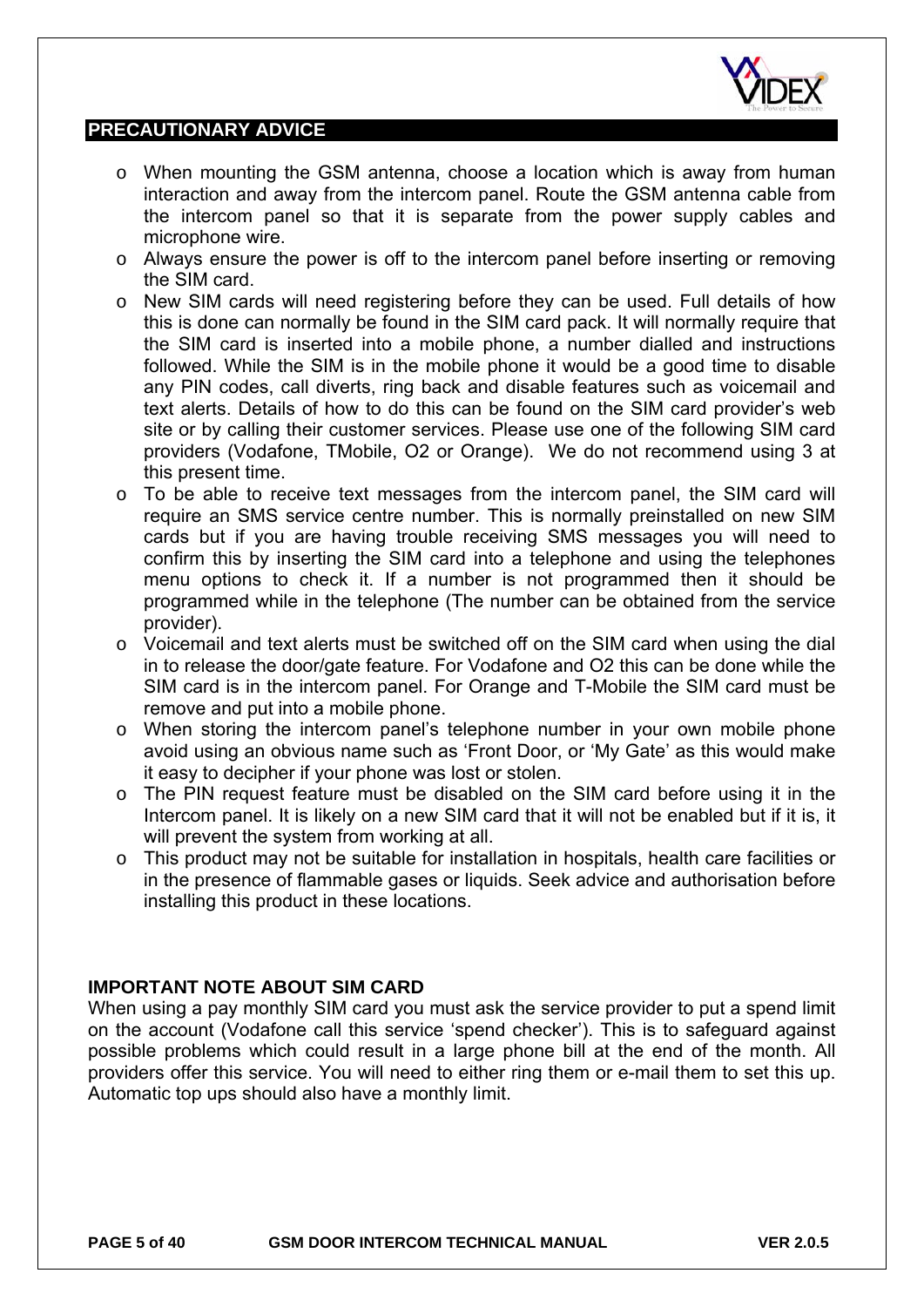

## **SYSTEM COMPONENTS**

A system comprises of an intercom panel, power supply, SIM card and antenna. The intercom panel is of modular design allowing it to be customised to the installation requirements by including proximity access control, coded access or bioaccess and also including the correct number of call buttons.

#### **INTERCOM MODULE**

The intercom panel can include any of the modules from the 4000 Series range and uses the standard 4000 series surface and flush mounting frames. The GSM amplifier module is however essential and includes all the GSM communication electronics, SIM card (Supplied seperately) and connections. The intercom module is available in a 0 button, 1 button, 2 button, & 4 button configuration as shown below along with their part numbers.











keypad.

**DIP SWITCH SETTINGS** 

There are 2 dip-switches located on the back of the module. They can be used to alter the volume from the Door Intercom speaker. Additionally, the volume can also be adjusted during a call via the telephone

Art.4810N-0 Art.4810N-1 Art.4810N-2 Art.4810N-1D Art.4810N-2D

|            |     | GAIN (dB) |
|------------|-----|-----------|
| NС         | ΟN  |           |
| ЭN         | ∩FF | 1 ຕ       |
| OFF        | OΝ  | 18        |
| <b>DEE</b> | 7EE | 23.5      |

| <b>CONNECTION</b> | <b>DESCRIPTION</b>                                                                 |                 |
|-------------------|------------------------------------------------------------------------------------|-----------------|
| $+12V$            | 12Vdc - 14Vdc input                                                                |                 |
| 0V                | Ground connection                                                                  |                 |
| AO                | 0V auxiliary output (Open collector) Max. 150mA                                    |                 |
|                   |                                                                                    |                 |
| C                 | Common connection of dry contact relay                                             | Relay contacts: |
| <b>NO</b>         | Normally open connection of dry contact relay                                      | 3A@24Vdc        |
| NC                | Normally closed connection of dry contact relay                                    | 3A@120Vac       |
|                   |                                                                                    |                 |
| а                 |                                                                                    |                 |
| b                 | Button matrix for connecting up to 50 call buttons, PTE, and auxiliary inputs. See |                 |
| c                 | following pages for connections                                                    |                 |
| d                 | The PTE (push to exit button) connects across g-6                                  |                 |
| е                 |                                                                                    |                 |
|                   | Auxiliary 1 input connects across g-5                                              |                 |
| g                 |                                                                                    |                 |
|                   | Auxiliary 2 input connects across g-4                                              |                 |
| $\overline{2}$    |                                                                                    |                 |
| 3                 |                                                                                    |                 |
| 4                 |                                                                                    |                 |
| 5                 |                                                                                    |                 |
| 6                 |                                                                                    |                 |
| 7                 |                                                                                    |                 |
| 8                 |                                                                                    |                 |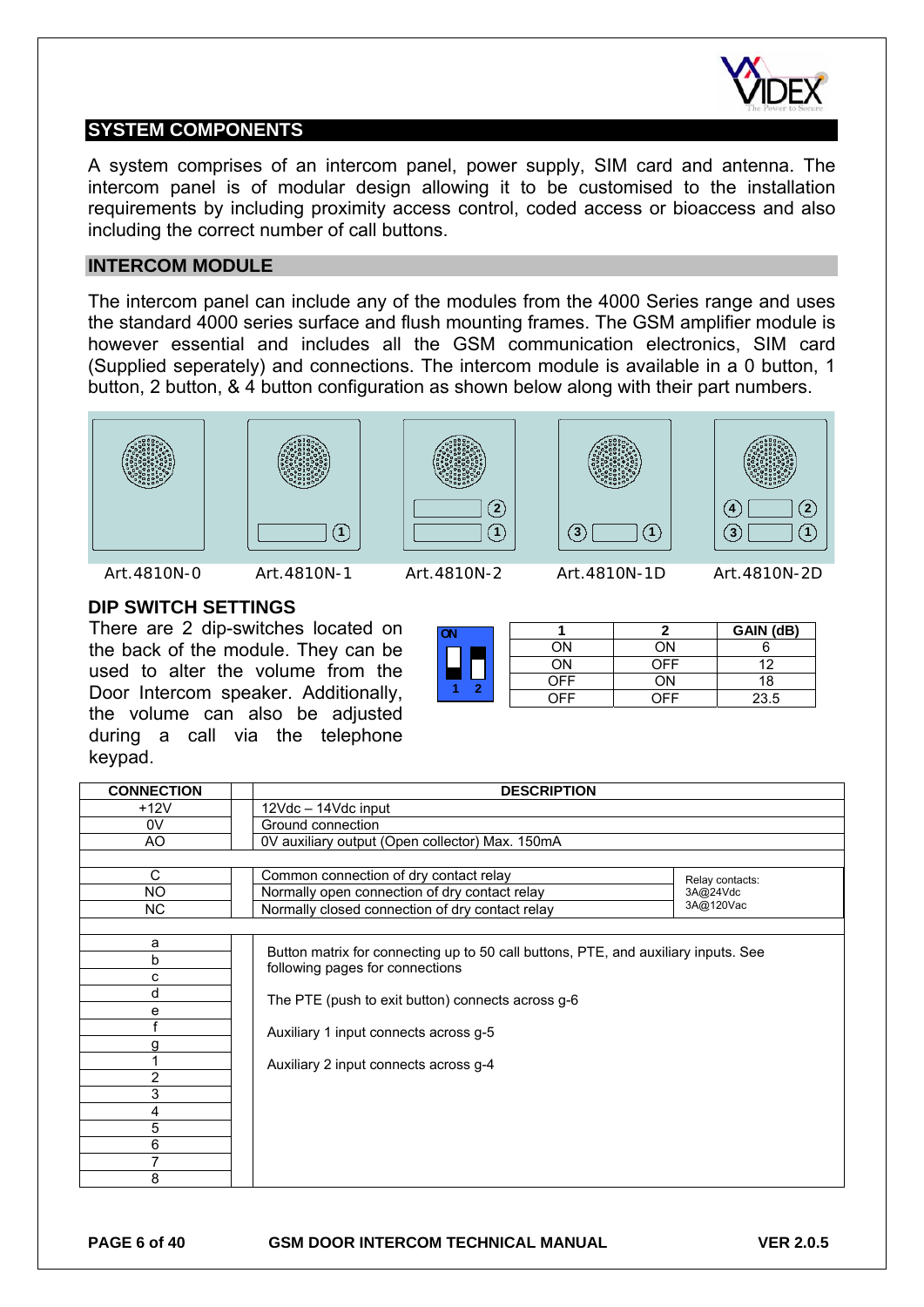

#### **EXTENSION BUTTON MODULES**

The GSM intercom module will accept up to 50 call buttons. Any of the standard 4000 series button modules can be used as shown below (Button 1 is in the bottom right corner counting up).



Button connections to the GSM module are shown below. (Note: For clarity power and other connections are not shown below). Also take care when using additional button modules with intercom modules which also have buttons. For example, an intercom module with one button means the extension button modules must begin from button 2, an intercom module with 2 buttons means the extension module must begin from button 3.



#### **Button module notes:**

 If the GSM module has 1 button, the additional button module buttons should be addressed beginning with 2 (i.e. The first button of the button module should be connected between a & 2, the next between a & 3 etc)

 If the GSM module has 2 buttons, the additional button module buttons should be addressed beginning with 3 (i.e. The first button of the button module should be connected between a & 3, the next between a & 4 etc)

 If the GSM module has 4 buttons, the additional button module buttons should be addressed beginning with 5 (i.e. The first button of the button module should be connected between a & 5, the next between a & 6 etc)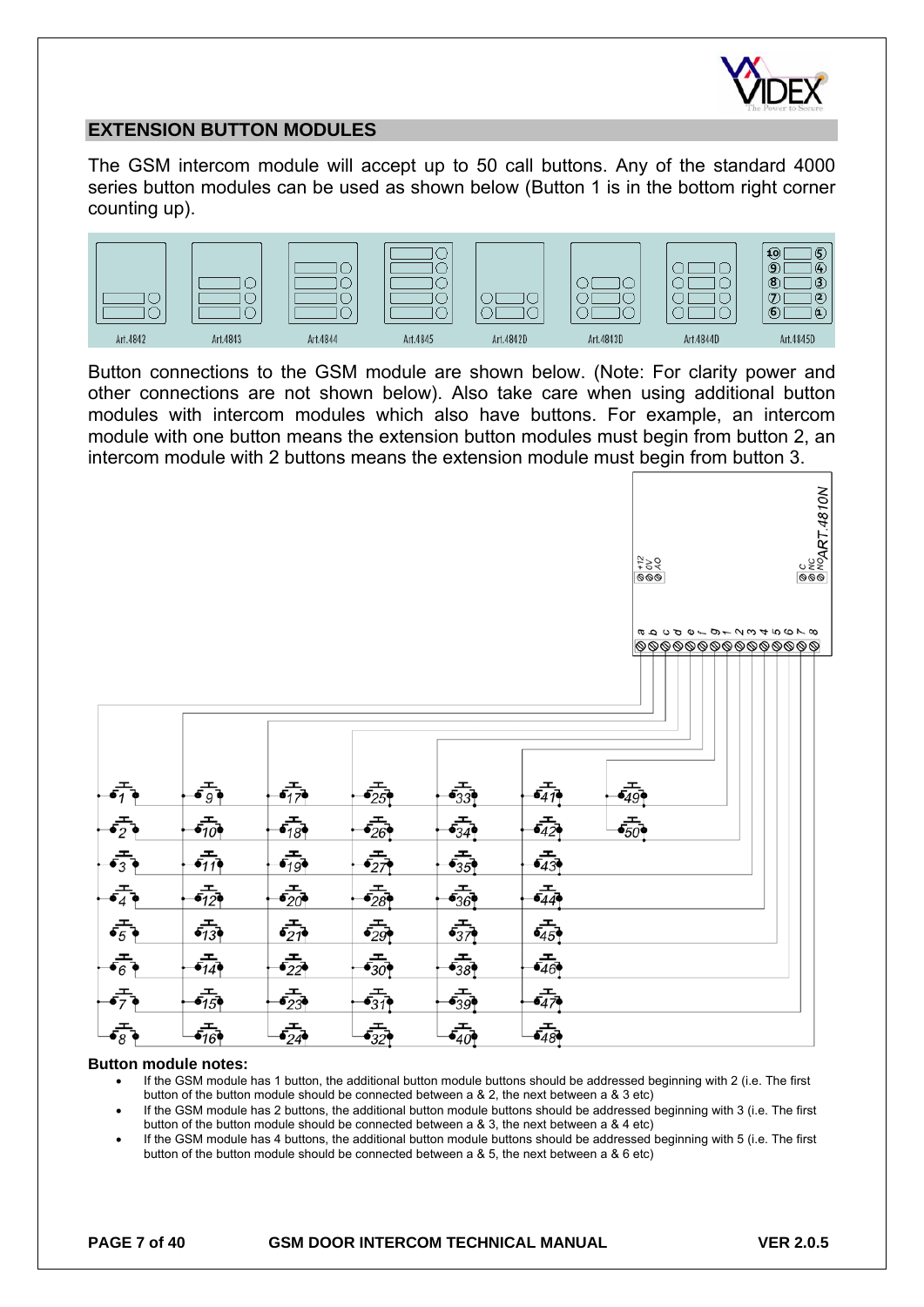

#### **CODELOCK MODULE (4800)**

The 4800 codelock includes three relay outputs, two push to exit button inputs and operates from a 12-24V ac/dc power supply. Up to 2 unique codes can be programmed, each in the range of 4-8 digits. Relay time can be programmed from 01 – 99 seconds or set to latching mode with a relay time of 00 (To latch, type in the code followed by Enter, to unlatch, type in the code followed by clear).

| <b>Art.4800 Connections</b> |                                                     |
|-----------------------------|-----------------------------------------------------|
| <b>Connection</b>           | <b>Function</b>                                     |
| ٠                           | 12-24V ac/dc power input                            |
|                             | 0V power input                                      |
| C <sub>1</sub>              | Common connection of relay 1 (Dry contact)          |
| NO <sub>1</sub>             | Normally open connection of relay 1 (Dry contact)   |
| NC <sub>1</sub>             | Normally closed connection of relay 1 (Dry contact) |
| C <sub>2</sub>              | Common connection of relay 2 (Dry contact)          |
| NO <sub>2</sub>             | Normally open connection of relay 2 (Dry contact)   |
| NC <sub>2</sub>             | Normally closed connection of relay 2 (Dry contact) |
| C <sub>3</sub>              | Common connection of relay 3 (Dry contact)          |
| NO <sub>3</sub>             | Normally open connection of relay 3 (Dry contact)   |
| N <sub>C</sub> 3            | Normally closed connection of relay 3 (Dry contact) |
| SW <sub>1</sub>             | Push to exit input for relay 1 (Triggered by 0V)    |
| SW <sub>2</sub>             | Push to exit input for relay 2 (Triggered by 0V)    |

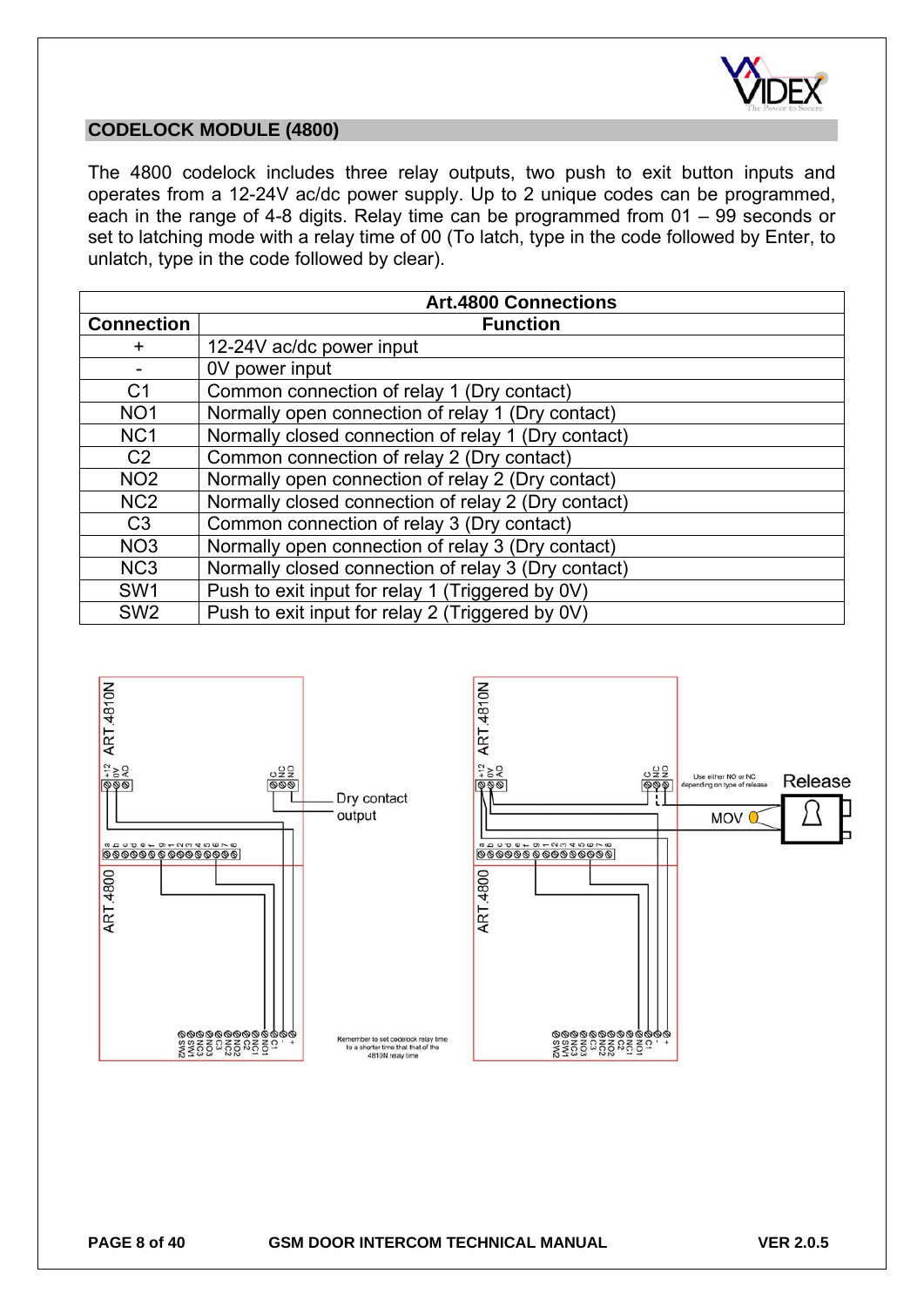

#### **ART.4800 CODELOCK INITIAL PROGRAMMING**

All programming is carried out using the codelock keypad. The programming menu is protected by an engineer's code. The factory default engineers code is 111111 (6x1). This code can be changed to any four to eight digit code during the program but must be different to the codes used to gain entry. Follow the flow chart to setup the system:-

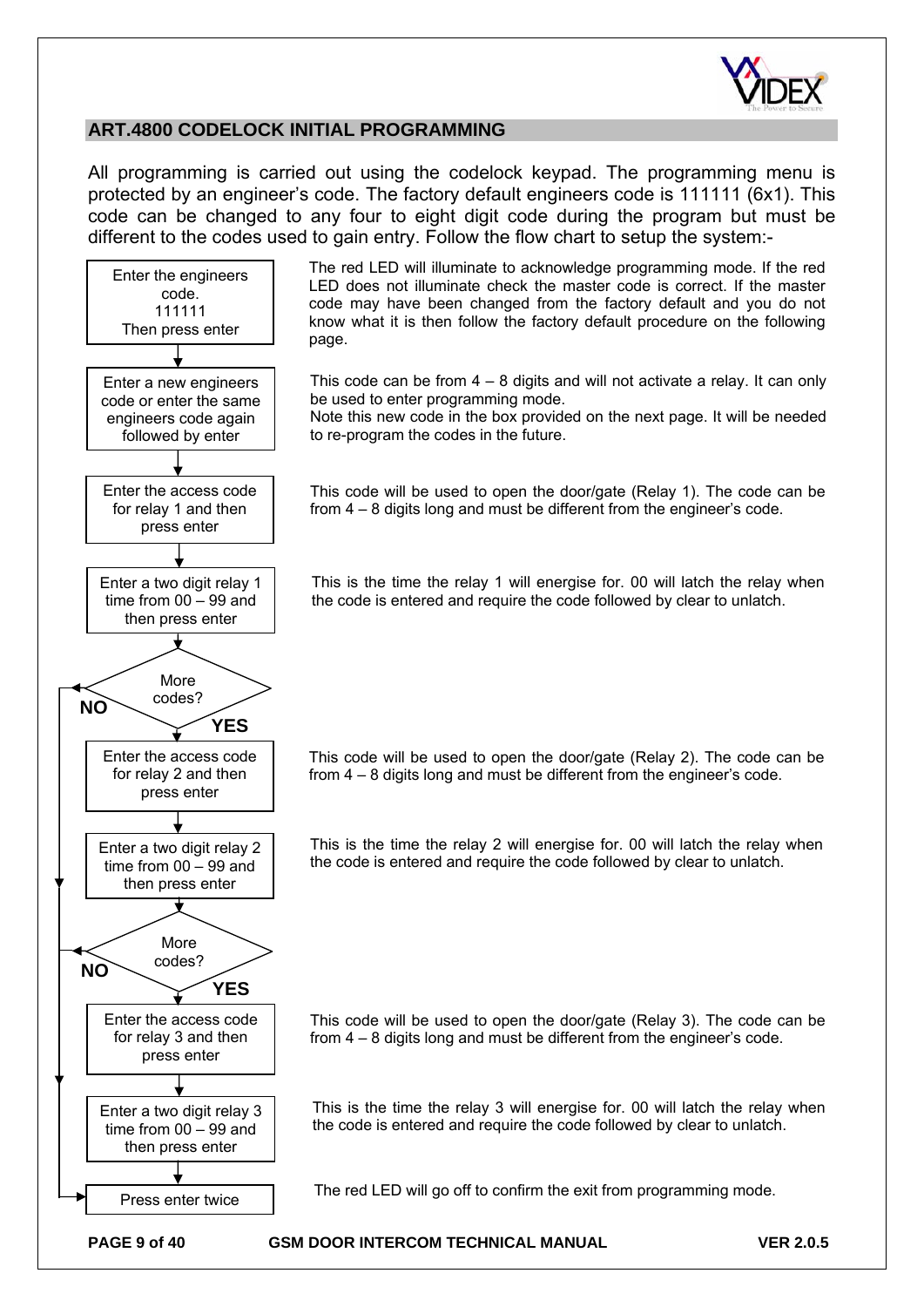

## **ART.4800 CODELOCK REPROGRAMMING GUIDE**



Notes:

If the red light does not illuminate, the engineers code is incorrect. Follow the factory default procedure below. \*\* On the first loop of the flow chart its relay 1, second loop is relay 2.

#### **FACTORY DEFAULT PROCEDURE**

Step 1 Remove the power from the keypad Step 2 Press and hold the enter button while re-powering the keypad Step 3 Release the enter button. The factory engineer's code is restored to 111111 (6 x 1)

#### **PAGE 10 of 40 GSM DOOR INTERCOM TECHNICAL MANUAL VER 2.0.5**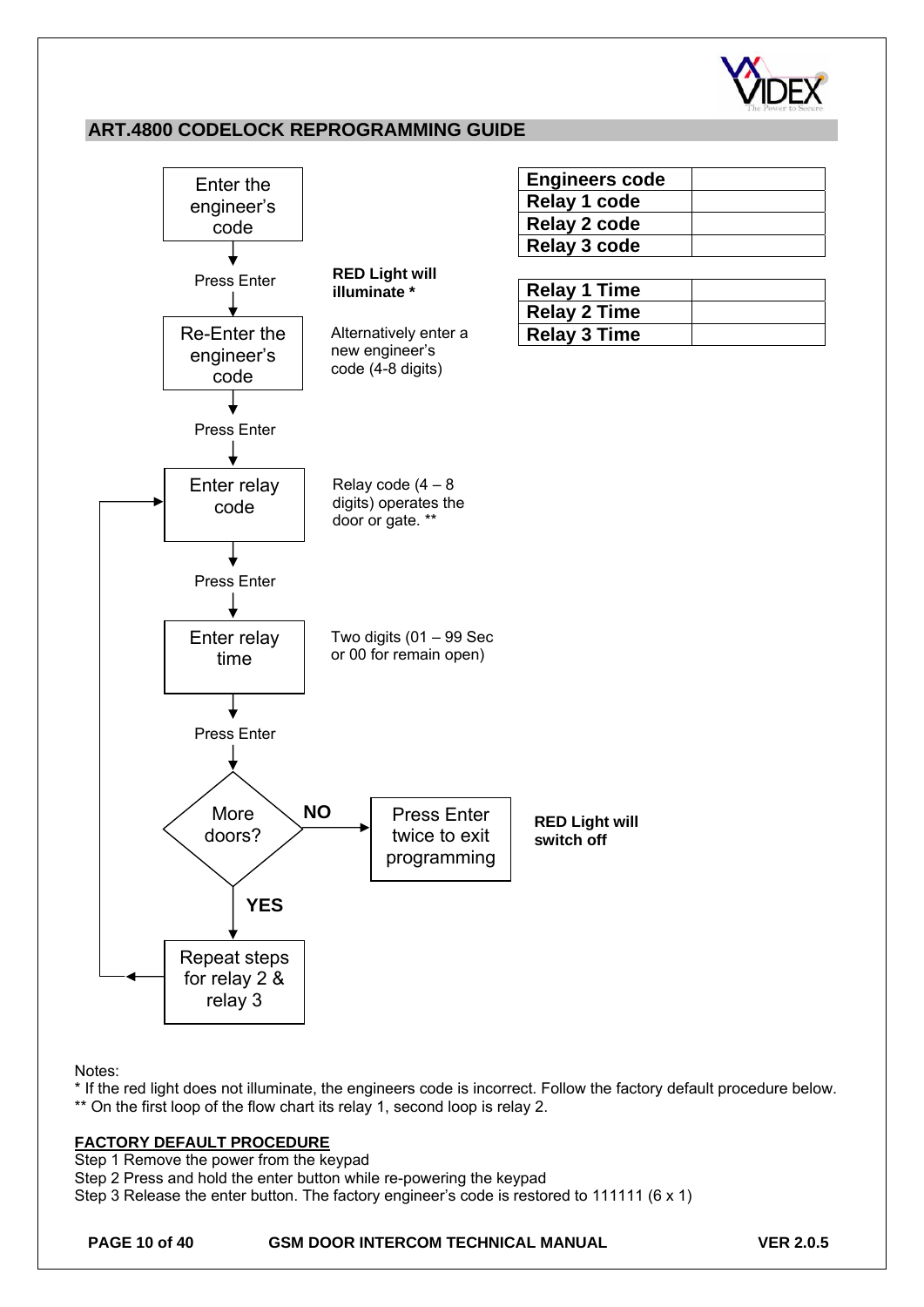

## **DOOR PANEL MOUNTING FRAMES**

Both surface and flush mounting frames are available. The size of the frame will depend on the number of modules that make up the door panel. The last digit of the frame code indicates the number of modules it will take. Frames are available in gun metal gray finish, chrome finish (Suffix \C to the frame code) or gold finish (Suffix \G to the frame code).



#### **POWER SUPPLY**

The GSM intercom panel is designed to work with power supplies in the range or 12- 14Vdc. The power supply should be capable of supplying a constant current of no less than 1 amp (If the system is to work with failsafe lock releases or magnetic locks we would recommend a minimum of 2 amps). The following Videx power supplies can be used:-

| AMR2-12          | 12-14Vdc 2A switched mode PSU                      |
|------------------|----------------------------------------------------|
| Art.521B         | 13.5Vdc 1A DIN box PSU                             |
| SP <sub>29</sub> | 13.8Vdc 2A boxed PSU with battery back up facility |
| SP <sub>28</sub> | 13.8Vdc 3A boxed PSU with battery back up facility |

#### **ANTENNA**

The GSM antenna connects to the SMA female bulkhead on the rear of the module. A GSM antenna with a SMA male connector should be used.

#### **Note: An antenna must always be connected.**

**Note: Always route the GSM cable away from the microphone wires and the power supply wires to avoid interference on the speech channels.**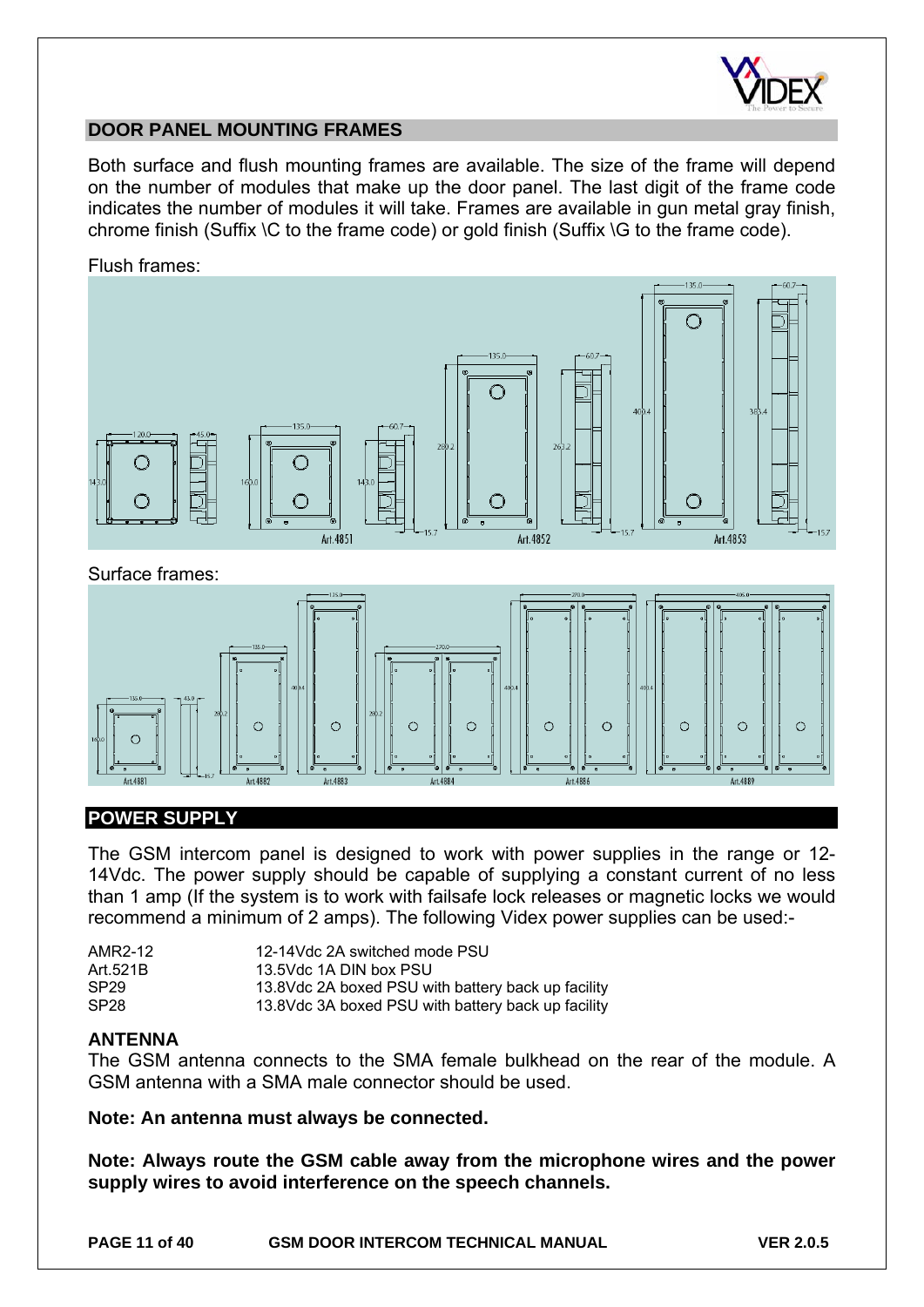

# **WIRING DIAGRAMS**

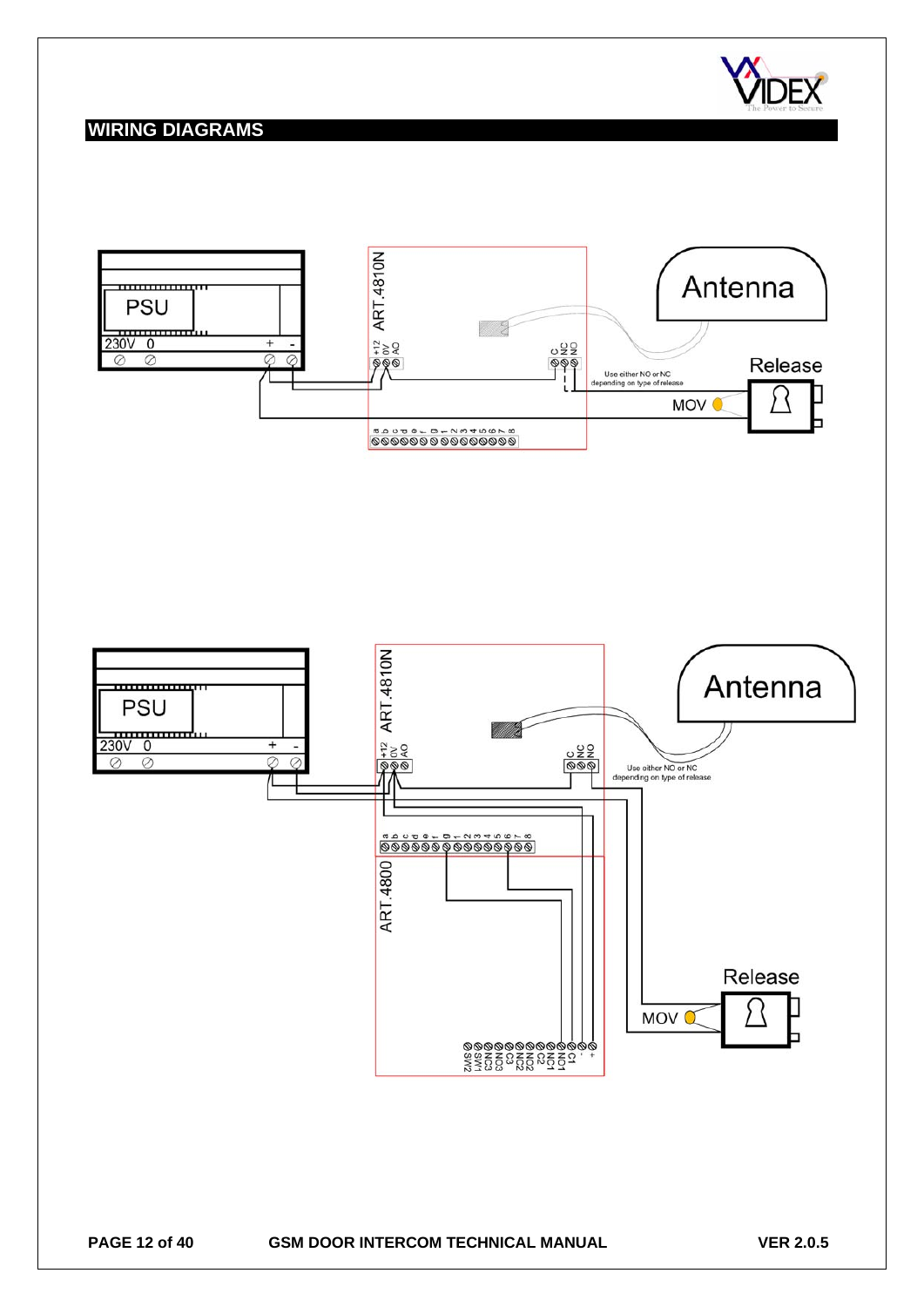

# **PUSH TO EXIT BUTTON AND AUXILIARY INPUTS/OUTPUTS**

**PUSH TO EXIT BUTTON, TRIGGERS RELAY FOR PROGRAMMED TIME** 







# **AUXILIARY 1 INPUT, TRIGGERS AUXILIARY OUTPUT (AO)**

#### **AUXILIARY 2 INPUT, SENDS A SMS MESSAGE TO THE MASTER TELEPHONE NUMBER**

(NOTE: Once triggered, it can't be triggered again for 4 minutes. This avoids multiple SMS messages being sent for the same alarm)



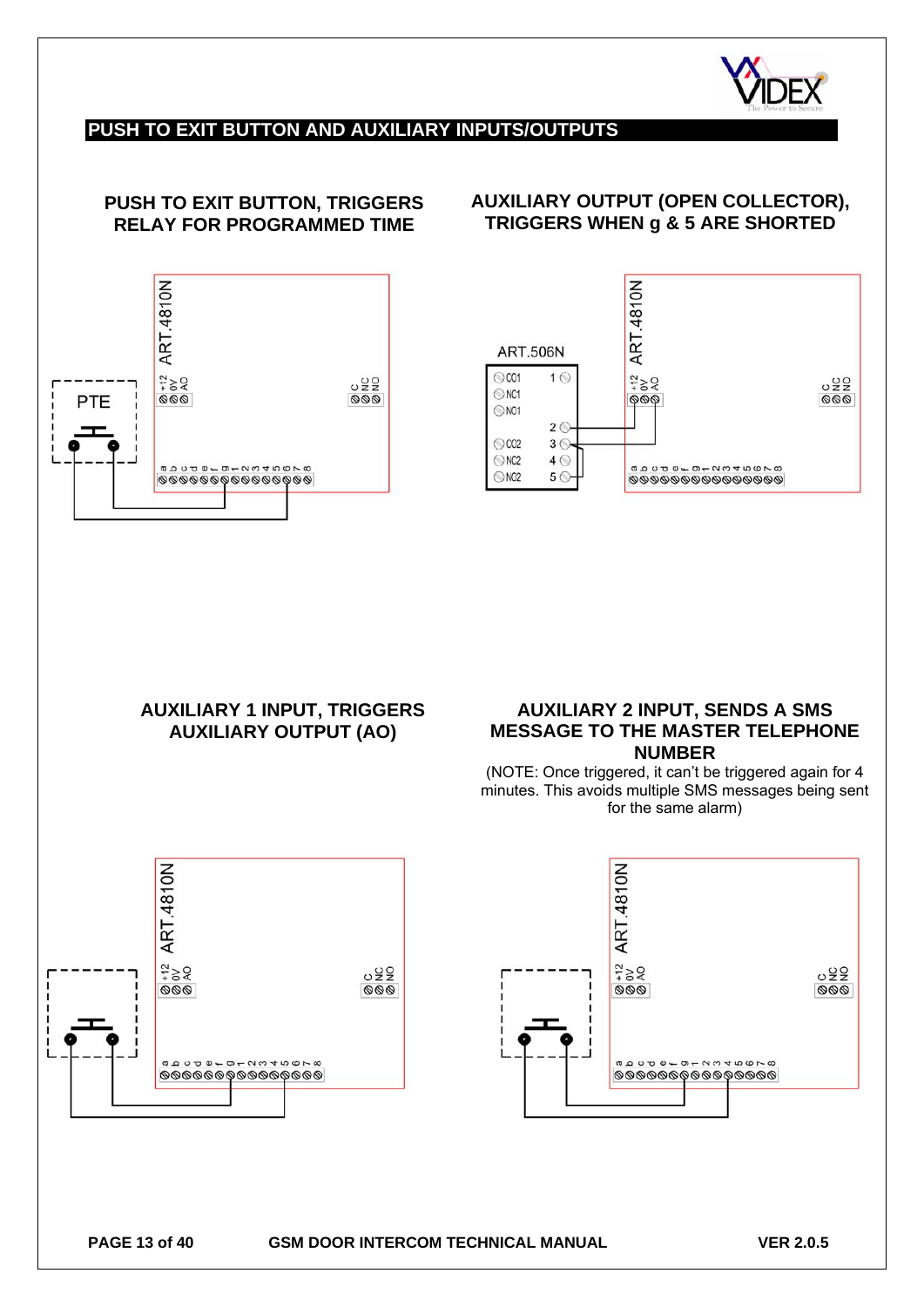

# **STATUS INDICATION INPUT**

Using the following hardware and software configuration it is possible to interrogate an input to see if it is open or closed. This feature can be useful to find out it a gate or door is open when it is not in line of site. The input status can be interrogated in two ways:-

During a call: Press 9 on the telephone keypad and listen to the number of beeps heard in the ear piece. One beep indicates closed and 2 beeps indicates open.

At anytime: Send a SMS message 1111CHK? to the intercom panel. An SMS message will be returned with I/P=OP for open or I/P=CL for closed.

To use this feature, auxiliary output mode must be set to 2 (Used for status indicator) and the input must be wired as shown below:-



# **NOTE: WHEN USING THE AO OUTPUT FOR STATUS INDICATION IT CAN NOT BE USED AS AN OUTPUT FOR ANYTHING ELSE.**

# **ALL CALLS DIVERT FACILITY AND CALL BUTTONS DISABLED FACILITY**

It is possible to have all call buttons diverted to the master number outside certain hours or when an input is active. If there is no master number stored, the intercom will beep to indicate no call is taking place. To setup the time band follow the procedure in either the SMS programming section or the PC programming section of this manual.

To use a switch to enable or disable call divert to master number first the auxiliary output mode setting must be set to 3 (Used to divert calls to master number) and the input must be wired as follows:-



# **NOTE: WHEN USING THE AO OUTPUT FOR DIVERT TRIGGER IT CAN NOT BE USED AS AN OUTPUT FOR ANYTHING ELSE.**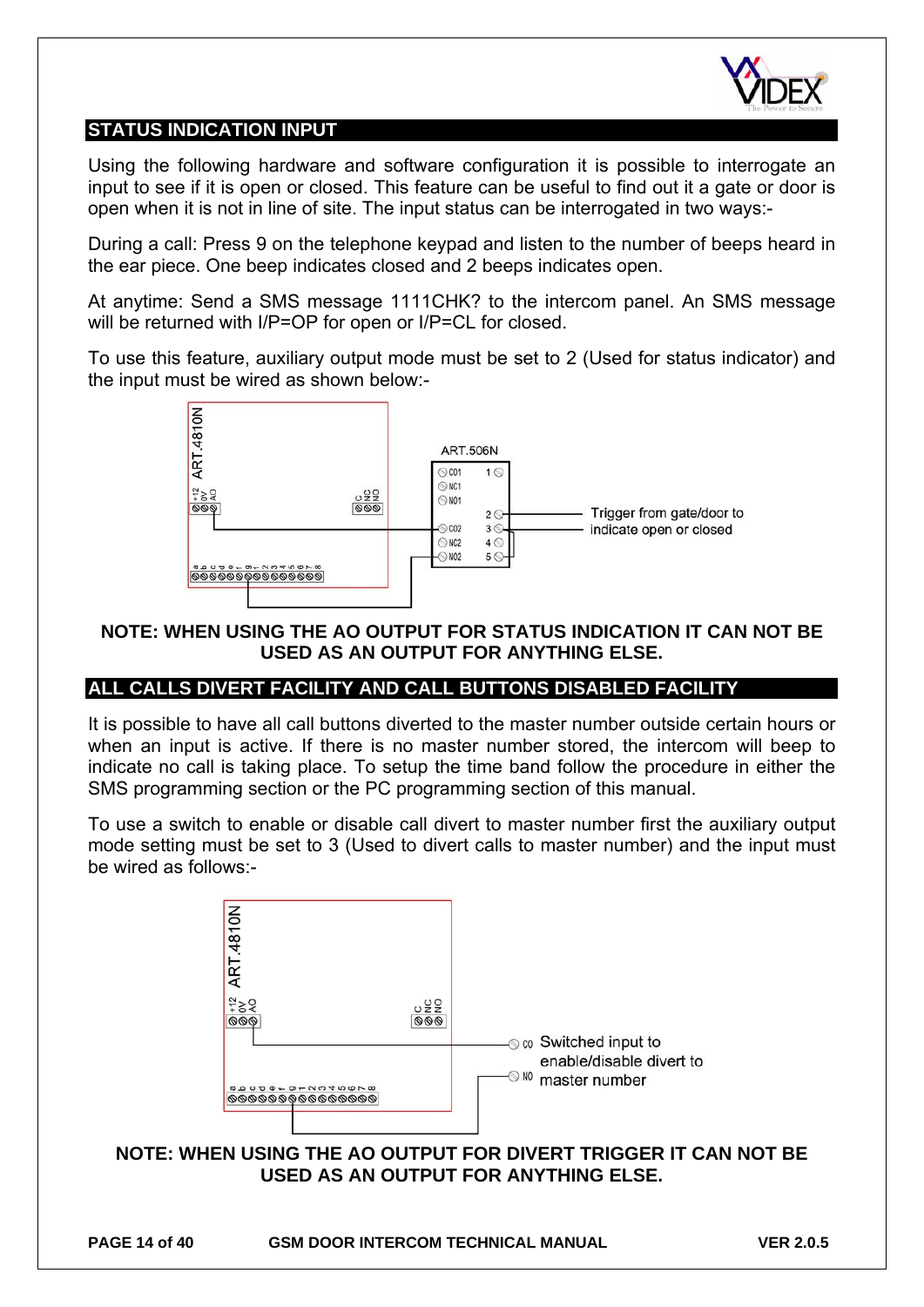

# **CABLE SIZE GUIDE**

Connections for power supply output to intercom panel and lock release connections.

|                    | 20m           | 50m            | 100m            |
|--------------------|---------------|----------------|-----------------|
| <b>Connections</b> | $0.5$ mm $^2$ | 0 <sup>2</sup> | $5 \text{mm}^2$ |

The power supply should be located as close to the intercom panel as possible for best performance. Maximum acceptable resistance for above cables =  $3\Omega$ 

# **INSTALLATION**

- Check that all components are free from damage before installing (Do not proceed with installation in the event of damage).
- Keep all packaging away from children.
- Do not obstruct the ventilation openings or slots on any of the devices.
- All connections to mains voltages must be made to the current national standards (IEE Wiring regulations)
- Install an appropriate fused spur or isolation switch to isolate the mains.
- Isolate the mains before carrying out any maintenance work on the system.
- Avoid water ingress into the rear of the module, always seal the module frame after installation using a suitable silicon based sealant.

All intercom and access control cables must be routed separately from the mains. **Lock release back EMF protection**: A capacitor must be fitted across the terminals on an AC lock release and a diode must be fitted across the terminals on a DC lock release as shown in the diagrams below to suppress back EMF voltages.



# **PANEL CARE**

The door panel's facia is either mirror finish stainless steel or matt finish aluminium. It is important that the facia is cleaned on regular occasions to prevent dirt build up and tarnishing of the metal. A general household metal polish can be used but care should be taken to follow the grain of the metal when polishing and also avoid any polish build up around the call buttons which may prevent the buttons from operating correctly.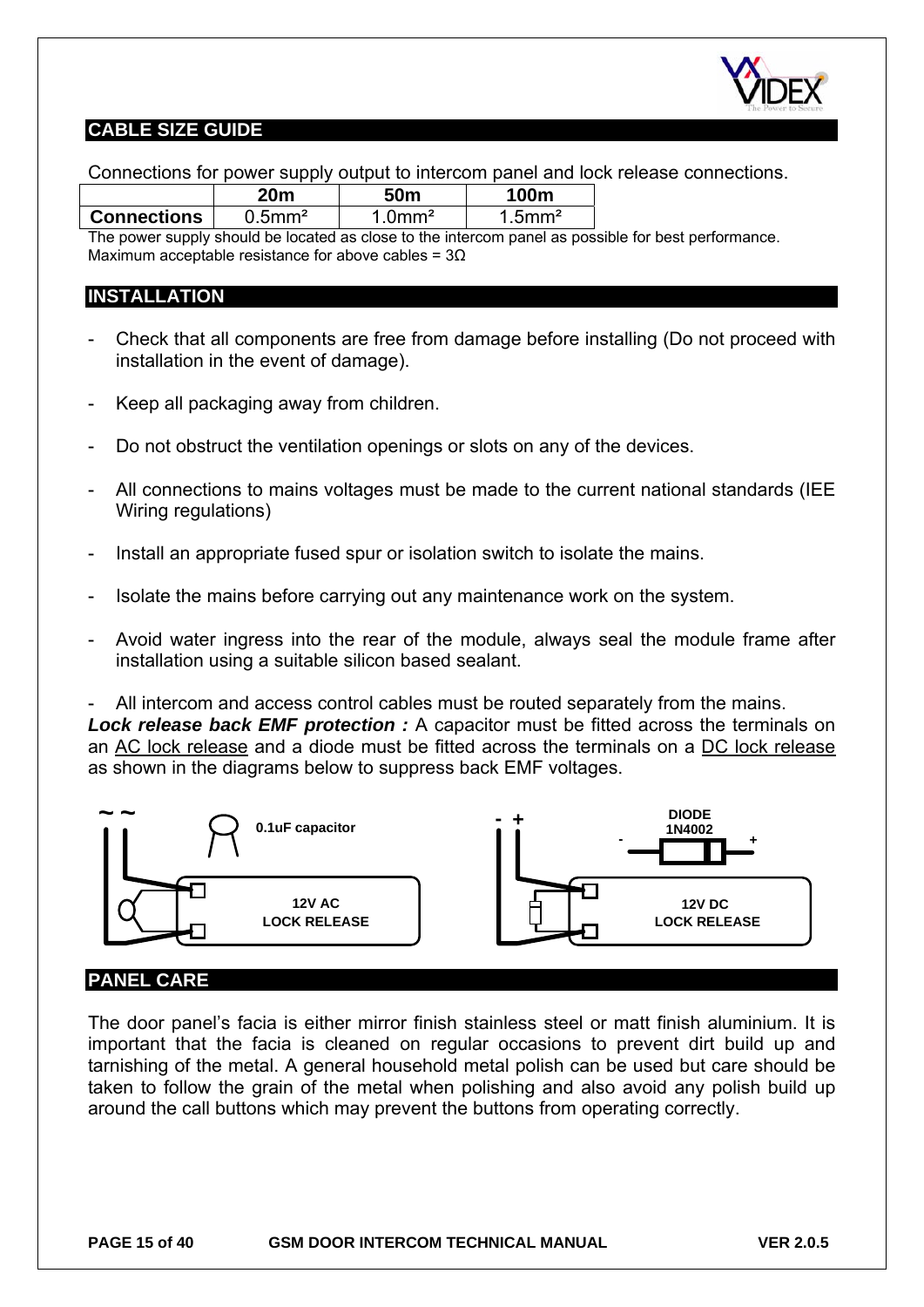

## **TESTING, POWER UP AND RESET**

After connecting the power supply, antenna, lock output and auxiliary devices as shown in this manual and before powering up a SIM card must be installed. The SIM holder can be found on the back of the module under the label 'SIM'. A SIM card from any supplier can be used. Simply push the SIM card in (It will only fit one way). **IMPORTANT: Replace the label over the SIM hole.** 

- Check all the connections have been made correctly and then power up the system.
- The GSM intercom requires approximately 30 seconds too initialise properly. We recommend not sending SMS messages or pressing buttons during this time.
- From power up; two short beeps will be heard and then following a short delay of approximately 15 seconds, a further short beep will be heard. After approximately another 15 seconds another short beep will be heard. The module is now fully initialised (Note: If you here a different combination of beeps in place of the last short single beep then you can find the meaning of these beeps towards the back of this manual. Once initialised, you can begin programming.

#### Power up initialisation sequence

- 2 short beeps
- $\checkmark$  Approx. 15 seconds delay
- $\checkmark$  1 short beep
- $\checkmark$  Approx. 15 seconds delay
- $\checkmark$  One short beep
- $\checkmark$  System is ready

## **RESET TO FACTORY DEFAULTS**

There are two reset modes available. The first will reset the master code only and the second will reset everything and clear all stored telephone numbers.

#### **RESET THE MASTER CODE TO 1111**

- 1. Power down the intercom panel
- 2. Put a short across terminals g & 7
- 3. Power up, 2 beeps will be heard followed by a delay and then a further beep.
- 4. Remove the short after the 3rd beep.
- 5. The master code is now reset to 1111

#### **FULL RESET**

- 1. Power down the intercom panel
- 2. Put a short across terminals g & 8
- 3. Power up, 2 beeps will be heard followed by a delay and then a further 2 beeps.
- 4. Remove the short after the  $4<sup>th</sup>$  beep.
- 5. All settings are returned to factory defaults

#### **PROGRAMMING**

Programming can be carried out either by text message or by PC.

**IMPORTANT NOTE: When you are required to use " in a text message it is very important to use the correct symbol and not for example ' (Or two ' single apostrophes side by side which you will see look the same but will be interoperated differently by the SMS intercom panel).**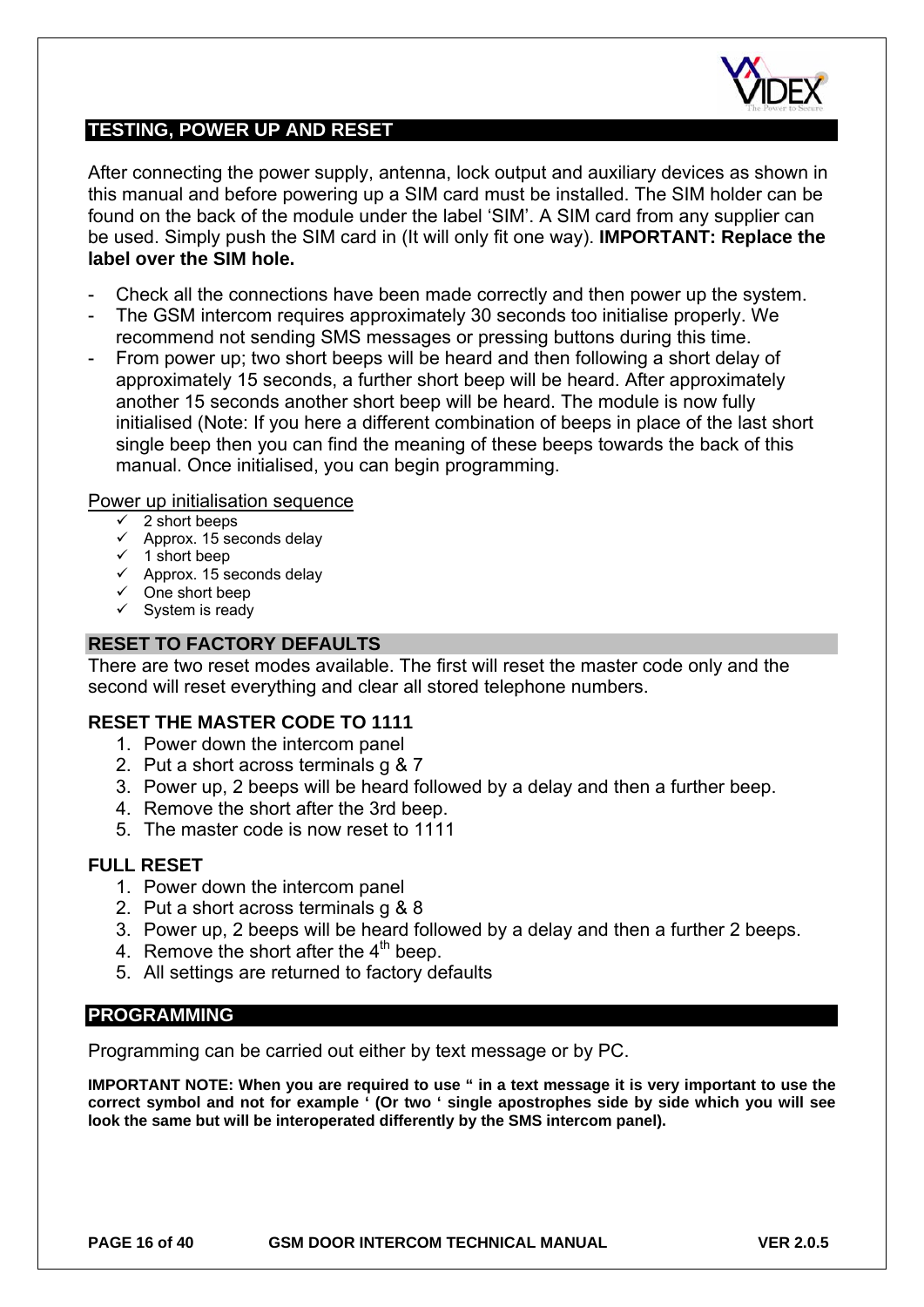

#### **PROGRAMMING BY TEXT MESSAGE**

Programming by text message is a simple way to customise the settings of the intercom panel and add or delete telephone numbers. If you have a large number of buttons or telephone numbers to enter you may find programming easier with the PC software. Simply send texts in the format below to the telephone number of the SIM within the intercom panel:-

#### **<4 DIGIT CODE><3 DIGIT FUNCTION CODE><OPTIONAL DATA><OPTIONAL ?>**

**4 DIGIT CODE:** The code prevents unauthorised access to the programmable features of the system. The code must be four digits long but can be any combination using digits  $0 - 9$ . The default code is 1111 and will be used for all examples in this manual.

**3 DIGIT FUNCTION CODE:** The 3 digit function code identifies the programmable feature to be changed. The code must be in capital letters. The table below lists the available codes.

| <b>DESCRIPTION</b>              | <b>CODE</b> | <b>EXAMPLE</b>          | <b>SETTINGS</b> | <b>DEFAULT</b>  | <b>PAGE</b>     |
|---------------------------------|-------------|-------------------------|-----------------|-----------------|-----------------|
| Store a primary telephone no.   | <b>STN</b>  | 1111STNnnn"01912243174" | $nnn = 001-050$ | N/A             | 18              |
| Store a divert telephone no.    | <b>STD</b>  | 1111STDnnn"01912241559" | $nnn = 001-050$ | N/A             | 18-19           |
| Store a dial to open no.        | <b>STR</b>  | 1111STRnnn"07771234567" | $nnn = 001-250$ | N/A             | 18              |
| Set call time                   | <b>SPT</b>  | 1111SPTnn               | $nn = 01 - 12$  | 02 (40s)        | 19              |
| Set relay time                  | <b>RLT</b>  | 1111RLTnn               | $nn = 00 - 99$  | 05(5s)          | 19              |
| Set auxiliary out time          | <b>AOT</b>  | 1111AOTnn               | $nn = 00 - 99$  | 05(5s)          | 20              |
| Set auxiliary out mode          | <b>AOM</b>  | 1111AOMnn               | $nn = 00$ or 01 | 01              | 20              |
| Keep connection facility        | <b>NOD</b>  | 1111NODnn               | $nn = 01 - 99$  | 30 (30days)     | $20 - 21$       |
| Divert to second no. time       | <b>DIT</b>  | 1111DITnn               | $nn = 01 - 99$  | 15(15s)         | 21              |
| Check GSM signal strength       | <b>SIG</b>  | 1111SIG?                | N/A             | N/A             | 29-30           |
| Check software version          | <b>VER</b>  | 1111VER?                | N/A             | N/A             | 29              |
| Dial a number                   | <b>DLE</b>  | 1111DLE"123"            | N/A             | N/A             | 21              |
| Store SMS message for g-4       | <b>SMS</b>  | 1111SMS"HouseAlarm"     | N/A             | <b>AUX TRIG</b> | 21              |
| Change 4 digit code             | <b>CDE</b>  | 1111CDE1234             | Any 4 digits    | 1111            | 20              |
| Initiate a special command      | PRG         | 1111PRG(command)        | AT commands     | N/A             | 22              |
| Trigger the relay               | <b>RLY</b>  | 1111RLY                 | N/A             | N/A             | 29              |
| Trigger the auxiliary output    | <b>AUX</b>  | <b>1111AUX</b>          | N/A             | N/A             | 29              |
| Store balance check dial string | <b>SDL</b>  | 1111SDL"*#1345#"        | N/A             | N/A             | 22              |
| Check credit balance            | <b>BAL</b>  | 1111BAL?                | N/A             | N/A             | 29-30           |
| Latch the relay                 | <b>RLA</b>  | <b>1111RLA</b>          | N/A             | N/A             | 29              |
| Unlatch the relay               | <b>RUL</b>  | <b>1111RUL</b>          | N/A             | N/A             | 29              |
| Latch the auxiliary output      | <b>ALA</b>  | <b>1111ALA</b>          | N/A             | N/A             | 29              |
| Unlatch the auxiliary output    | <b>AUL</b>  | <b>1111AUL</b>          | N/A             | N/A             | 29              |
| Store the master telephone no.  | <b>STM</b>  | 1111STM"07771234567"    | N/A             | N/A             | 22              |
| Store time band                 | <b>TBA</b>  | 1111TBA"06002300"       | HHMMHHMM        | 00002359        | $22 - 23$       |
| Check intercoms time & date     | <b>CLK</b>  | 1111CLK?                | N/A             | N/A             | 29              |
| Input status check              | <b>CHK</b>  | 1111CHK?                | N/A             | N/A             | 14              |
| Silent dialling mode            | <b>AUE</b>  | 1111AUEnn               | $nn = 00$ or 01 | 01              | 23              |
| Enable additional diverts       | <b>EXD</b>  | 1111EXDnn               | $nn = 00$ or 01 | 01              | $\overline{23}$ |

# **OPTIONAL DATA:** The optional data will vary depending on the command used. It may be a telephone number, a time setting or may not be used at all. For more information see the command settings below.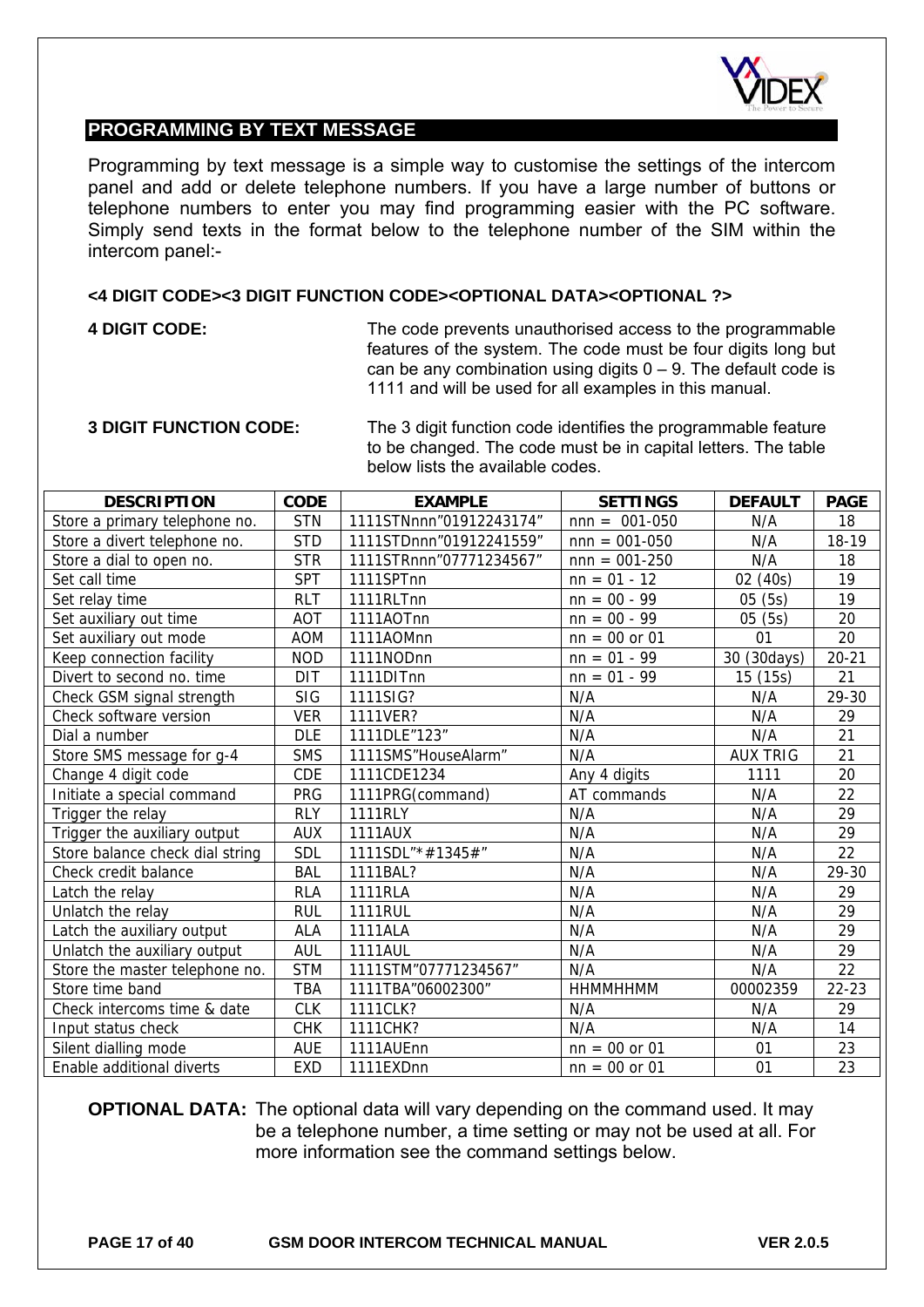

**OPTIONAL ?:** Most of the commands support the ? feature. When this is added to the end of the text message, a confirmation text message will be sent back to the sender indicating the new data has been received and stored.

When sending text messages there may be a delay from when you send the message to when it is received by the intercom panel depending on how congested the network is. If you are at the door panel when sending the message you will here a single beep from the intercom panel to indicate it has receive the message.

# **STORING THE CALL BUTTON TELEPHONE NUMBERS (STN) (STD)**

Telephone numbers can be stored for the 50 available call buttons. Each call button can call up to two telephone numbers (If the first is busy or not answered in a certain time it can call the second number if the divert facility is setup). The STN code stores the first number called when the button is pressed and the STD code stores the diverted telephone number if the first is busy or not answered. The messages to store/check numbers are as follows (Replace STN with STD when storing/checking divert numbers).

| 1111STNnnn"yyyyyyyyyy"  | Store the primary telephone number yyyyyyyyyyy in<br>position nnn                                                                                   |
|-------------------------|-----------------------------------------------------------------------------------------------------------------------------------------------------|
| 1111STNnnn"yyyyyyyyyy"? | Store the telephone number yyvyyyyyyyy in position nnn<br>and send a confirmation text message to confirm<br>storage of new number.                 |
| <b>1111STNnnn?</b>      | Query the telephone number stored in location nnn. A<br>text message will be sent to the sender with the stored<br>number for that location.        |
| <b>1111STNnnn</b> ""    | Delete the telephone number stored in location nnn.                                                                                                 |
| 1111STNnnn""?           | Delete the telephone number stored in location nnn. A<br>text message will be sent to the sender with the delete<br>confirmation for that location. |

**nnn** is a button number between 001 & 050. The telephone number **y** can be a maximum of 30 digits.

Example: To store the number 01912243174 for button 5 and a divert number if that one is not answered or busy of 01912241558 would be the following two SMS messages:-

> 1111STN005"01912243174" 1111STD005"01912241558"

# **STORING A TELEPHONE NUMBER FOR DIAL IN DOOR RELEASE (STR)**

Dial in door release allows users of telephones with their number stored to release the door/gate simply by dialling the telephone number of the SIM in the intercom panel. The intercom panel will check the callers ID when it receives a call and if it matches the list of stored numbers, it will clear the call down (Avoiding the caller being charged for the call) and will activate the relay for the programmed time. Up to 250 numbers can be stored. The messages to check, store or delete numbers are as follows.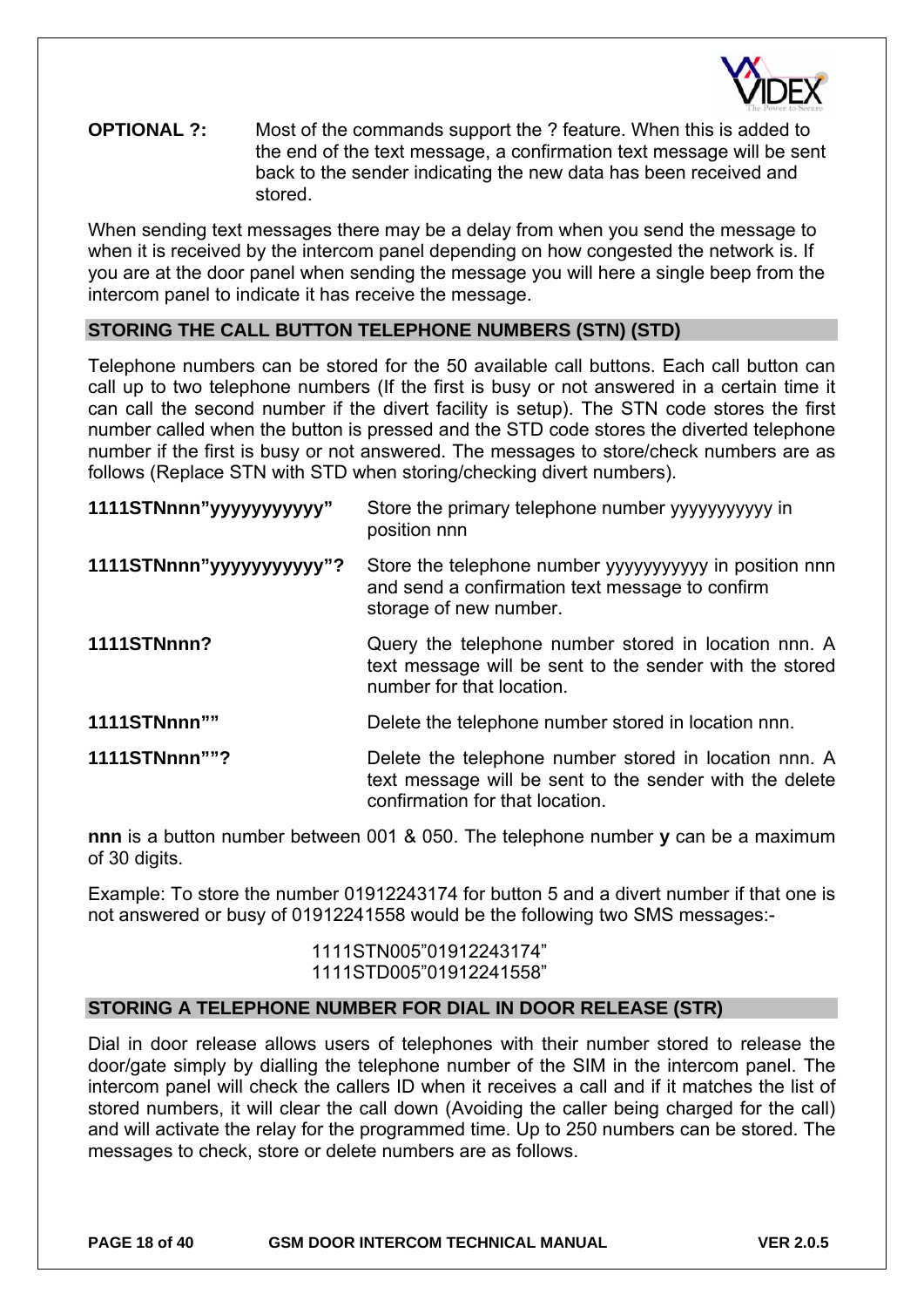

| 1111STRnnn"yyyyyyyyyy"  | Store the telephone number yyyyyyyyyy in position nnn<br>where $nnn = 001 - 250$                                                                                      |
|-------------------------|-----------------------------------------------------------------------------------------------------------------------------------------------------------------------|
| 1111STRnnn"yyyyyyyyyy"? | Store the telephone number yyyyyyyyyy in position nnn<br>where $nnn = 001 - 250$ and send a confirmation text<br>message to confirm storage of new number.            |
| 1111STRnnn?             | Query the telephone number stored in location nnn<br>where $nnn = 001 - 250$ . A text message will be sent to<br>the sender with the stored number for that location. |
| <b>1111STRnnn</b> ""    | Delete the telephone number stored in location nnn<br>where $nnn = 001 - 250$ .                                                                                       |
| 1111STRnnn""?           | Delete and confirm deletion of a telephone number in<br>location nnn where nnn = $001 - 250$ .                                                                        |

**Note: It is important to switch off voicemail and automatic SMS features on the SIM card when using this feature. See the 'Forced Dial' section for more details. Also note that it will not be possible to use the dial in to speak facility from a number stored to release the door/gate when dialling in (Door release takes priority).** 

#### **SET CALL TIME (SPT)**

The call time is the maximum time in seconds that a call can last before the intercom panel automatically clears the call down. The time can be from 20 seconds up to 240 seconds (4 minutes) and begins from when the call button is pressed. The default time is 40 seconds. The following messages are used to set/check the maximum call time.

| 1111SPTnn       | Store the time nn x 20 seconds (e.g. $nn = 03$ , time = 60<br>seconds.                                                                                                          |
|-----------------|---------------------------------------------------------------------------------------------------------------------------------------------------------------------------------|
| 1111SPTnn?      | Store the time nn x 20 seconds (e.g. nn = 02, time = 40<br>seconds. Also send a confirmation text back to the<br>sender.                                                        |
| <b>1111SPT?</b> | Query the current stored time. A text message will be<br>sent to the sender showing the stored time. (Remember<br>to multiple the number in the received text by 20<br>seconds) |

## **SET RELAY TIME (RLT)**

The relay time can be from 01 – 99 seconds or latching (Set the relay time to 00 for latched mode. In latch mode, the relay will stay energised until the command is send again).

| 1111RLTnn         | Store the time nn = time in seconds.                                                                 |
|-------------------|------------------------------------------------------------------------------------------------------|
| <b>1111RLTnn?</b> | Store the time nn = time in seconds. Also send a<br>confirmation text back to the sender.            |
| <b>1111RLT?</b>   | Query the current stored time. A text message will be<br>sent to the sender showing the stored time. |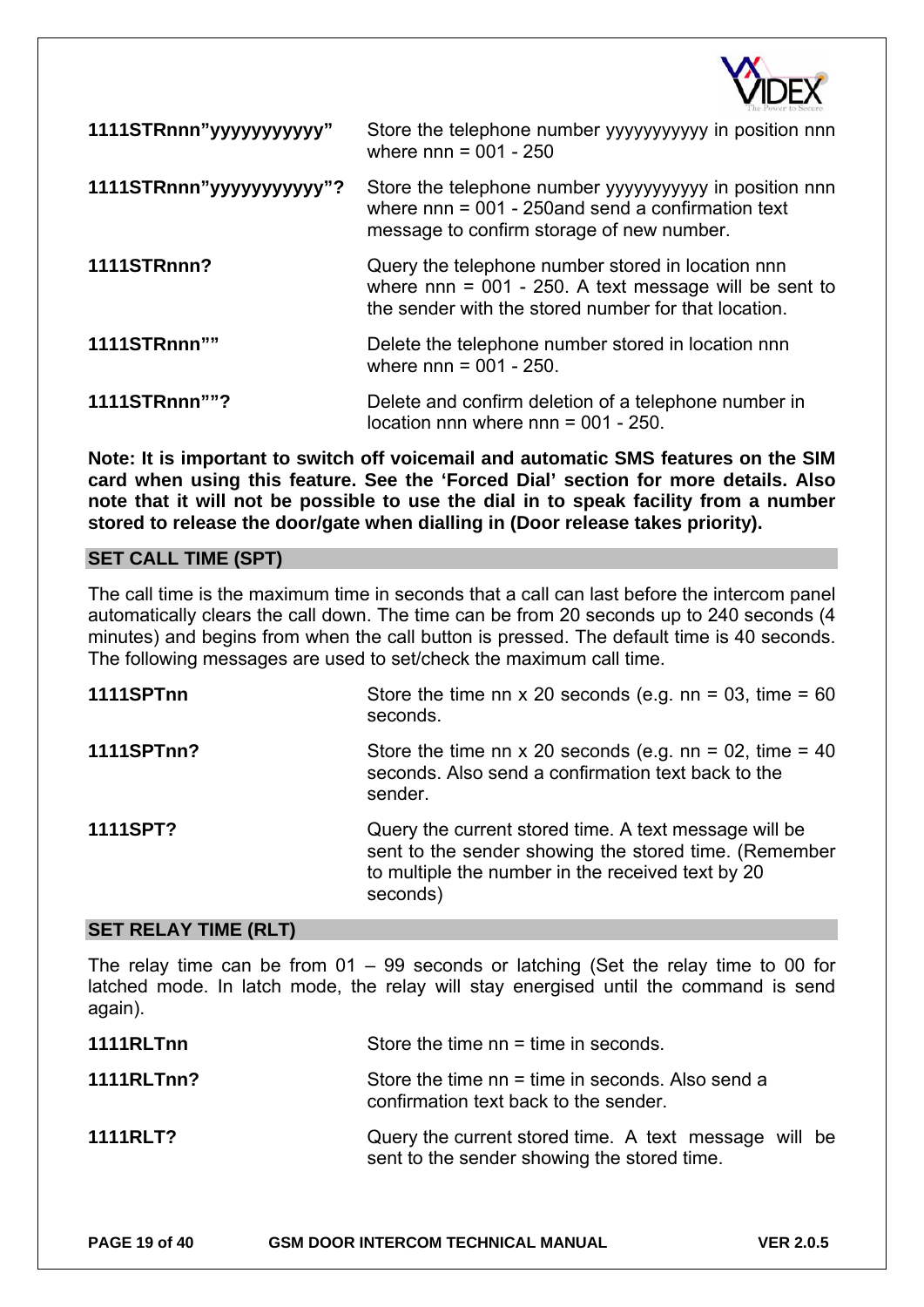

# **SET AO (AUXILIARY OUTPUT) TIME (FOR AOM = 01 ONLY) (AOT)**

The AO time can be from 01 – 99 seconds or latching (Set the AO time to 00 for latched mode). This option is only relevant for aux mode 01.

**1111AOTnn** Store the time nn = time in seconds.

**1111AOTnn?** Store the time nn = time in seconds. Also send a confirmation text back to the sender.

**1111AOT?** Cuery the current stored time. A text message will be sent to the sender showing the stored time.

#### **SET AO (AUXILIARY OUTPUT) MODE (AOM)**

There are four modes of operation for the AO terminal:-

User activated: nn = 01 To activate the AO terminal either short g to 5 (Auxiliary 1 input) or press 6 on the telephone during a call.

Call activated: nn = 00 AO will activate when a call begins and deactivate when the call ends.

Used for status indication: nn = 02

When in this mode, the AO terminal is used exclusively for monitoring the status of an input. For example, checking if a gate/door is open of closed.

Divert calls to master number:  $nn = 0.3$ 

When in this mode, the AO terminal is used exclusively for monitoring the status of a switch to decide if calls should be divert to the master number or not.

| 1111AOMnn       | Store the mode $nn = 00 - 03$ .                                                                      |
|-----------------|------------------------------------------------------------------------------------------------------|
| 1111AOMnn?      | Store the mode $nn = 00 - 03$ . Also send a confirmation<br>text back to the sender.                 |
| <b>1111AOM?</b> | Query the current stored mode. A text message will be<br>sent to the sender showing the stored mode. |

#### **CHANGING THE FOUR DIGIT CODE (CDE)**

The four digit code can be any combination of numbers 0-9 but must be 4 digits long. The code allows access to the programming menu in dial in mode and must be used when sending text messages to the intercom panel. The following message changes the code:-

#### **1111CDEnnnn nnnn** = new 4 digit code

# **SET DAYS TO WAIT BEFORE MAKING A CALL (NOD)**

In the event the intercom panel is not used for long periods of time it could be possible that the network disconnects it. To prevent this from happening it is possible to program a time period (From 01 – 99 days) to wait before the intercom panel makes a short call to refresh the connection. This time period is reset after each call made on the system and will only happen if the full time period elapses without any incoming or outgoing calls.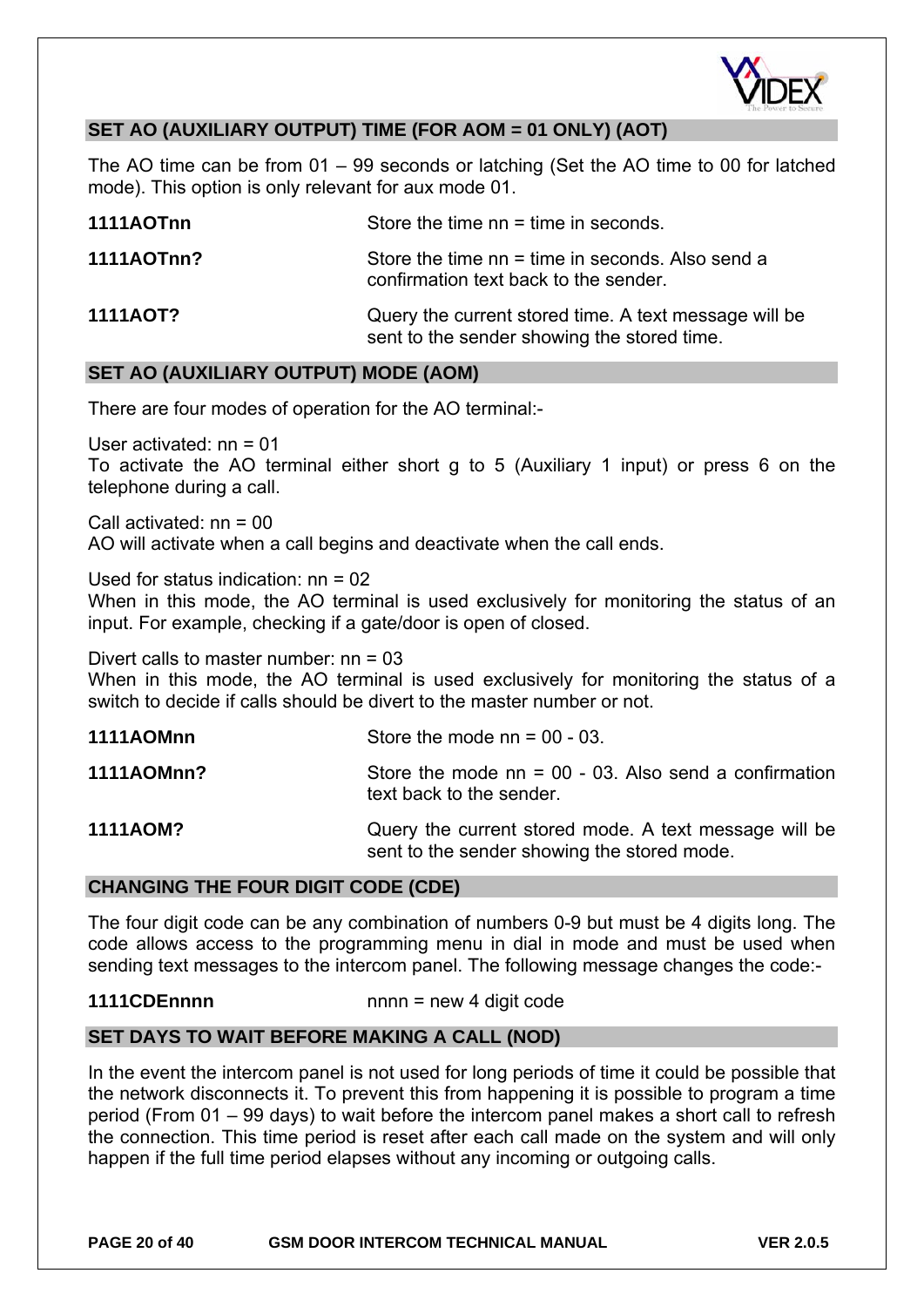

| 1111NODnn         | Store the time $nn = time$ in days.                                                                  |
|-------------------|------------------------------------------------------------------------------------------------------|
| <b>1111NODnn?</b> | Store the time nn = time in days. Also send a<br>confirmation text back to the sender.               |
| 1111NOD?          | Query the current stored time. A text message will be<br>sent to the sender showing the stored time. |

#### **DIVERT TIME (DIT)**

The divert time is the number of seconds to wait for a call to be answered before diverting to the second number (The divert facility must be set for this to work). The default time is 15 seconds (The count down begins from when the call button is pressed, but is refreshed when the telephone begins to ring) and can be set to 01 – 99 seconds).

| 1111DITnn       | Store the time $nn = time$ in seconds.                                                               |
|-----------------|------------------------------------------------------------------------------------------------------|
| 1111DITnn?      | Store the time nn = time in seconds. Also send a<br>confirmation text back to the sender.            |
| <b>1111DIT?</b> | Query the current stored time. A text message will be<br>sent to the sender showing the stored time. |

## **FORCED DIAL (DLE)**

A useful feature of the Intercom panel is its ability to call a number sent to it in a text message. This feature can be used when setting up the SIM card. For example, disabling the voicemail facility or disabling automatic SMS messages or missed calls. Any number up to 15 digits can be called and the call will last for a maximum of 40 seconds. The example below would switch off voicemail on a Vodafone SIM card. Substitute the Vodafone number for other service providers **(See important note on page 19)**.

**1111DLE"1210"** Dial 1210 for the intercom panel

Other useful numbers which can be used with this feature are as follows. Please also check the service provider's web sits for other useful codes.

|                     | <b>Vodafone</b> | Ο2   |
|---------------------|-----------------|------|
| Disable voicemail   | 1210            | 1760 |
| Disable text alerts | #148#           | 1760 |

**NOTE:** Disabling voicemail and text alerts is very important as there is no way to retrieve either of these services from an intercom panel. Disabling these features will also prevent the intercom panel switching to voicemail or sending a text when dialling in from another phone.

#### **STORE SMS AUXILIARY MESSAGE (SMS)**

When g & 4 (Auxiliary 2 input) are shorted on the intercom panel, a text message will be sent to the master telephone number. The text message can be customised using the following message:-

#### **1111SMS"HouseAlarm"** Change message to HouseAlarm

**Note:** The message can be a maximum of 32 characters long and can not include spaces or **"**.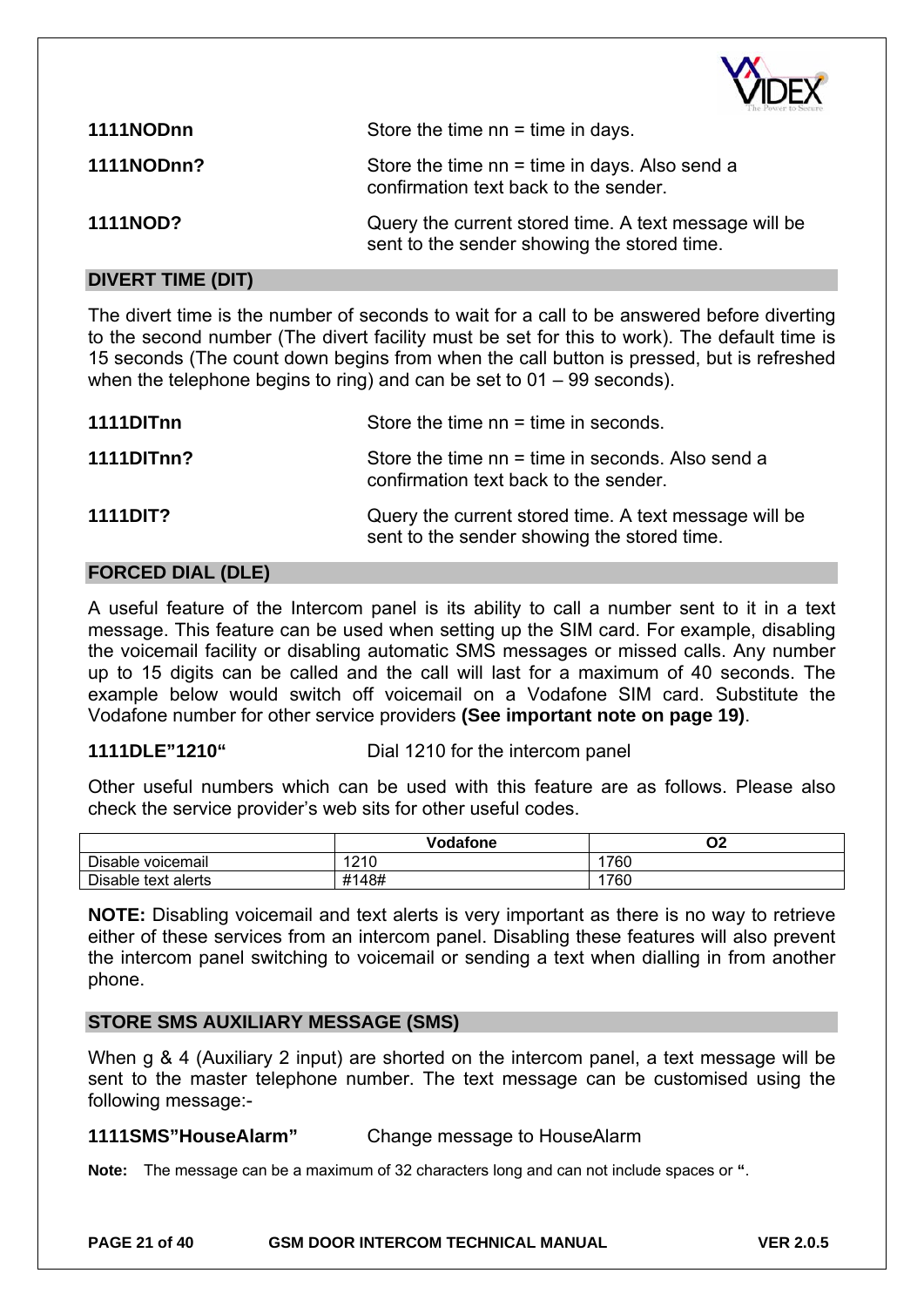

## **PROGRAM BY 'AT' COMMANDS (PRG)**

This is an advanced feature of the system which can allow an AT format command to be sent to the OEM GSM module.

#### **1111PRG(**command**)** Send an AT command to the OEM module

## **STORE CREDIT BALANCE CHECK STRING (SDL)**

Several network providers offer the facility to check available balance on their pay as you go tariffs. For example, on Vodafone the string is  $*#1345#$  and on O<sup>2</sup> the string is  $*#10#$ . Other networks may also have this feature. Because the intercom will not know the details of the network provider's SIM card which you have inserted it will be necessary to store the correct string in order to use the credit balance check features.

**1111SDL"\*#1345#"** Store the balance check string for a Vodafone pay as you go. **1111SDL**"\*#10#" Store the balance check string for an  $O^2$  pay as you go.

#### **STORE THE MASTER TELEPHONE NUMBER (STM)**

The master telephone number is the number which will receive automatic balance updates when the balance gets low (If this feature is setup) and will receive the SMS message if the auxiliary 2 input is triggered. To store this number

| 1111STM"yyyyyyyyyy"     | Store the telephone number yyyyyyyyyy                                                                                       |
|-------------------------|-----------------------------------------------------------------------------------------------------------------------------|
| 1111STM"yyyyyyyyyy"?    | Store the telephone number yyyyyyyyyy and send a<br>confirmation text message to confirm storage of new<br>number.          |
| 1111STM?                | Query the telephone number stored A text message will<br>be sent to the sender with the stored number for that<br>location. |
| 1111STM""<br>1111STM""? | Delete the telephone number stored.<br>Delete and confirm deletion of a telephone number.                                   |

The master telephone number is the number which will receive automatic balance updates when the balance gets low (If this feature is setup) and will receive the SMS message if the auxiliary 2 input is triggered. To store this number

#### **STORE THE TIME BAND (TBA)**

The time band feature allows the call buttons to be disabled or diverted to the master number outside a certain time window. For example, if the tenant only wants to receive calls between the hours of 6:00 in the morning until 23:30 at night. Remember to always use the 24hr clock and also ensure the start time is earlier than the stop time.

| 1111TBA"HHMMHHMM"  | Store the time using this format. The first HHMM is the<br>start time to receive calls (i.e. 0600 for 6am) and the<br>second HHMM is the time to stop receiving calls ( <i>i.e.</i><br>2330 for 11:30 at night). |
|--------------------|------------------------------------------------------------------------------------------------------------------------------------------------------------------------------------------------------------------|
| 1111TBA"HHMMHHMM"? | As above but also reply with a SMS text back to the                                                                                                                                                              |

sender with the stored setting.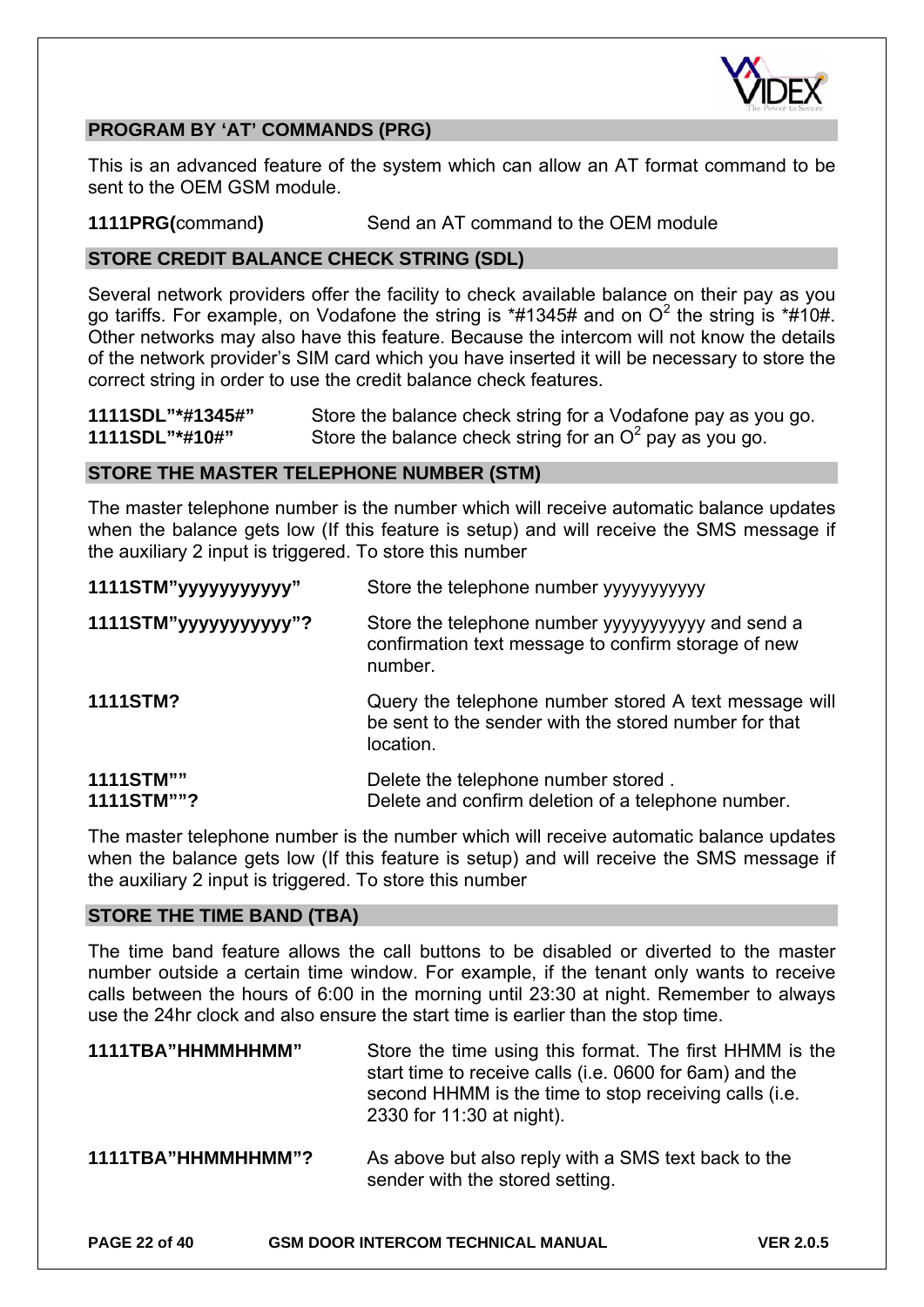

| 1111TBA?         | Query setting, A text message will be sent to the sender<br>with the stored time window. |
|------------------|------------------------------------------------------------------------------------------|
| <b>1111TBA""</b> | Delete the time band and allow calls to be received at<br>any time.                      |
| 1111TBA""?       | Delete and confirm deletion of the time band.                                            |

#### **ENABLING/DISABLING SILENT DIALLING**

When the intercom is calling the telephone number there is a choice of either hearing the ringing noise from the intercom or just hearing beeps to indicate calling.

Ringing heard during calling: nn = 01 Beeps heard during calling: nn = 00

| 1111AUEnn         | Store the mode $nn = 00$ or 01.                                                                      |
|-------------------|------------------------------------------------------------------------------------------------------|
| <b>1111AUEnn?</b> | Store the mode $nn = 00$ or 01. Also send a confirmation<br>text back to the sender.                 |
| <b>1111AUE?</b>   | Query the current stored mode. A text message will be<br>sent to the sender showing the stored mode. |

## **ENABLING/DISABLING ADDITIONAL DIVERTS**

The default for diverts is that each of the 50 call buttons can have one divert number. If the additional diverts facility is activated it will be possible to have up to 5 divert numbers but the system will then be limited to 10 call buttons.

Standard divert to only one number: nn = 01 Extended divert to up to 5 numbers:  $nn = 00$ 

**1111EXDnn** Store the mode nn = 00 or 01.

**1111EXDnn?** Store the mode nn = 00 or 01. Also send a confirmation text back to the sender.

**1111EXD? Query the current stored mode. A text message will be** sent to the sender showing the stored mode.

When using extended divert mode, use the following memory locations to store the numbers:-

| <b>Button</b> | Primary       | ⊿st<br><b>Divert</b> | $2nd$ Divert       | $3rd$ Divert       | 4 <sup>th</sup><br><b>Divert</b> | $\overline{5}^{\text{th}}$ Divert |
|---------------|---------------|----------------------|--------------------|--------------------|----------------------------------|-----------------------------------|
|               | <b>STN001</b> | STD <sub>001</sub>   | <b>STD011</b>      | STD <sub>021</sub> | <b>STD031</b>                    | STD041                            |
|               | <b>STN002</b> | STD002               | STD012             | STD <sub>022</sub> | STD <sub>032</sub>               | STD <sub>042</sub>                |
| 3             | STN003        | STD003               | STD <sub>013</sub> | STD <sub>023</sub> | STD033                           | STD <sub>043</sub>                |
| 4             | <b>STN004</b> | STD <sub>004</sub>   | STD014             | STD <sub>024</sub> | STD034                           | STD044                            |
| 5             | <b>STN005</b> | STD005               | STD015             | STD <sub>025</sub> | <b>STD035</b>                    | STD <sub>045</sub>                |
| 6             | STN006        | STD006               | STD016             | STD <sub>026</sub> | STD <sub>036</sub>               | STD046                            |
|               | STN007        | STD <sub>007</sub>   | STD <sub>017</sub> | STD <sub>027</sub> | STD037                           | STD <sub>047</sub>                |
| 8             | <b>STN008</b> | STD008               | STD018             | STD <sub>028</sub> | STD038                           | STD <sub>048</sub>                |
| 9             | STN009        | STD009               | STD019             | STD <sub>029</sub> | STD <sub>039</sub>               | STD049                            |
| 10            | <b>STN010</b> | STD010               | STD <sub>020</sub> | STD <sub>030</sub> | STD <sub>040</sub>               | STD <sub>050</sub>                |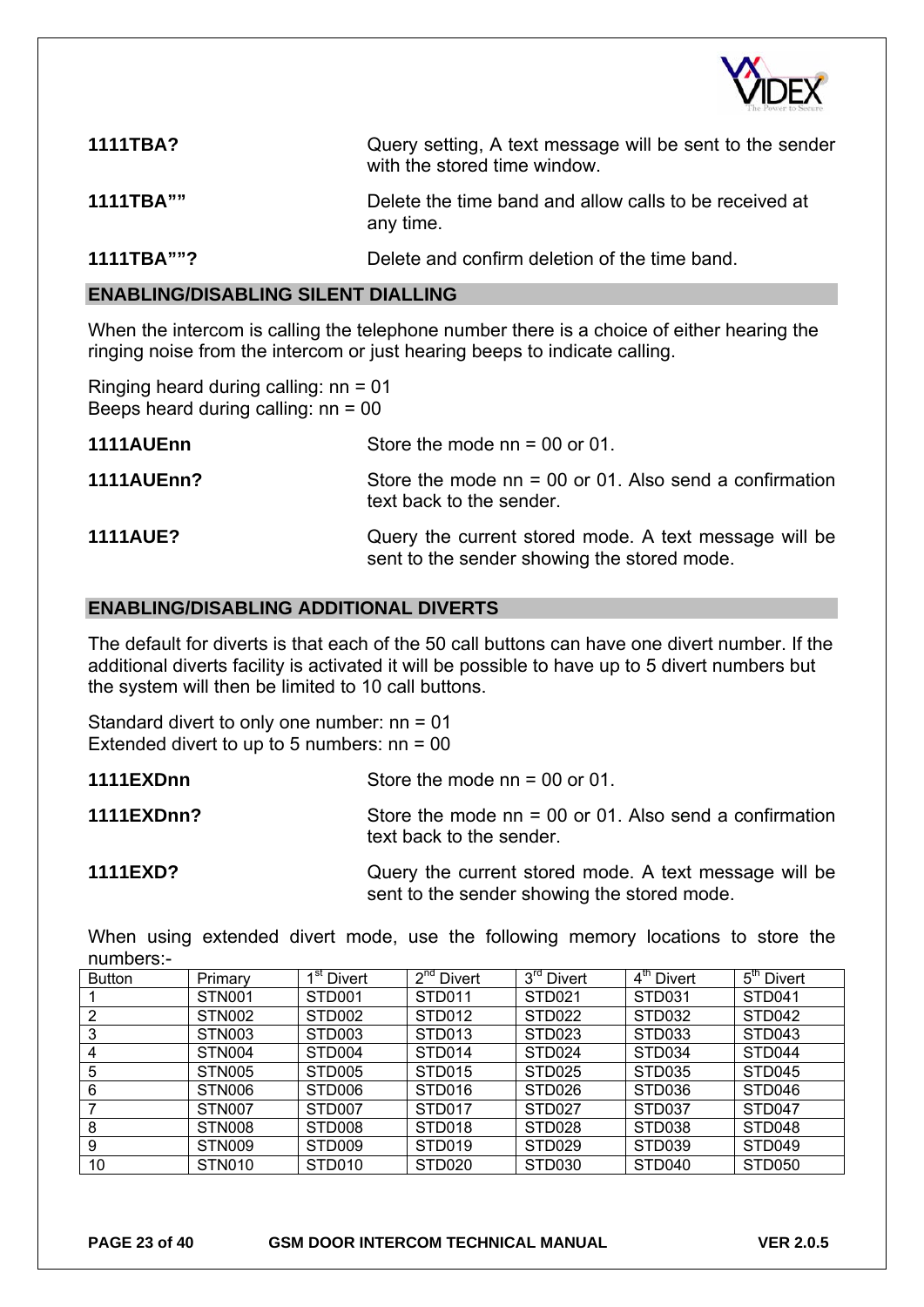

#### **PROGRAMMING BY PC**

# **NOTE: PC software kit sold separately (Part No. GSMPRO).**

#### **USB DRIVER**

**IMPORTANT:** Before connecting the GSM unit to the PC and before installing the GSM PC program, first install the driver for the USB adapter which can be found on the supplied CD in the following folder:-

#### D:\FT232Driver\CDM20814.exe

Where D is the letter of your CD drive.

#### **SOFTWARE SETUP**

Run the setup program (setup.exe) from the CD. Follow the on screen instructions to complete the setup. Please note, the PC must be Window XP PRO or later and have the .NET 4 framework installed. (The .NET 4 framework can be found on the CD or will be downloaded from the internet during install).

After completing the setup, the program will be available from your start menu as Videx GSM. Before running the program, connect the supplied USB cable between a USB port on your PC and the GSM unit. Run the program and the following screen should appear:-



When the program loads, it checks all available ports for the GSM unit. If found, the GSM unit goes online with the PC. From the main screen it is possible to:-



#### Check signal strength:

Click on update to retrieve the signal strength from the unit. The signal strength will be between 1 & 31 whereby 31 is excellent and 1 is poor. A signal strength of at least 10 is required for the system to work satisfactorily.

#### Check balance on pay as you go SIM's:

For this to work you must first store the check string required by the service provider on the settings page. For example, the string \*#1345# is used by Vodafone to retrieve your current balance. Once this has been stored and uploaded to the unit, clicking the Check Balance button will retrieve it.

**PAGE 24 of 40 GSM DOOR INTERCOM TECHNICAL MANUAL VER 2.0.5**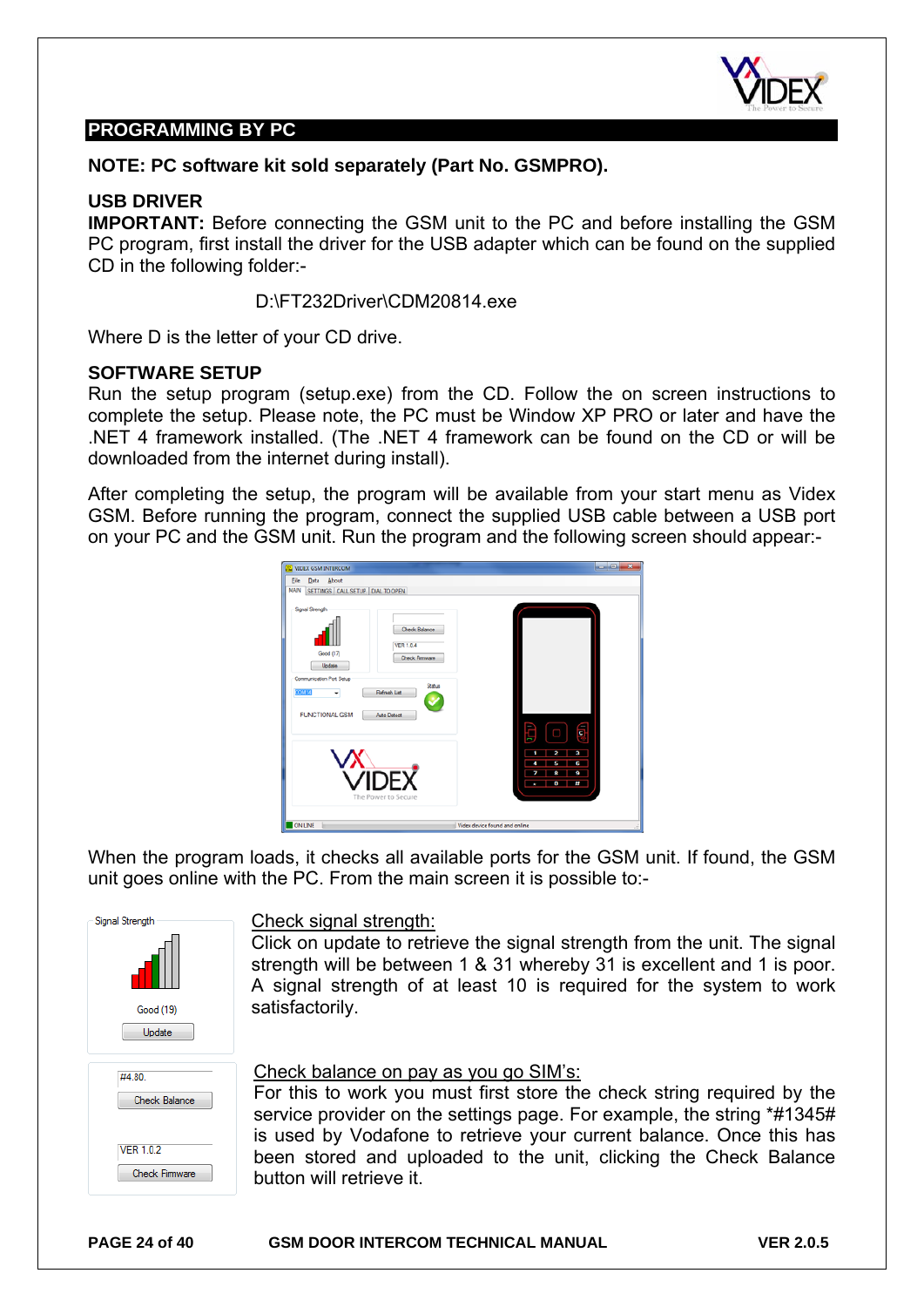

#### Check firmware version:

Click the Check Firmware button to retrieve the firmware version of the GSM unit. This will be useful to technical support should you need to call and can also give you an indication of functions available as identified in the back of this manual.

| COM <sub>3</sub>         | Refresh List       | Status        |
|--------------------------|--------------------|---------------|
|                          | <b>Auto Detect</b> |               |
| Communication Port Setup |                    |               |
| COM4                     | Refresh List       | <b>Status</b> |
|                          | <b>Auto Detect</b> |               |

#### Communication port setup:

Although the communication should setup automatically when the program is started it is also possible to manual setup the communication port.

To setup manually, first press the Refresh List button which will find all available communication ports, Then either select from the drop down list, the port which is

connected to the GSM unit and press the Auto Detect button to check for the device or just simply click on the Auto Detect button to check all available ports. If the device is found, the status will change to online.



#### Mobile phone:

The mobile phone can be used like a normal mobile phone to make calls. This can be useful when setting up the GSM unit's SIM card with functions such as switching off voice mail and text alert or listening to the SIM cards balance through the intercom's speaker. Simply type the number to call on the keypad and click the send button **To**. Ti end the call press the **Button and to clear the display press the C button.** 

**Please note: After making any changes to the settings and stored telephone numbers on the PC, they must then be uploaded to the unit before they will take affect.**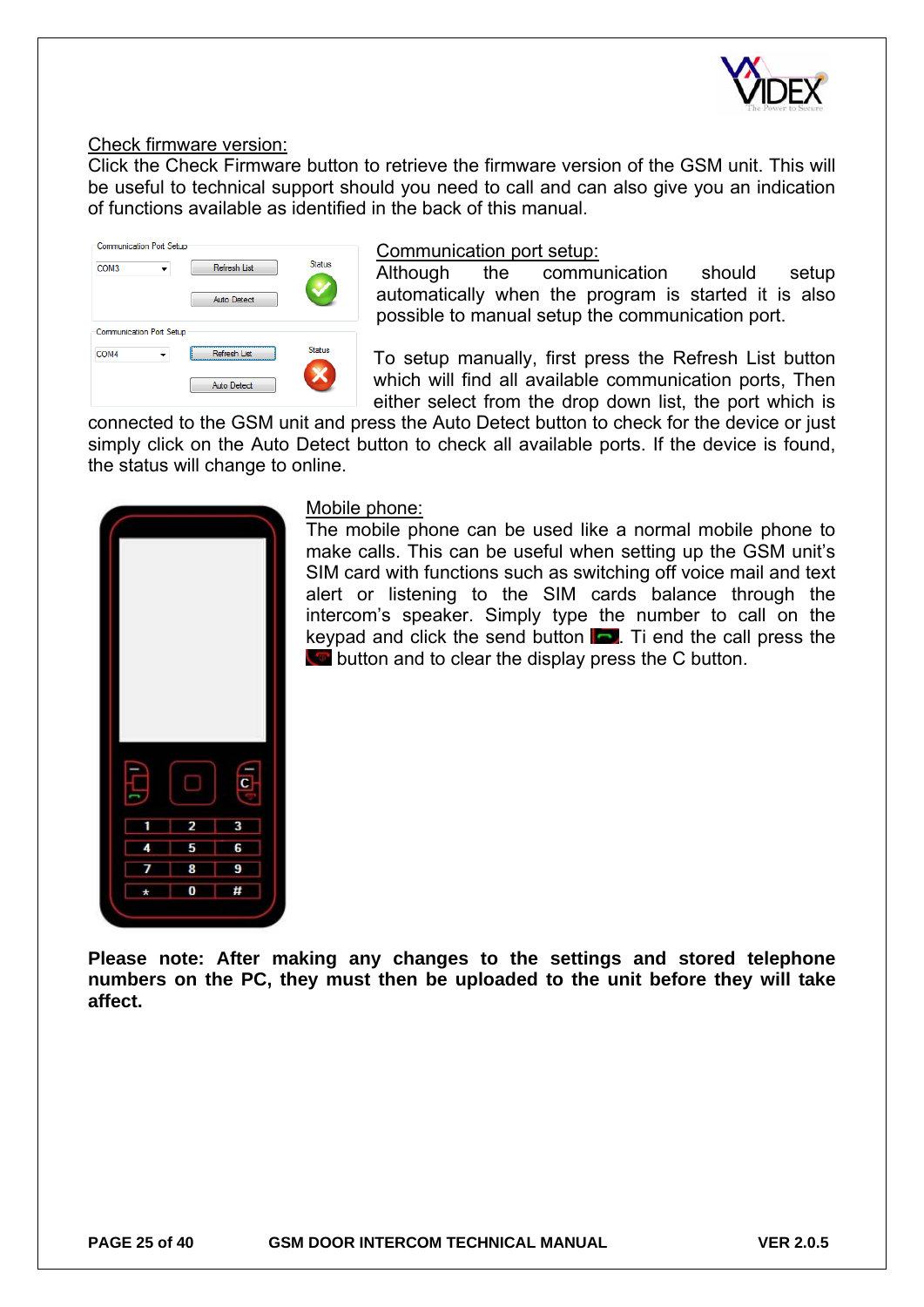

# GENERAL SETTINGS:

| <b>WE VIDEX GSM INTERCOM</b>                                                                    |                                         | $\mathbf{x}$<br>$-10$ |
|-------------------------------------------------------------------------------------------------|-----------------------------------------|-----------------------|
| <b>Eile</b><br>Data About                                                                       |                                         |                       |
| SETTINGS CALL SETUP   DIAL TO OPEN<br><b>MAIN</b>                                               |                                         |                       |
| <b>Times</b>                                                                                    | <b>General Settings</b>                 |                       |
| $\frac{\blacktriangle}{\blacktriangledown}$<br>40<br>$\div$<br>5<br>Aux Out Time:<br>Call Time: | 1111<br>Master Code:                    |                       |
| 득<br>$\Rightarrow$<br>6<br>10<br>Relay Time:<br><b>Divert Time:</b>                             | <b>Balance Check String:</b><br>*#1345# |                       |
| 슥<br>30<br>Auto Dial (Days):                                                                    | Master Telephone No:                    | 07774949815           |
| Modes                                                                                           | AUX2 Message:                           | <b>AuxTriggered</b>   |
| On When Triggered v<br>Aux Mode:                                                                |                                         |                       |
| <b>Enabled extended diverts</b><br>П                                                            |                                         |                       |
| V<br>Enabled silent dialling                                                                    |                                         |                       |
| <b>Time Bands</b>                                                                               | Speaker Volume<br>7                     | $\Rightarrow$         |
| ON<br>OFF                                                                                       | Microphone Volume<br>7                  | $\div$                |
| 100:00<br>23:59 →                                                                               |                                         |                       |
|                                                                                                 |                                         |                       |
| <b>ON LINE</b>                                                                                  |                                         | лi                    |

The general settings page has the following programmable options:

| Call Time:                   | Maximum length of a call before it automatically clear down (20-240 Seconds)         |
|------------------------------|--------------------------------------------------------------------------------------|
| Relay Time:                  | Relay activation time $(0 - 99$ Seconds, $0 =$ latching)                             |
| Aux Out Time:                | Auxiliary output AO terminal, switched 0V time $(0 - 99$ Seconds, $0 =$ latching).   |
|                              | Only relevant for Aux mode 'On when triggered'.                                      |
| Divert Time:                 | The time a phone is allowed to ring before the unit cancels the call and diverts to  |
|                              | the second number, of programmed. $(15 - 99$ seconds)                                |
| Auto Dial (Days):            | Number of days the unit will wait with out a call being made before it makes a       |
|                              | short call to keep the system live and on the network (1-99 days).                   |
| Aux Mode:                    | The AO terminal is a switch 0V output. It can be programmed to trigger<br>the<br>bv  |
|                              | end user pressing 6 on their telephone during a call or can be setup to switch on    |
|                              | when a call is made and stay on for the length of the call. Additionally this output |
|                              | can be set for use with a status indicator or as a switch to transfer calls to the   |
|                              | master number. The four options are available in the drop down box.                  |
| Enable extended divert:      | With this enabled it is possible to divert to up to 5 divert numbers. See EXD SMS    |
|                              | message settings for more information.                                               |
| Enable silent dialling       | When checked, dialling will not be heard from the intercom speaker, instead          |
|                              | beeps will be heard every few seconds.                                               |
| Master Code:                 | The master code must be 4 digits (Factory default 1111) and is required when         |
|                              | using the SMS facilities on the GSM unit and also when dialling in to the unit from  |
|                              | a number which is not stored.                                                        |
| AUX2 Message:                | The Aux2 message is a message which will be sent to the master telephone             |
|                              | number when the Auxillary 2 input is triggered. The message can be up to 32          |
|                              | characters but can't include spaces.                                                 |
| <b>Balance Check String:</b> | The balance check string allows the balance on certain pay as you go SIM cards       |
|                              | to be checked. This must be stored to allow the balance to be checked.               |
| Master Telephone No:         | The master telephone number is the telephone number which will receive the           |
|                              | SMS messages for low balance and Aux 2 triggered.                                    |
| Speaker volume:              | The speaker volume can be any number from $1-12$ (12 = highest volume)               |
| Mic volume:                  | The mic volume can be anything from $1-24$ (24 = highest volume)                     |
| Time band:                   | The time band sets when the call button will call their relevant telephone numbers   |
|                              | and when the call buttons will be diverted to the master number (If no master        |
|                              | number stored then the call will not take place and will be signalled by beeps from  |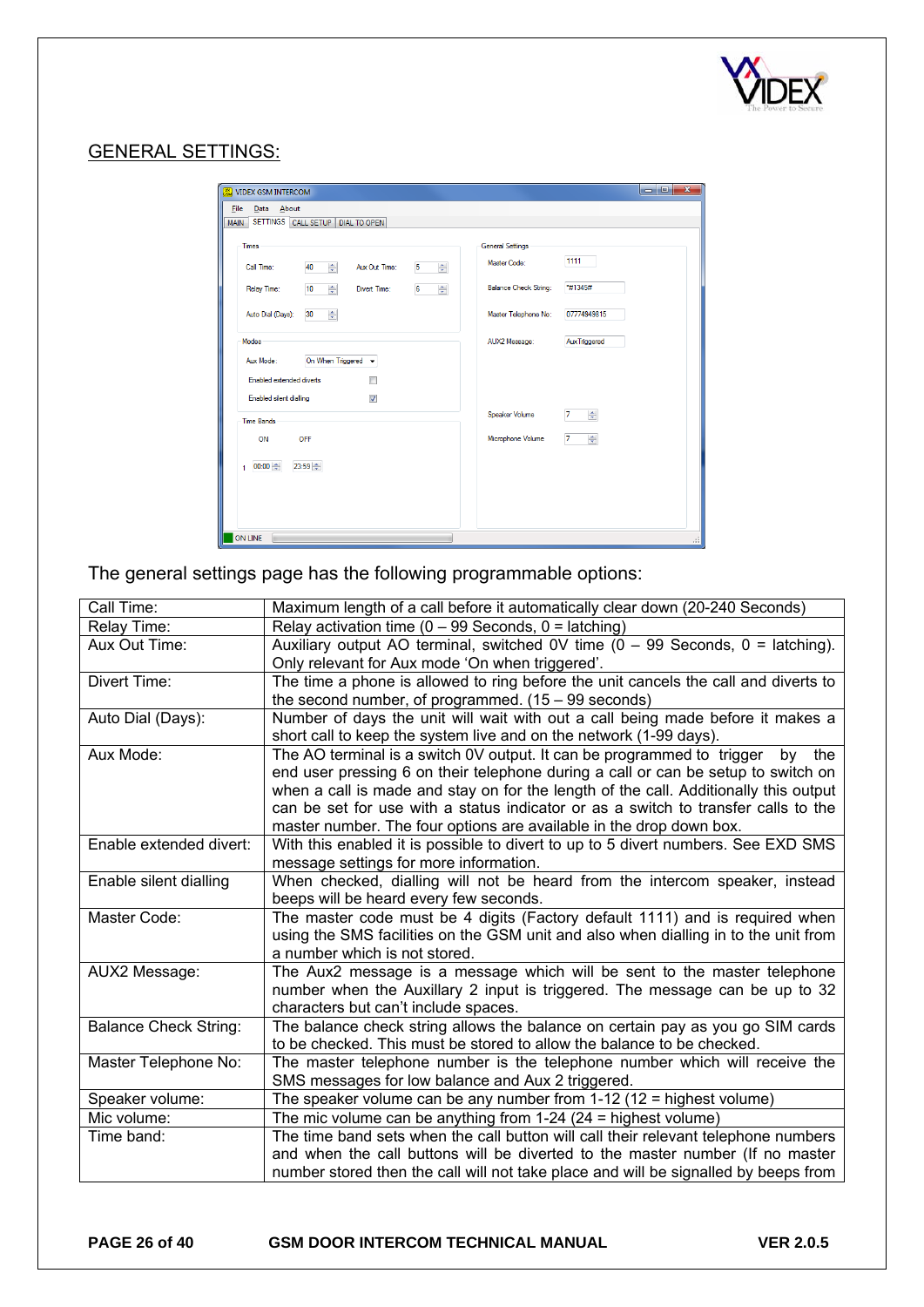

the panel). The ON time must be lower than the OFF time. If this option is not required, leave set as 00:00 23:59.

# CALL SETUP:

| Button           | Telephone No. | Divert Telephone No. |                          |
|------------------|---------------|----------------------|--------------------------|
| 10 <sub>10</sub> | 01912241558   | 01912388302          | $\blacktriangle$         |
| 11               |               |                      |                          |
| 12               |               |                      |                          |
| 13               |               |                      | Ξ                        |
| 14               |               |                      |                          |
| 15               |               |                      |                          |
| 16               |               |                      |                          |
| 17               |               |                      |                          |
| 18               |               |                      |                          |
| 19               |               |                      | $\overline{\phantom{a}}$ |
|                  |               |                      |                          |
|                  |               |                      |                          |
|                  |               |                      |                          |
|                  |               |                      |                          |

From the call setup page it is possible to assign up to 2 telephone numbers to each of the 50 available call buttons. The divert telephone number will be used if the call is busy or not answered and will divert to this number after the divert time has elapsed. If no divert number is stored, the first number will continue to ring until the call times out.

DIAL TO OPEN:

It is possible to store up to 250 telephone numbers which will activate the relay when they call the GSM. The GSM unit will drop the call so there will be no charge for these calls. In the table it is possible to assign a telephone number and a name to each of the 250 possible locations. Please note: the name is only for convenience and is not uploaded to the GSM unit.

| $\overline{\mathbf{x}}$<br>$\blacksquare$<br>VIDEX GSM INTERCOM |            |                                  |                                            |   |    |
|-----------------------------------------------------------------|------------|----------------------------------|--------------------------------------------|---|----|
| <b>Eile</b>                                                     | Data About |                                  |                                            |   |    |
| <b>MAIN</b>                                                     |            | SETTINGS CALL SETUP DIAL TO OPEN |                                            |   |    |
|                                                                 |            |                                  |                                            |   |    |
|                                                                 |            |                                  |                                            |   |    |
|                                                                 | Location   | Telephone No.                    | Name                                       |   |    |
|                                                                 | 155        | 01912241558                      | <b>Videx Newcastle</b>                     | ۸ |    |
|                                                                 | 156        |                                  |                                            |   |    |
|                                                                 | 157        |                                  |                                            |   |    |
|                                                                 | 158        |                                  |                                            |   |    |
|                                                                 | 159        |                                  |                                            |   |    |
|                                                                 | 160        |                                  |                                            |   |    |
|                                                                 | 161        |                                  |                                            |   |    |
|                                                                 | 162        |                                  |                                            |   |    |
|                                                                 | 163        |                                  |                                            |   |    |
|                                                                 | 164        |                                  |                                            | ٠ |    |
|                                                                 |            |                                  | Note: Name is not uploaded to the intercom |   |    |
|                                                                 |            |                                  |                                            |   |    |
|                                                                 |            |                                  |                                            |   |    |
|                                                                 |            |                                  |                                            |   |    |
|                                                                 |            |                                  |                                            |   |    |
|                                                                 |            |                                  |                                            |   |    |
|                                                                 |            |                                  |                                            |   |    |
|                                                                 |            |                                  |                                            |   |    |
| <b>ON LINE</b>                                                  |            |                                  |                                            |   | J. |



# FILE MENU:

From the file menu it is possible to create a new data file, open an existing data file and save the current data file. These options are available online or offline allowing the data file to be created on or off site for convenience.

The exit option will close the program.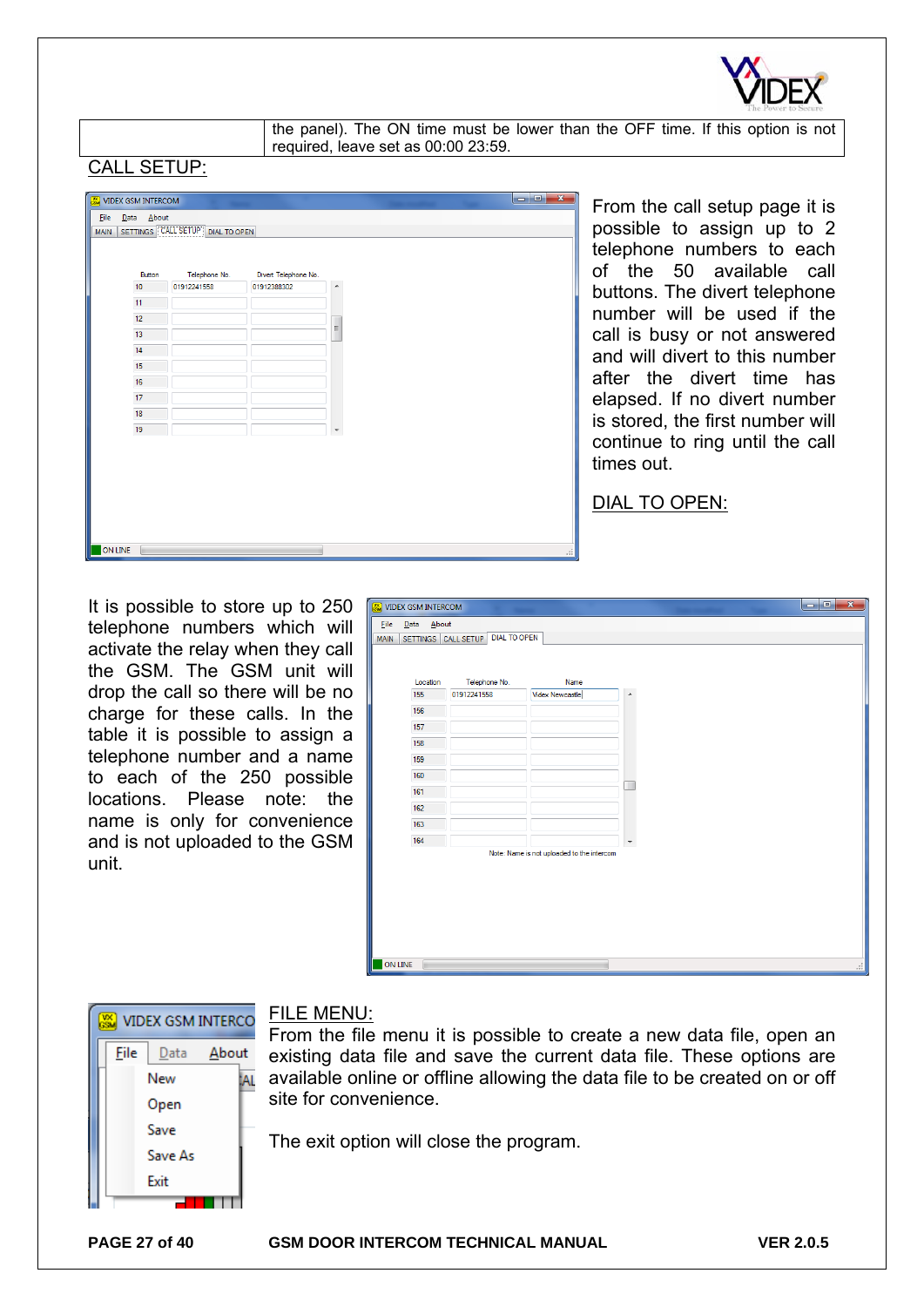



#### Data MENU:

The data menu is only available when online. From here it is possible to upload the information from the PC to the GSM unit and download information from the GSM unit to the PC. Both upload and download have several options which include the facility to upload/download all data or upload/download only a section of data which is required and has been changed.

#### **PC Requirements:-**

Windows XP Service Pack 3 or Later .Net framework 4 or later CD Drive USB port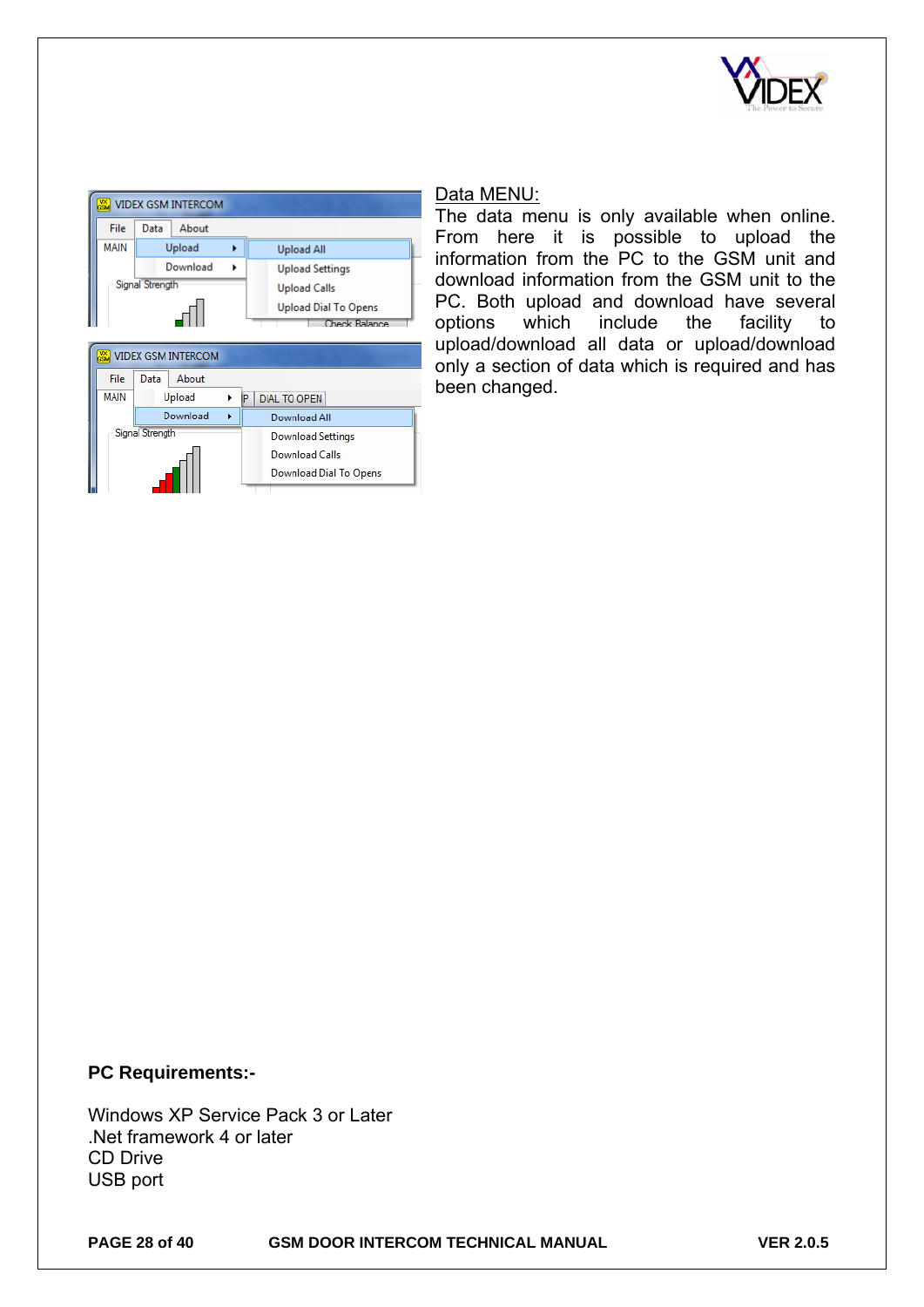

## **SYSTEM OPERATION**

## **TO MAKE A CALL FROM THE INTERCOM PANEL**

Press the required call button. Two beeps will be heard to indicate the call has been placed. If a mistake is made, press any other button to clear the call (A long beep followed by a short beep will be heard to confirm the call has been cleared. (Note: If the same button is pressed after five seconds of placing the call this will also clear the call down. Pressing the same button before five seconds will do nothing).

#### **DOOR/GATE RELEASE**

This is signalled by 1 second interval beeps from the intercom panel. Pressing 3 releases the door/gate for the programmed time. Pressing 1 followed by 0 will latch the door/gate in the open position (Note: To unlatch press 3, the door/gate will unlatch after the programmed time.

#### **RELEASING THE GATE/DOOR BY DIALLING THE INTERCOM PANEL NUMBER**

This feature is only possible if the caller's number has been stored correctly for this feature. Simply dial the number of the intercom panel. The intercom panel will drop the call and then open the gate/door for the programmed time.

# **USER COMMANDS**

The following commands can be carried out during a call: (Note: Successful commands are signalled by two beeps from the telephone, errors are signalled by four beeps).

| <b>FUNCTION</b>                            | 1 <sup>st</sup> KEY TO PRESS | 2 <sup>nd</sup> KEY TO PRESS    |
|--------------------------------------------|------------------------------|---------------------------------|
|                                            |                              |                                 |
| <b>LATCH RELAY (UNLATCH BY PRESSING 3)</b> |                              |                                 |
|                                            |                              |                                 |
| <b>RELEASE THE DOOR OR GATE</b>            | 3                            | N/A                             |
|                                            |                              |                                 |
| <b>ACTIVATE THE AUXILIARY OUTPUT</b>       | 6                            | N/A                             |
|                                            |                              |                                 |
| <b>END A CALL</b>                          | 8                            | N/A                             |
|                                            |                              |                                 |
| <b>ADJUST DOOR SPEECH VOLUME</b>           |                              | $0-9$ (0=Lowest, 9 = Highest)   |
|                                            |                              |                                 |
| <b>ADJUST PHONE SPEECH VOLUME</b>          |                              | $0-9$ (0-Lowest, $9 =$ Highest) |

The following text messages can be sent while in standby (Examples show code as 1111):

| <b>FUNCTION</b>                       | <b>MESSAGE TO SEND</b>                                    |
|---------------------------------------|-----------------------------------------------------------|
|                                       |                                                           |
| <b>CHECK THE SIGNAL STRENGTH</b>      | 1111SIG?                                                  |
|                                       |                                                           |
| <b>CHECK THE AVAILABLE BALANCE*</b>   | 1111BAL?                                                  |
|                                       |                                                           |
| <b>CHECK THE SOFTWARE VERSION</b>     | 1111VER?                                                  |
|                                       |                                                           |
| <b>RELEASE THE DOOR/GATE</b>          | 1111RLY? (? Optional, send if a confirmation is required) |
|                                       |                                                           |
| <b>ACTIVATE THE AUXILIARY OUTPUT</b>  | 1111AUX? (? Optional, send if a confirmation is required) |
|                                       |                                                           |
| <b>LATCH THE RELAY</b>                | 1111RLA? (? Optional, send if a confirmation is required) |
|                                       |                                                           |
| <b>UNLATCH THE RELAY</b>              | 1111RUL? (? Optional, send if a confirmation is required) |
|                                       |                                                           |
| <b>LATCH THE AUXILIARY OUTPUT</b>     | 1111ALA? (? Optional, send if a confirmation is required) |
|                                       |                                                           |
| UNLATCH THE AUXILIARY OUTPUT          | 1111AUL? (? Optional, send if a confirmation is required) |
|                                       |                                                           |
| <b>CHECK INTERCOM TIME &amp; DATE</b> | <b>1111CLK?</b>                                           |
|                                       |                                                           |
| <b>CHECK TIME BAND SETTING</b>        | 1111TBA?                                                  |
|                                       |                                                           |
| <b>CHECK INPUT STATUS</b>             | <b>1111CHK?</b>                                           |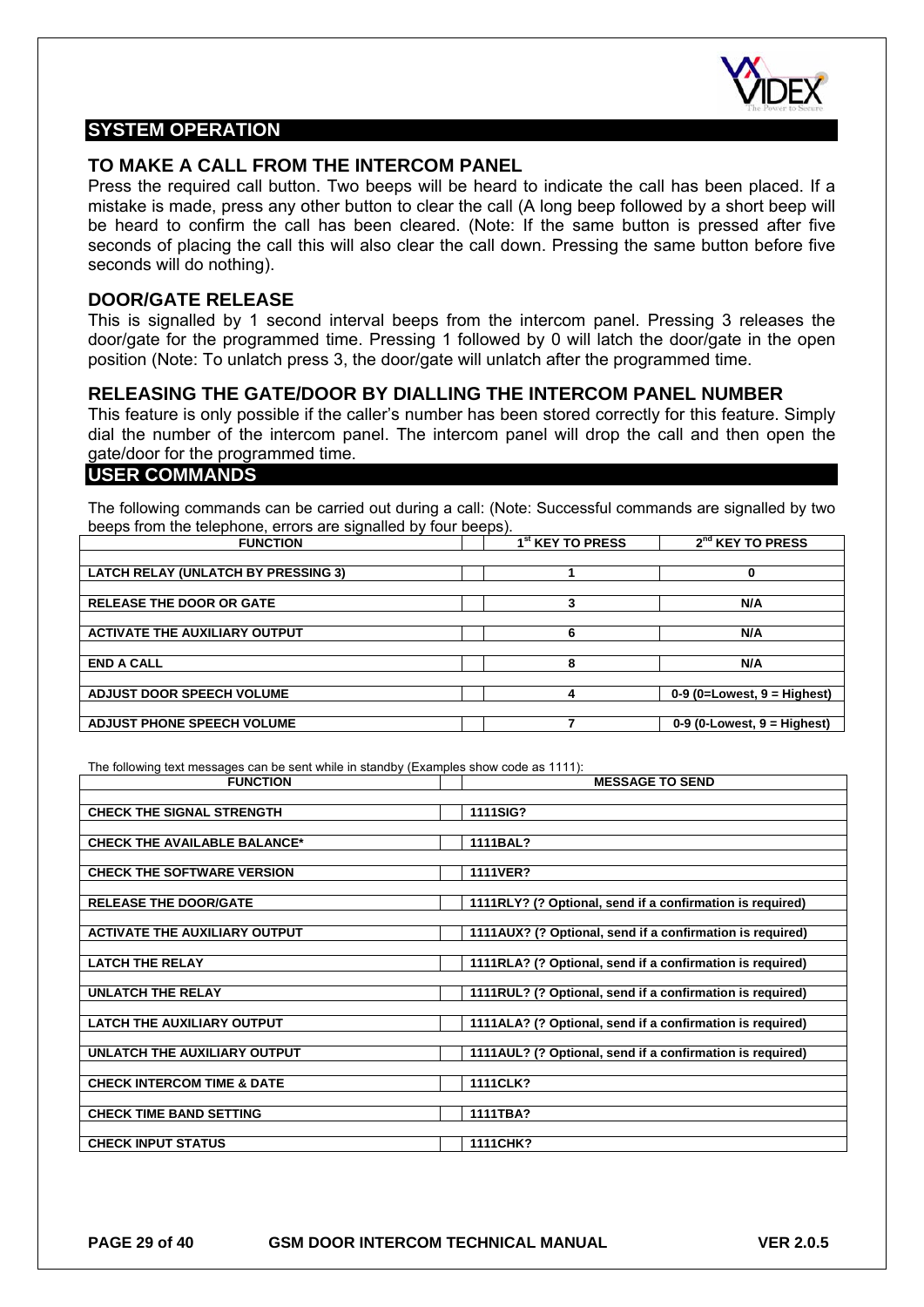

#### **CHECKING THE BALANCE (BAL)**

\*Note: The balance can only be checked if the correct balance check string has previously been stored using the SDL code explained earlier in the manual.

The intercom also has the facility to monitor the available credit and then text you to inform you when it has fell below £5.00, €5.00 or \$5.00. It will then remind you with another text after every 5 calls until the credit is either increased or it runs out. To use this feature, the following settings must first be made:-

- $\circ$  You must be using a Pay AS You GO SIM card from a provider that offers this service (Vodafone, O<sup>2</sup>)
- o The correct balance check string must be stored using the SDL code.
- $\circ$  A mobile phone number in which to receive the balance low text must be stored in the master telephone number location using the STM code.

#### **UNDERSTANDING THE SIGNAL STRENGTH (SIG)**

When a request for signal strength message is sent to the intercom panel it will reply with a two digit signal strength code. The code will be between  $0 - 31$  or 99. Ideally the signal strength should be as close to 31 as possible. The lower the number, the weaker the signal. Signal strengths lower than 10 may cause operational problems such as loss of speech quality (and possibly missing DTMF tones) and network loss. A signal strength of 99 indicates it could not be detected.

#### **DIALLING INTO THE INTERCOM FROM ANOTHER TELEPHONE**

There are three possible outcomes to dialling into the GSM intercom depending on the telephone number you are dialling in from and the features setup during programming. The three possible outcomes are shown in the table below and are shown in order of priority (For example, if the number is programmed to automatically activate the relay, this will take priority over the following two options and if the telephone number is stored as a telephone number called from one of the push buttons, this will take priority over the last option.

| <b>FUNCTION</b>                                                                                                                                                                                                                                          | <b>REQUIREMENT</b>                                                                                                           | <b>PRIORITY</b> |
|----------------------------------------------------------------------------------------------------------------------------------------------------------------------------------------------------------------------------------------------------------|------------------------------------------------------------------------------------------------------------------------------|-----------------|
| Dial in to open the door.<br>After dialling the number, the relay will<br>activate and the call will be dropped.                                                                                                                                         | The telephone number of the telephone<br>dialling in must be stored in memory location<br>STR001 - STR250                    | 1st             |
| Dial in to activate a call (Live speech,<br>activate relay/AUXO)<br>After dialling the number, the call will<br>be answered and two beeps will be<br>heard. The speech will then be live.                                                                | The telephone number of the telephone<br>dialling in must be stored in memory location<br>STN001 - STN050 or STD001 - STD050 | 2nd             |
| Dial in to open the speech from a<br>number not stored in the GSM<br>memory.<br>After dialling the number, the call will<br>be answered and two beeps will be<br>heard. You will then be required to<br>enter the four digit code to open the<br>speech. | If neither of the two requirements above are<br>met.                                                                         | 3rd             |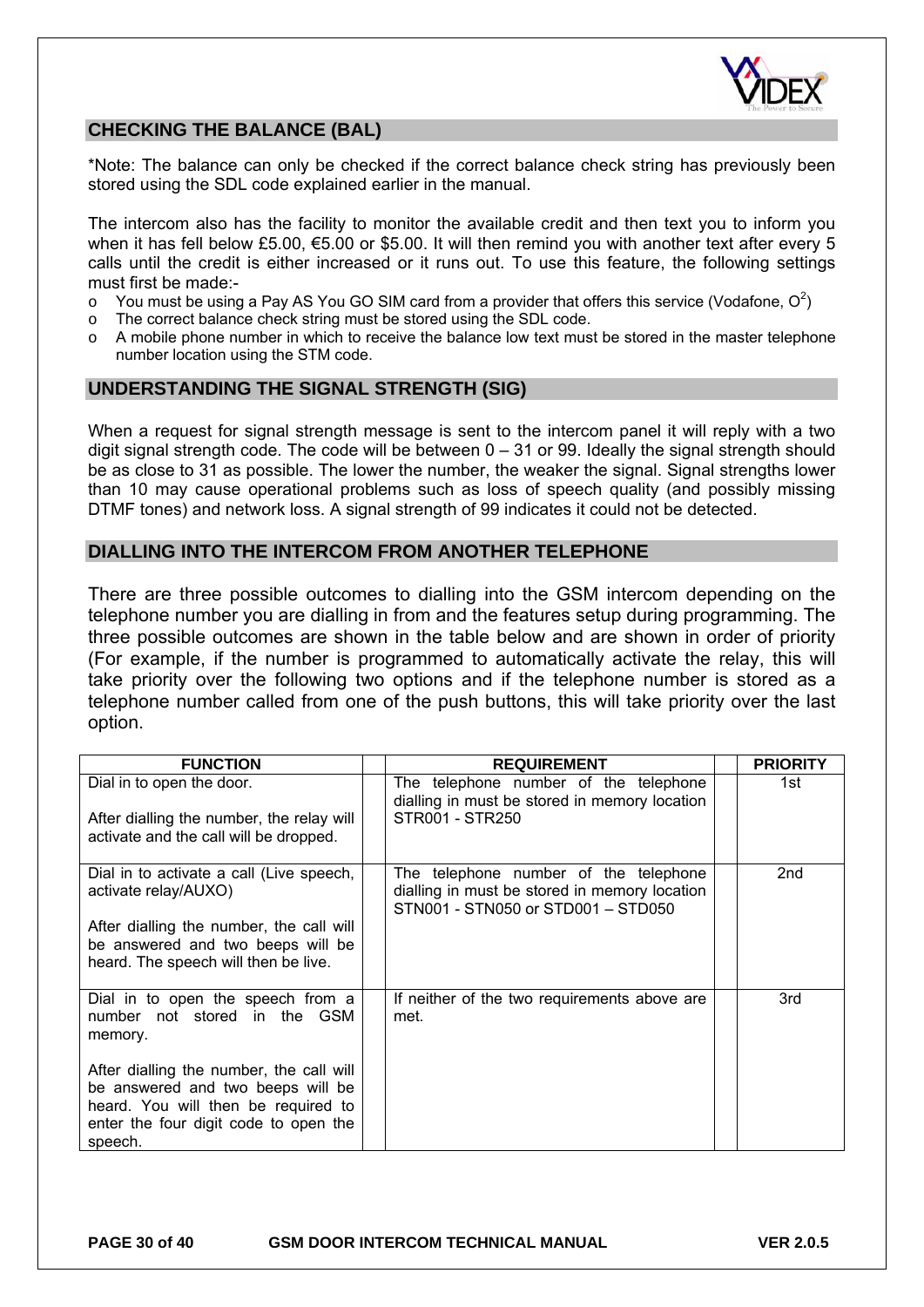

| <b>RECORD SHEET</b><br><b>INTERCOM PANEL TELEPHONE No.</b> |                      |                  |                      |  |
|------------------------------------------------------------|----------------------|------------------|----------------------|--|
|                                                            |                      |                  |                      |  |
| <b>IMEI NUMBER</b>                                         |                      |                  |                      |  |
|                                                            |                      |                  |                      |  |
| <b>MASTER CODE</b>                                         |                      |                  |                      |  |
|                                                            |                      |                  |                      |  |
| <b>MASTER TELEPHONE No.</b>                                |                      |                  |                      |  |
| <b>BUTTON</b>                                              | <b>MEM. LOCATION</b> | <b>USER NAME</b> | <b>TELEPHONE No.</b> |  |
| Button 1                                                   | <b>STN001</b>        |                  |                      |  |
| Button 1 (Divert)                                          | <b>STD001</b>        |                  |                      |  |
| Button 2                                                   | <b>STN002</b>        |                  |                      |  |
| Button 2 (Divert)                                          | <b>STD002</b>        |                  |                      |  |
| Button 3                                                   | <b>STN003</b>        |                  |                      |  |
| Button 3 (Divert)                                          | <b>STD003</b>        |                  |                      |  |
| Button 4                                                   | <b>STN004</b>        |                  |                      |  |
| Button 4 (Divert)                                          | <b>STD004</b>        |                  |                      |  |
| Button 5                                                   | <b>STN005</b>        |                  |                      |  |
| Button 5 (Divert)                                          | <b>STD005</b>        |                  |                      |  |
| Button 6                                                   | <b>STN006</b>        |                  |                      |  |
| Button 6 (Divert)                                          | STD006               |                  |                      |  |
| Button 7                                                   | <b>STN007</b>        |                  |                      |  |
| Button 7 (Divert)                                          | <b>STD007</b>        |                  |                      |  |
| Button 8                                                   | <b>STN008</b>        |                  |                      |  |
| Button 8 (Divert)                                          | <b>STD008</b>        |                  |                      |  |
| Button 9                                                   | <b>STN009</b>        |                  |                      |  |
| Button 9 (Divert)                                          | <b>STD009</b>        |                  |                      |  |
| Button 10                                                  | <b>STN010</b>        |                  |                      |  |
| Button 10 (Divert)                                         | <b>STD010</b>        |                  |                      |  |
| Button 11                                                  | <b>STN011</b>        |                  |                      |  |
| Button 11 (Divert)                                         | <b>STD011</b>        |                  |                      |  |
| Button 12                                                  | <b>STN012</b>        |                  |                      |  |
| Button 12 (Divert)                                         | <b>STD012</b>        |                  |                      |  |
| Button 13                                                  | <b>STN013</b>        |                  |                      |  |
| Button 13 (Divert)                                         | <b>STD013</b>        |                  |                      |  |
| Button 14                                                  | <b>STN014</b>        |                  |                      |  |
| Button 14 (Divert)                                         | <b>STD014</b>        |                  |                      |  |
| Button 15                                                  | <b>STN015</b>        |                  |                      |  |
| Button 15 (Divert)                                         | <b>STD015</b>        |                  |                      |  |
| Button 16                                                  | <b>STN016</b>        |                  |                      |  |
| Button 16 (Divert)                                         | STD016               |                  |                      |  |
| Button 17                                                  | <b>STN017</b>        |                  |                      |  |
| Button 17 (Divert)                                         | <b>STD017</b>        |                  |                      |  |
| Button 18                                                  | <b>STN018</b>        |                  |                      |  |
| Button 18 (Divert)                                         | <b>STD018</b>        |                  |                      |  |
| Button 19                                                  | <b>STN019</b>        |                  |                      |  |
| Button 19 (Divert)                                         | <b>STD019</b>        |                  |                      |  |
| Button 20                                                  | <b>STN020</b>        |                  |                      |  |
| Button 20 (Divert)                                         | <b>STD020</b>        |                  |                      |  |
| Button 21                                                  | <b>STN021</b>        |                  |                      |  |
| Button 21 (Divert)                                         | STD021               |                  |                      |  |
| Button 22                                                  | <b>STN022</b>        |                  |                      |  |
| Button 22 (Divert)                                         | <b>STD022</b>        |                  |                      |  |
| Button 23                                                  | <b>STN023</b>        |                  |                      |  |
| Button 23 (Divert)                                         | STD023               |                  |                      |  |
| Button 24                                                  | <b>STN024</b>        |                  |                      |  |
| Button 24 (Divert)                                         | STD024               |                  |                      |  |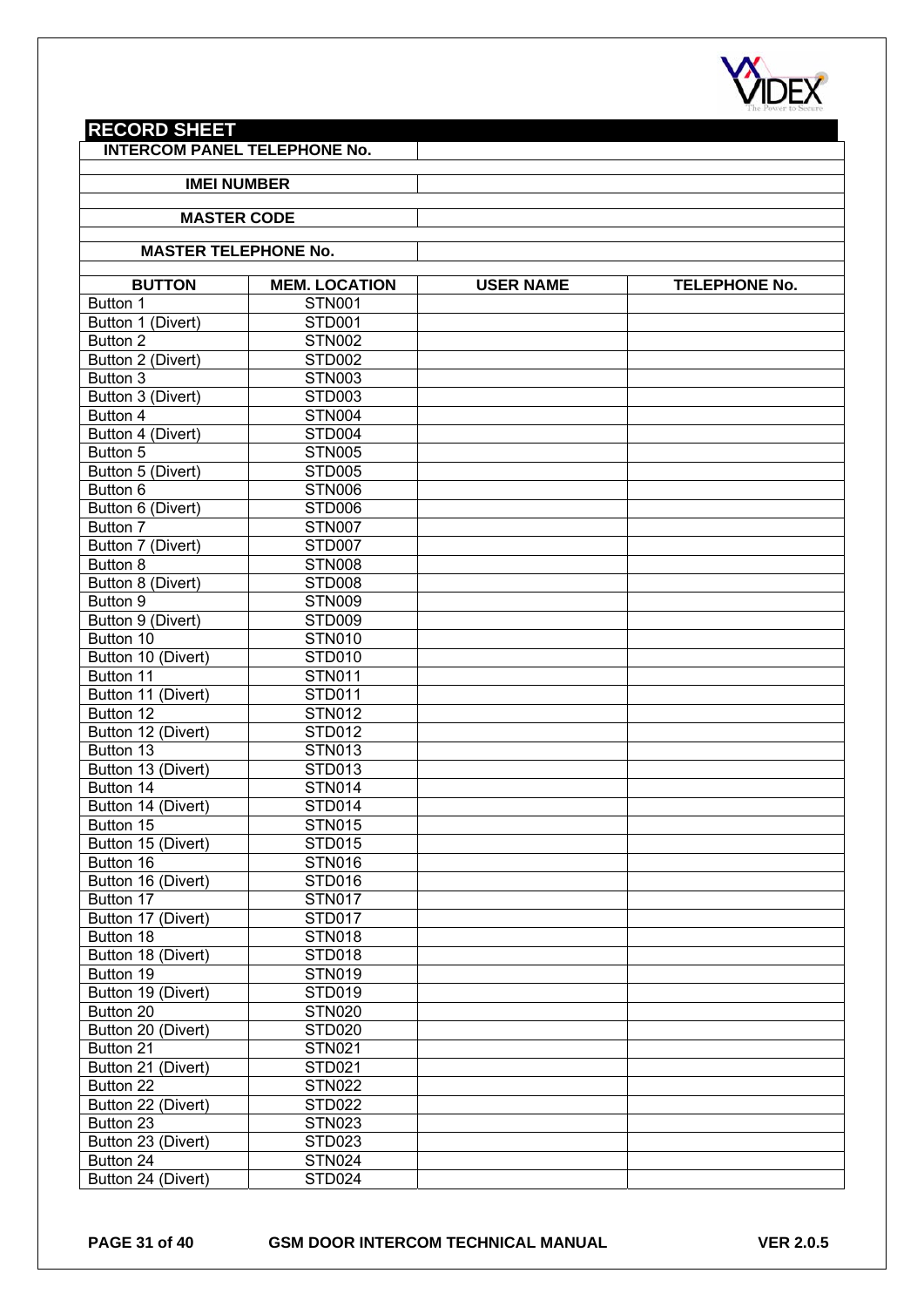

| Button 25          | <b>STN025</b> |  |
|--------------------|---------------|--|
| Button 25 (Divert) | <b>STD025</b> |  |
| Button 26          | <b>STN026</b> |  |
| Button 26 (Divert) | STD026        |  |
| Button 27          | <b>STN027</b> |  |
| Button 27 (Divert) | STD027        |  |
| Button 28          | <b>STN028</b> |  |
| Button 28 (Divert) | <b>STD028</b> |  |
| Button 29          | <b>STN029</b> |  |
| Button 29 (Divert) | <b>STD029</b> |  |
| Button 30          | <b>STN030</b> |  |
| Button 30 (Divert) | <b>STD030</b> |  |
| Button 31          | <b>STN031</b> |  |
| Button 31 (Divert) | STD031        |  |
| Button 32          | <b>STN032</b> |  |
| Button 32 (Divert) | <b>STD032</b> |  |
| Button 33          | <b>STN033</b> |  |
| Button 33 (Divert) | <b>STD033</b> |  |
| Button 34          | <b>STN034</b> |  |
| Button 34 (Divert) | STD034        |  |
| Button 35          | <b>STN035</b> |  |
| Button 35 (Divert) | <b>STD035</b> |  |
| Button 36          | <b>STN036</b> |  |
| Button 36 (Divert) | STD036        |  |
| Button 37          | <b>STN037</b> |  |
| Button 37 (Divert) | STD037        |  |
| Button 38          | <b>STN038</b> |  |
| Button 38 (Divert) | STD038        |  |
| Button 39          | <b>STN039</b> |  |
| Button 39 (Divert) | STD039        |  |
| Button 40          | <b>STN040</b> |  |
| Button 40 (Divert) | <b>STD040</b> |  |
| Button 41          | <b>STN041</b> |  |
| Button 41 (Divert) | <b>STD041</b> |  |
| Button 42          | <b>STN042</b> |  |
| Button 42 (Divert) | <b>STD042</b> |  |
| Button 43          | STN043        |  |
| Button 43 (Divert) | <b>STD043</b> |  |
| Button 44          | <b>STN044</b> |  |
| Button 44 (Divert) | STD044        |  |
| Button 45          | <b>STN045</b> |  |
| Button 45 (Divert) | <b>STD045</b> |  |
| Button 46          | <b>STN046</b> |  |
| Button 46 (Divert) | STD046        |  |
| Button 47          | <b>STN047</b> |  |
| Button 47 (Divert) | STD047        |  |
| Button 48          | <b>STN048</b> |  |
| Button 48 (Divert) | STD048        |  |
| Button 49          | <b>STN049</b> |  |
| Button 49 (Divert) | STD049        |  |
| Button 50          | <b>STN050</b> |  |
| Button 50 (Divert) | STD050        |  |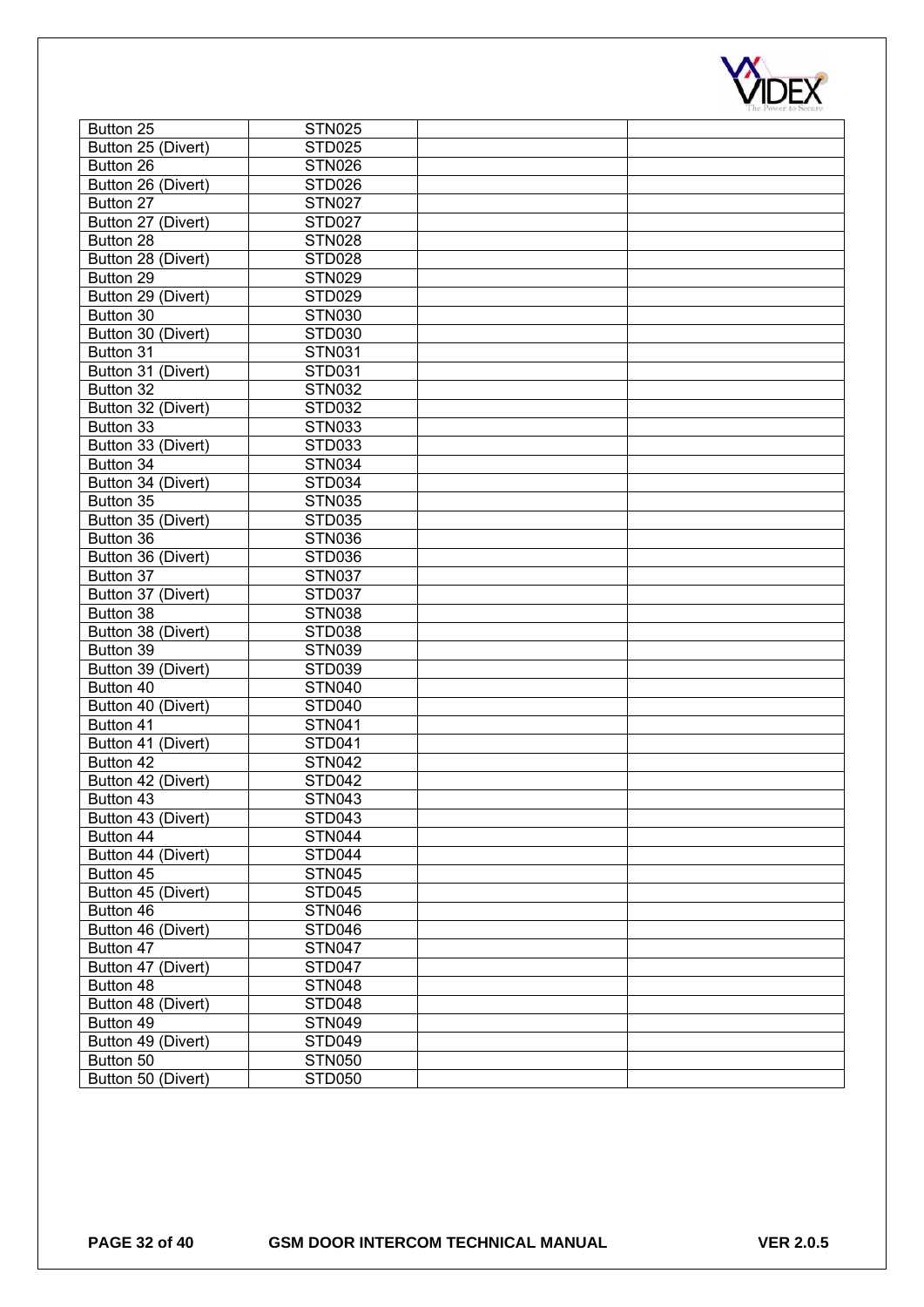

|      |                  | DIAL IN ACCESS CONTROL MEMORY RECORD SHEET |      |           |               |
|------|------------------|--------------------------------------------|------|-----------|---------------|
| Mem. | <b>User Name</b> | Telephone No.                              | Mem. | User Name | Telephone No. |
| 001  |                  |                                            | 051  |           |               |
| 002  |                  |                                            | 052  |           |               |
| 003  |                  |                                            | 053  |           |               |
| 004  |                  |                                            | 054  |           |               |
| 005  |                  |                                            | 055  |           |               |
| 006  |                  |                                            | 056  |           |               |
| 007  |                  |                                            | 057  |           |               |
| 008  |                  |                                            | 058  |           |               |
| 009  |                  |                                            | 059  |           |               |
| 010  |                  |                                            | 060  |           |               |
|      |                  |                                            | 061  |           |               |
| 011  |                  |                                            |      |           |               |
| 012  |                  |                                            | 062  |           |               |
| 013  |                  |                                            | 063  |           |               |
| 014  |                  |                                            | 064  |           |               |
| 015  |                  |                                            | 065  |           |               |
| 016  |                  |                                            | 066  |           |               |
| 017  |                  |                                            | 067  |           |               |
| 018  |                  |                                            | 068  |           |               |
| 019  |                  |                                            | 069  |           |               |
| 020  |                  |                                            | 070  |           |               |
| 021  |                  |                                            | 071  |           |               |
| 022  |                  |                                            | 072  |           |               |
| 023  |                  |                                            | 073  |           |               |
| 024  |                  |                                            | 074  |           |               |
| 025  |                  |                                            | 075  |           |               |
| 026  |                  |                                            | 076  |           |               |
| 027  |                  |                                            | 077  |           |               |
| 028  |                  |                                            | 078  |           |               |
| 029  |                  |                                            | 079  |           |               |
| 030  |                  |                                            | 080  |           |               |
| 031  |                  |                                            | 081  |           |               |
| 032  |                  |                                            | 082  |           |               |
| 033  |                  |                                            | 083  |           |               |
| 034  |                  |                                            | 084  |           |               |
| 035  |                  |                                            | 085  |           |               |
| 036  |                  |                                            | 086  |           |               |
| 037  |                  |                                            | 087  |           |               |
|      |                  |                                            |      |           |               |
| 038  |                  |                                            | 088  |           |               |
| 039  |                  |                                            | 089  |           |               |
| 040  |                  |                                            | 090  |           |               |
| 041  |                  |                                            | 091  |           |               |
| 042  |                  |                                            | 092  |           |               |
| 043  |                  |                                            | 093  |           |               |
| 044  |                  |                                            | 094  |           |               |
| 045  |                  |                                            | 095  |           |               |
| 046  |                  |                                            | 096  |           |               |
| 047  |                  |                                            | 097  |           |               |
| 048  |                  |                                            | 098  |           |               |
| 049  |                  |                                            | 099  |           |               |
| 050  |                  |                                            | 100  |           |               |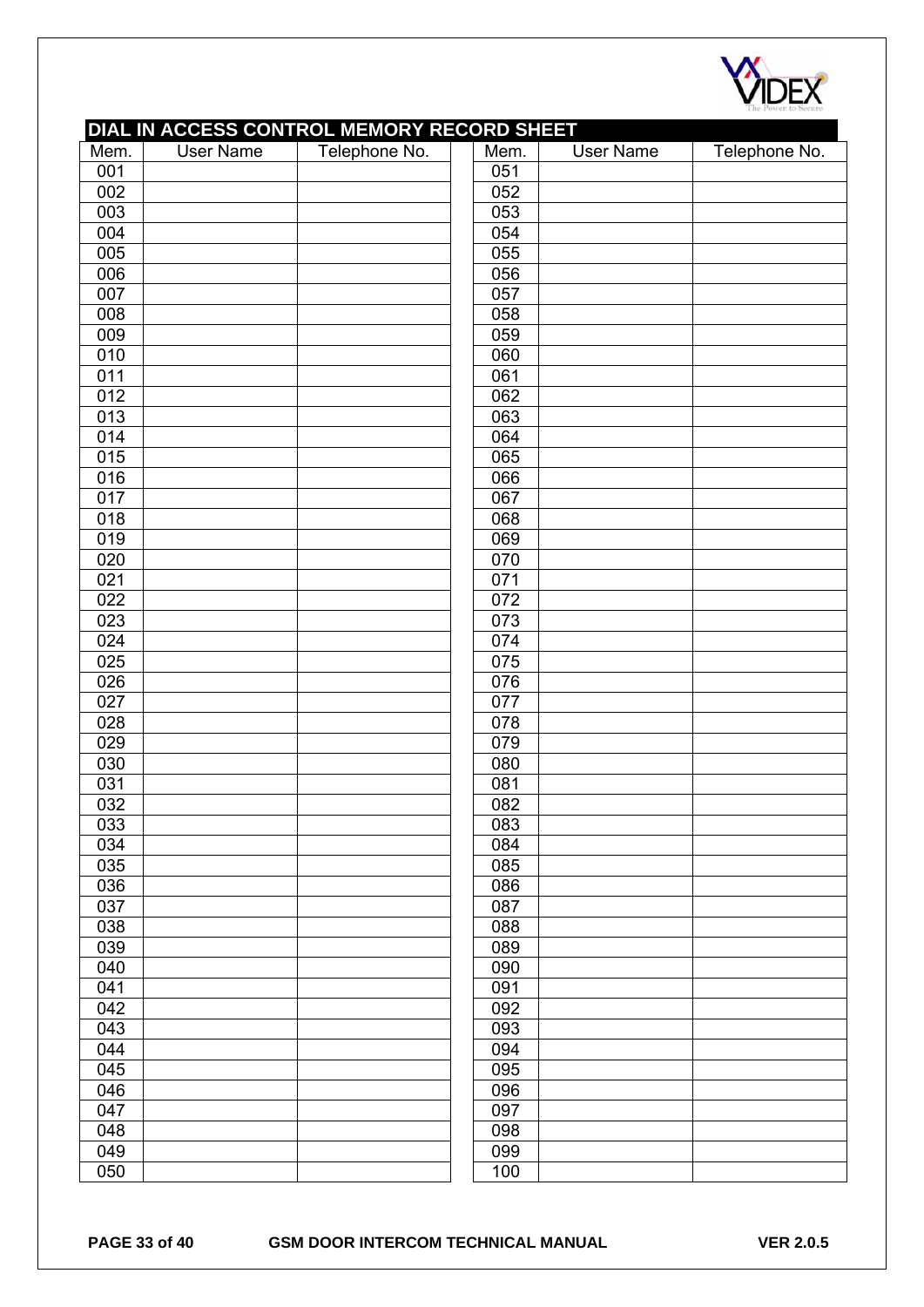

| 101               | 153              |
|-------------------|------------------|
| 102               | 154              |
| 103               | 155              |
| 104               | 156              |
| 105               | 157              |
| 106               | 158              |
| 107               | 159              |
| 108               | 160              |
| 109               | 161              |
| 110               | 162              |
| $\overline{111}$  | 163              |
| $\overline{112}$  | 164              |
| $\overline{113}$  | 165              |
| $\frac{114}{114}$ | 166              |
| 115               | 167              |
| 116               | 168              |
| 117               | 169              |
| 118               | 170              |
| 119               | 171              |
| 120               | 172              |
| 121               | 173              |
| 122               | 174              |
| 123               | 175              |
| 124               | 176              |
| 125               | 177              |
| 126               | 178              |
| 127               | 179              |
| 128               | 180              |
| 129               | 181              |
| 130               | 182              |
| 131               | 183              |
| $\overline{132}$  | 184              |
| 133               | $\overline{185}$ |
| 134               | 186              |
| 135               | 187              |
| 136               | 188              |
| $\overline{137}$  | 189              |
| 138               | 190              |
| 139               | 191              |
| 140               | 192              |
| $\overline{141}$  | 193              |
| $\overline{142}$  | 194              |
| $\overline{143}$  | $\overline{195}$ |
| 144               | 196              |
| 145               | 197              |
| 146               | 198              |
| 147               | 199              |
| 148               | 200              |
| 149               |                  |
|                   | 201<br>202       |
| 150               |                  |
| 151               | 203              |
| 152               | 204              |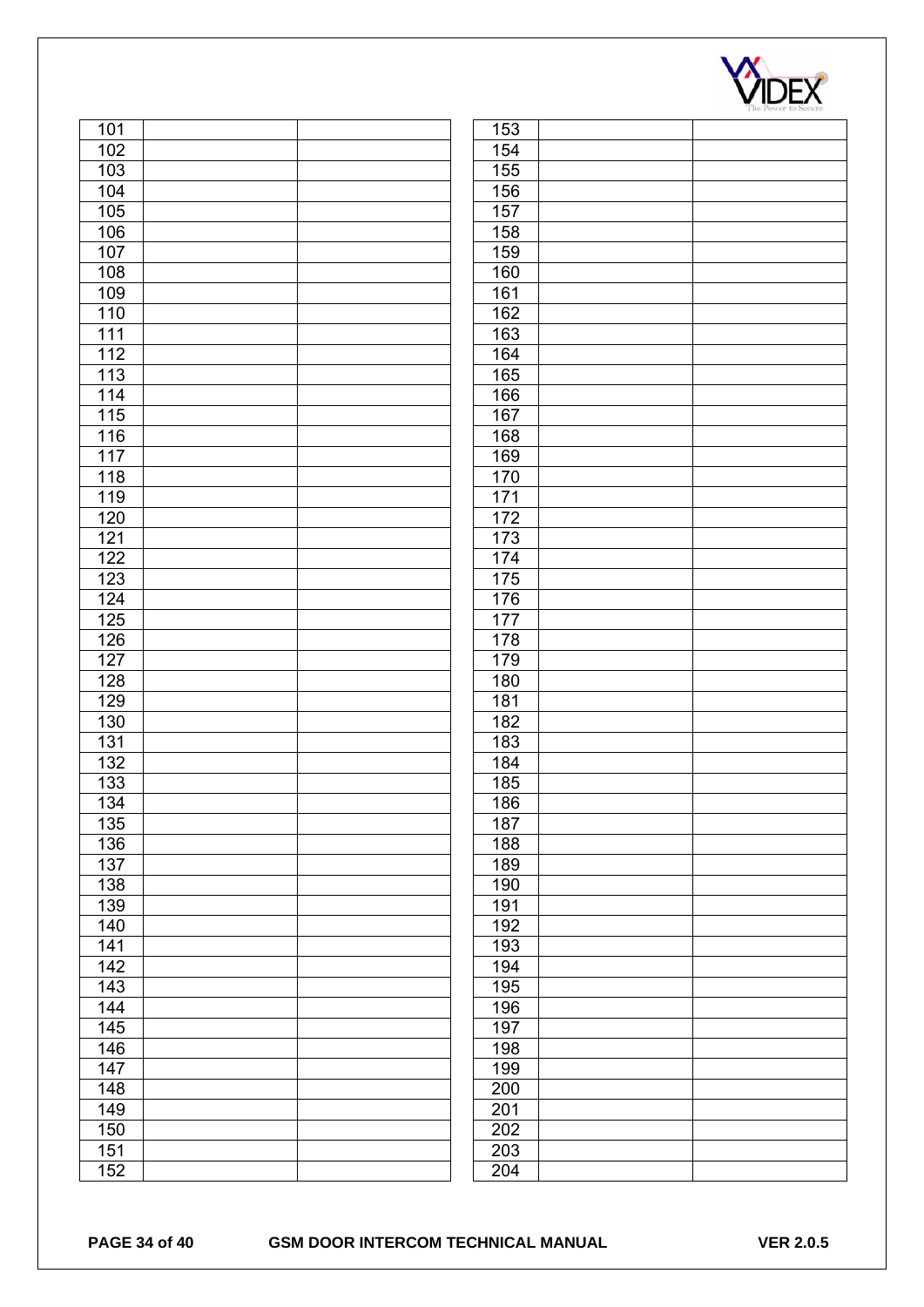

| 205 | 229 |
|-----|-----|
| 206 | 230 |
| 207 | 231 |
| 208 | 232 |
| 209 | 233 |
| 210 | 234 |
| 211 | 235 |
| 212 | 236 |
| 213 | 237 |
| 214 | 238 |
| 215 | 239 |
| 216 | 240 |
| 217 | 241 |
| 218 | 242 |
| 219 | 243 |
| 220 | 244 |
| 221 | 245 |
| 222 | 246 |
| 223 | 247 |
| 224 | 248 |
| 225 | 249 |
| 226 | 250 |
| 227 |     |
| 228 |     |

| 229 |  |
|-----|--|
| 230 |  |
| 231 |  |
| 232 |  |
| 233 |  |
| 234 |  |
| 235 |  |
| 236 |  |
| 237 |  |
| 238 |  |
| 239 |  |
| 240 |  |
| 241 |  |
| 242 |  |
| 243 |  |
| 244 |  |
| 245 |  |
| 246 |  |
| 247 |  |
| 248 |  |
| 249 |  |
| 250 |  |
|     |  |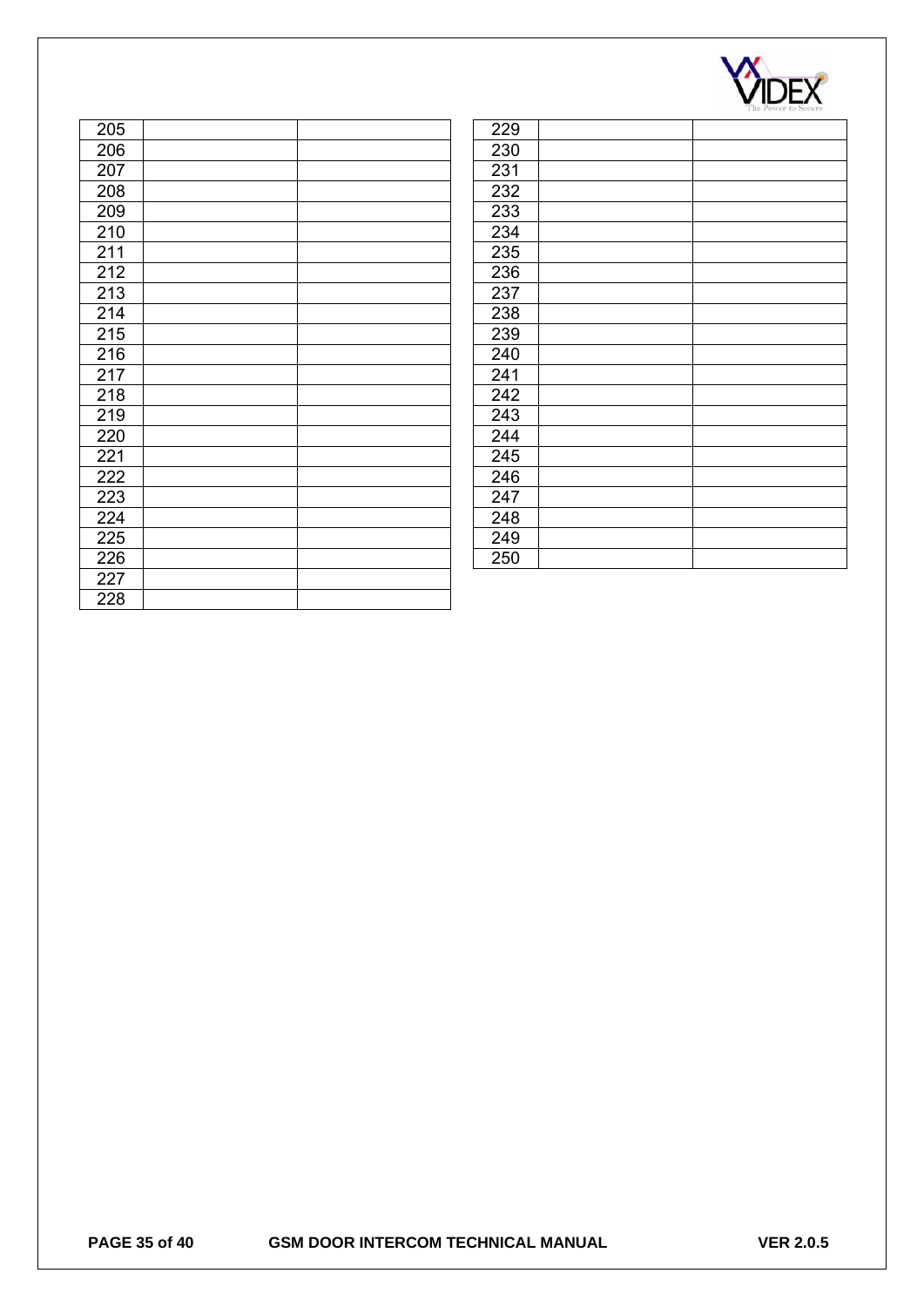

# **UNDERSTANDING THE BEEPS**

Functions and errors are indicated by beeps from the intercom panel. The following will help you understand the different beeps heard and what, if anything needs to be done in response to the beeps.

| None, this is normal<br>Short beeps at 1 second intervals<br>Relay or auxiliary output activated.<br>None, this is normal<br>Single short beep while the<br>A valid text message has been<br>system is in standby and not<br>received and processed<br>being used.<br>Two short beeps followed by a<br>Button pressed but no number<br>Program a telephone number for<br>long beep<br>stored<br>the button pressed.<br>Long beep followed by short beep<br>Invalid text message received.<br>If this has happened when<br>while the system is in standby.<br>sending one of the programming<br>text messages then check the<br>message for errors. These beeps |
|----------------------------------------------------------------------------------------------------------------------------------------------------------------------------------------------------------------------------------------------------------------------------------------------------------------------------------------------------------------------------------------------------------------------------------------------------------------------------------------------------------------------------------------------------------------------------------------------------------------------------------------------------------------|
|                                                                                                                                                                                                                                                                                                                                                                                                                                                                                                                                                                                                                                                                |
|                                                                                                                                                                                                                                                                                                                                                                                                                                                                                                                                                                                                                                                                |
|                                                                                                                                                                                                                                                                                                                                                                                                                                                                                                                                                                                                                                                                |
|                                                                                                                                                                                                                                                                                                                                                                                                                                                                                                                                                                                                                                                                |
|                                                                                                                                                                                                                                                                                                                                                                                                                                                                                                                                                                                                                                                                |
|                                                                                                                                                                                                                                                                                                                                                                                                                                                                                                                                                                                                                                                                |
|                                                                                                                                                                                                                                                                                                                                                                                                                                                                                                                                                                                                                                                                |
|                                                                                                                                                                                                                                                                                                                                                                                                                                                                                                                                                                                                                                                                |
|                                                                                                                                                                                                                                                                                                                                                                                                                                                                                                                                                                                                                                                                |
| will also be heard if the 4 digit                                                                                                                                                                                                                                                                                                                                                                                                                                                                                                                                                                                                                              |
| code in the text message is                                                                                                                                                                                                                                                                                                                                                                                                                                                                                                                                                                                                                                    |
| incorrect. If you are unsure of the                                                                                                                                                                                                                                                                                                                                                                                                                                                                                                                                                                                                                            |
| 4 digit code, try resetting it to                                                                                                                                                                                                                                                                                                                                                                                                                                                                                                                                                                                                                              |
| 1111.                                                                                                                                                                                                                                                                                                                                                                                                                                                                                                                                                                                                                                                          |
| None, this confirms the call has<br>Long beep followed by short beep<br>Manually ending a call by pressing                                                                                                                                                                                                                                                                                                                                                                                                                                                                                                                                                     |
| while the system is in use.<br>a call button<br>been cancelled. Another call can                                                                                                                                                                                                                                                                                                                                                                                                                                                                                                                                                                               |
| be placed if required.                                                                                                                                                                                                                                                                                                                                                                                                                                                                                                                                                                                                                                         |
| Not registered with a network<br>Leave it a short while to see if it<br>Four long beeps                                                                                                                                                                                                                                                                                                                                                                                                                                                                                                                                                                        |
| provider but still trying<br>manages to find the network. If the                                                                                                                                                                                                                                                                                                                                                                                                                                                                                                                                                                                               |
| beeps repeat every 30 seconds                                                                                                                                                                                                                                                                                                                                                                                                                                                                                                                                                                                                                                  |
| then try moving the antenna to a                                                                                                                                                                                                                                                                                                                                                                                                                                                                                                                                                                                                                               |
| better location or changing the                                                                                                                                                                                                                                                                                                                                                                                                                                                                                                                                                                                                                                |
| SIM to another network provider.                                                                                                                                                                                                                                                                                                                                                                                                                                                                                                                                                                                                                               |
| Six long beeps<br>Unknown registering problem<br>Try moving the antenna to a better                                                                                                                                                                                                                                                                                                                                                                                                                                                                                                                                                                            |
| location. Try changing the SIM                                                                                                                                                                                                                                                                                                                                                                                                                                                                                                                                                                                                                                 |
| card to another network provider.<br>This could happen if it registers to<br>Eight long beeps<br>Registered but roaming for a                                                                                                                                                                                                                                                                                                                                                                                                                                                                                                                                  |
| better network<br>another network instead of its                                                                                                                                                                                                                                                                                                                                                                                                                                                                                                                                                                                                               |
| primary one. This may result in                                                                                                                                                                                                                                                                                                                                                                                                                                                                                                                                                                                                                                |
| higher call charges. Try another                                                                                                                                                                                                                                                                                                                                                                                                                                                                                                                                                                                                                               |
| SIM provider for that area.                                                                                                                                                                                                                                                                                                                                                                                                                                                                                                                                                                                                                                    |
| Unable to see the SIM card<br>Check the SIM card is fitted<br>Single short beep every 10                                                                                                                                                                                                                                                                                                                                                                                                                                                                                                                                                                       |
| seconds after power up<br>correctly. Try removing the SIm                                                                                                                                                                                                                                                                                                                                                                                                                                                                                                                                                                                                      |
| card, cleaning and fitting again.                                                                                                                                                                                                                                                                                                                                                                                                                                                                                                                                                                                                                              |
| Try a different SIM card.                                                                                                                                                                                                                                                                                                                                                                                                                                                                                                                                                                                                                                      |
| This may be the required setup<br>Short beep, long beep repeated 3<br>Call button pressed and either the                                                                                                                                                                                                                                                                                                                                                                                                                                                                                                                                                       |
| call is on divert to master or it is<br>but if it's not then either change<br>times                                                                                                                                                                                                                                                                                                                                                                                                                                                                                                                                                                            |
| outside the time set in the time<br>the time band times, store a                                                                                                                                                                                                                                                                                                                                                                                                                                                                                                                                                                                               |
| band and there is no master<br>master number to divert the calls                                                                                                                                                                                                                                                                                                                                                                                                                                                                                                                                                                                               |
| number stored.<br>to or open the switch between AO                                                                                                                                                                                                                                                                                                                                                                                                                                                                                                                                                                                                             |
| & G used to switch the calls into<br>divert mode.                                                                                                                                                                                                                                                                                                                                                                                                                                                                                                                                                                                                              |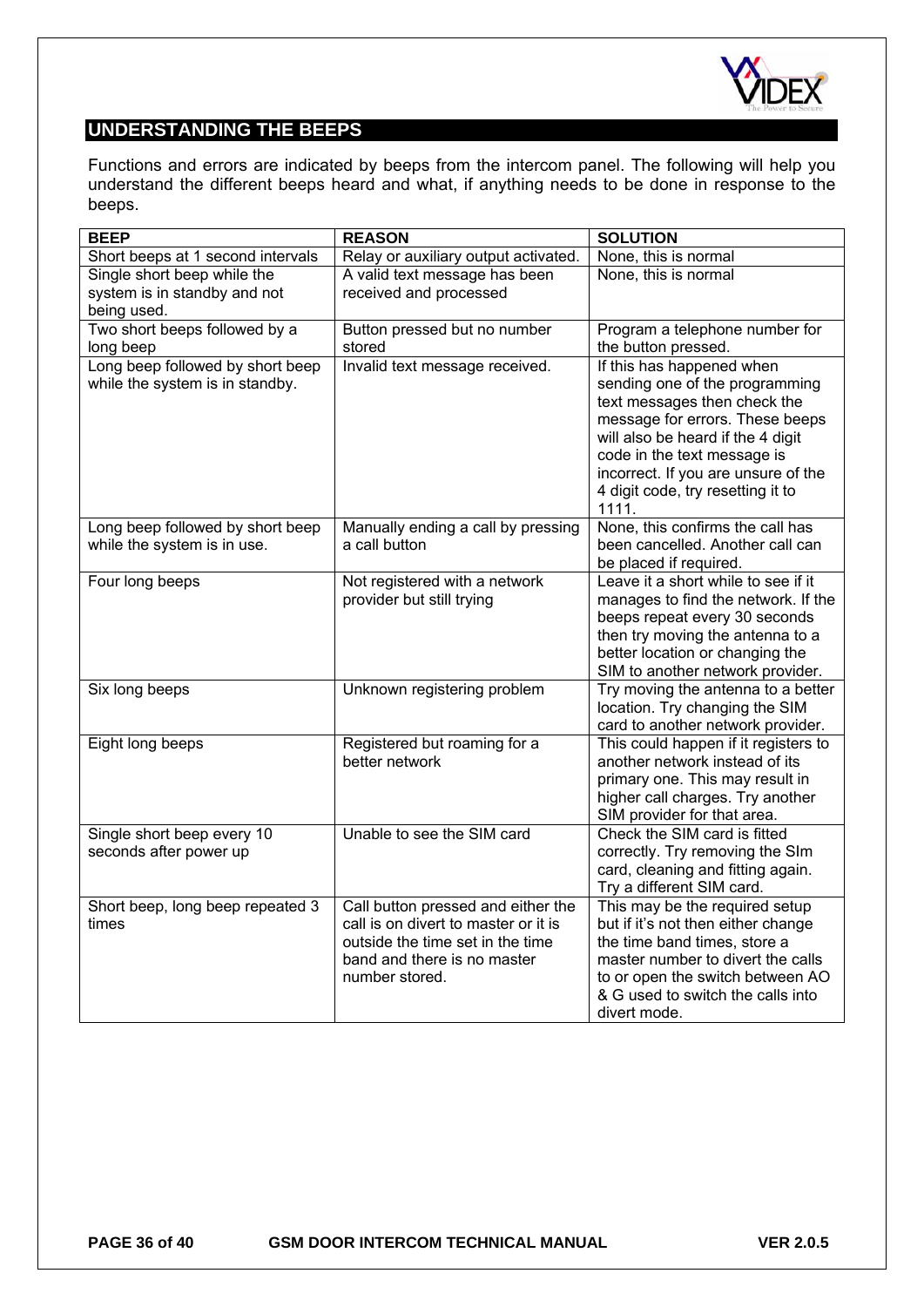

# **TROUBLE SHOOTING**

| <b>SYMPTOM</b>                                                                                                                       | <b>TEST</b>                                                                                                                                                                                                                                                                                                                                               |
|--------------------------------------------------------------------------------------------------------------------------------------|-----------------------------------------------------------------------------------------------------------------------------------------------------------------------------------------------------------------------------------------------------------------------------------------------------------------------------------------------------------|
| Interference on the speech                                                                                                           | Check the signal strength '1111SIG?'. If the signal strength<br>is to low the GSM module which increase it's power to<br>compensate causing interference with the speech circuits.<br>Try relocating the antenna or using a more powerful or<br>directional antenna.                                                                                      |
|                                                                                                                                      | Ensure the antenna cables are not running close to the<br>power supply cables or the microphone wires inside the<br>intercom panel                                                                                                                                                                                                                        |
|                                                                                                                                      | Try a different SIM card from a different service provider as<br>they may have better coverage in that area.                                                                                                                                                                                                                                              |
| The intercom panel repeatedly beeps twice<br>and the name plate back light of the module<br>(Not additional button modules) does not | Check the power supply is of adequate voltage as show<br>earlier in this manual and that the jumper JP1 is in the<br>correct position.                                                                                                                                                                                                                    |
| illuminate.                                                                                                                          | Try a full reset as shown earlier in the manual (Powering<br>up with C2 & PTE shorted).                                                                                                                                                                                                                                                                   |
|                                                                                                                                      | Try a different SIM card.                                                                                                                                                                                                                                                                                                                                 |
|                                                                                                                                      | Intercom module may have a fault.                                                                                                                                                                                                                                                                                                                         |
| A long beep is heard when I press a button.                                                                                          | No telephone number setup for that button. Check the<br>programming.                                                                                                                                                                                                                                                                                      |
|                                                                                                                                      | Check the SIM card is fitted correctly.                                                                                                                                                                                                                                                                                                                   |
| The intercom panel does not respond to<br>SMS messages                                                                               | Check the SIM card has a SMS service centre number<br>stored. This will require putting the SIM card into a mobile<br>phone to check. Contact the SIM card provider if you are<br>not sure.<br>Check the number you are sending the message to is                                                                                                         |
|                                                                                                                                      | correct (The number of the SIM card in the intercom panel<br>After sending a SM to the intercom panel. Listen for a<br>single short beep from the Intercom panel. This will<br>indicate that the message was received and understood. If<br>a long beep is heard it indicates the message was either<br>not understood or the 4 digit code was incorrect. |
|                                                                                                                                      | Try resetting the 4 digit code to 1111 as shown earlier in<br>this manual (Powering up with C1 & PTE shorted).                                                                                                                                                                                                                                            |
| The call keeps dropping out                                                                                                          | Increase the call time in programming.                                                                                                                                                                                                                                                                                                                    |
|                                                                                                                                      | Check the signal strength and if necessary, move or<br>change the antenna or try a different SIM card provider.                                                                                                                                                                                                                                           |
| Speech echoes and feeds back                                                                                                         | Try lowering the speaker volume using jumpers JP2 & JP3                                                                                                                                                                                                                                                                                                   |
|                                                                                                                                      | Try adjusting the volume using the programmable settings<br>during a call<br>Check the microphone is fitted correctly in the intercom                                                                                                                                                                                                                     |
|                                                                                                                                      | panel and that the mic hole is not blocked in any way.                                                                                                                                                                                                                                                                                                    |
| ERROR message returned in SMS when<br>programming or no SMS returned at all<br>even though a ? was included at the end of            | Check over the message sent again and compare it with<br>the examples in the manual.<br>Common errors include:-                                                                                                                                                                                                                                           |
| the message sent.                                                                                                                    | 1. Using two apostrophe marks side by side instead of ".<br>Note that these look the same in the message. An easy<br>way to see if this is the problem is to move the cursor<br>along in the message and if the cursor can get between<br>the two "then it is not the connect character used.                                                             |
|                                                                                                                                      | 2. Lower case letters instead of upper case. For example<br>using stn when STN should be used.                                                                                                                                                                                                                                                            |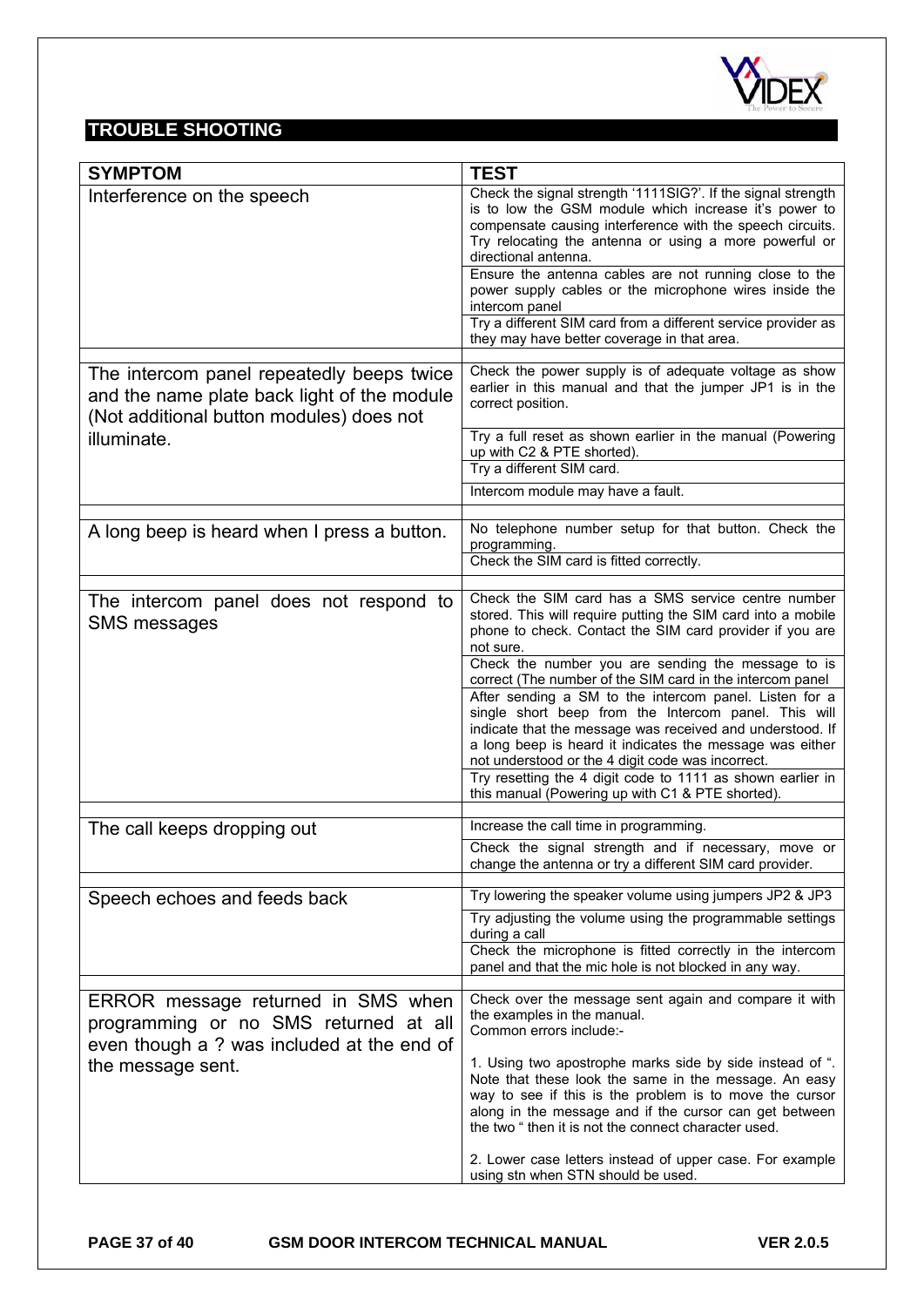

**Enfora certifies that the Enfora Enabler IIG TM MHz GSM Radio Module FCC ID: MIVMLG0208) complies with the RF hazard requirements applicable to broadband PCS equipment operating under the authority of 47 CFR Part 22 or Part 24, Subpart E of the FCC Rules and Regulations.** 

**This certificate is contingent upon installation, operation and use of the Enabler IIG module and its host product in accordance with all instructions provided to both EOM and end used. When installed and operated in a manner consistent with the instructions provided, the Enfora Enabler IIG module meets maximum permissible exposure (MPE) limits for general population/uncontrolled exposure at defined in section 1.1310 of the FCC Rules and Regulations.** 

# **WARNING**

**To comply with FCC RF exposure requirements, a separation distance of 20cm (7.87") or more must be maintained between the antenna of this product and all persons** 

**Separate FCC approval for this product is not required as it will be classed as a fixed installation.** 

# **THIS PRODUCT IS NOT DESIGNED TO BE USED AS AN EMERGENCY CALL POINT**

*The product is CE marked demonstrating its conformity and is for distribution within all member states of the EU with no restrictions. This product follows the provisions of the European Directives 89/336/EEC & 92/31/EEC (EMC), 73/23/EEC (LVD) and 93/68/EEC (CE marking).*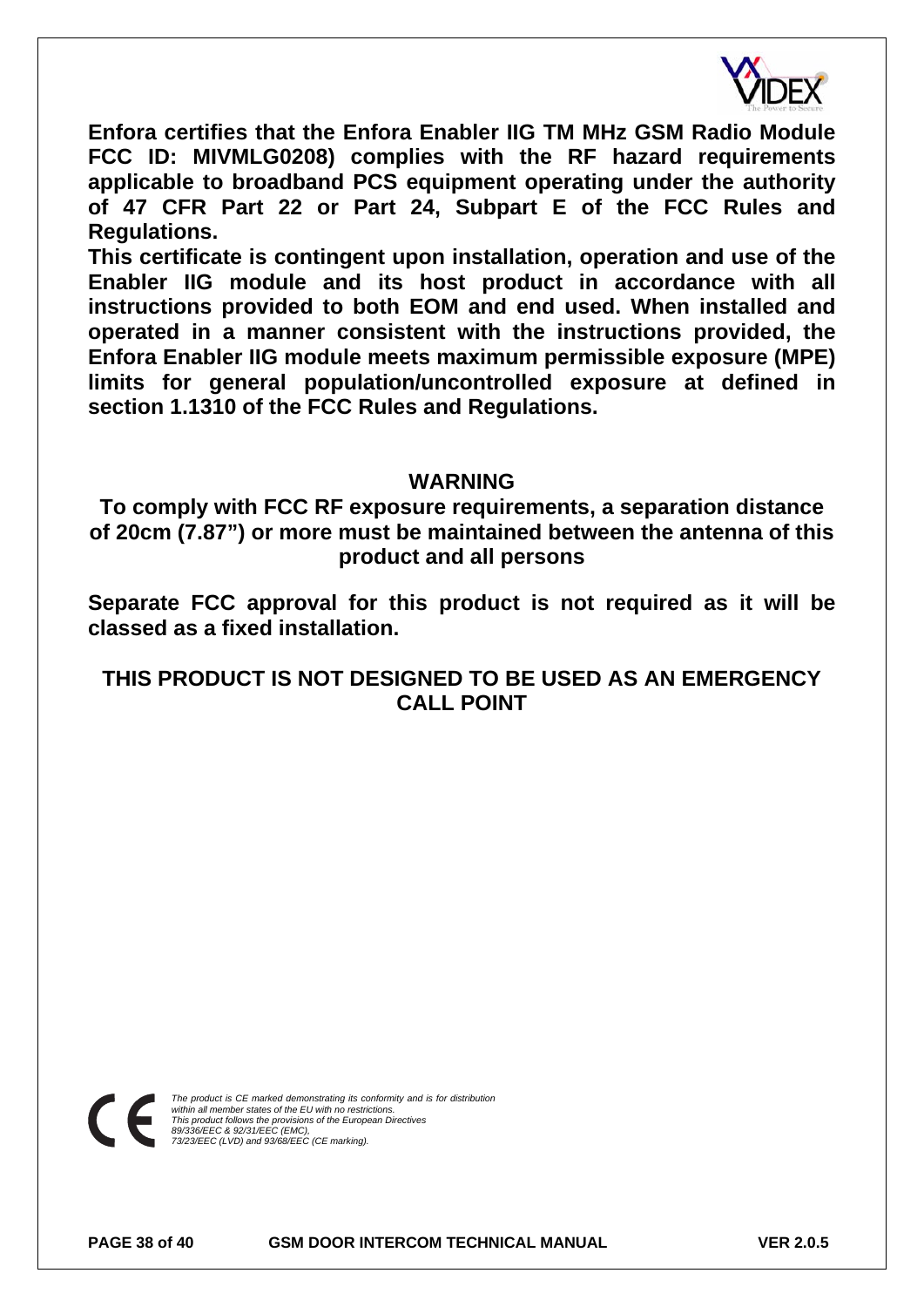

| <b>Date</b> | <b>Software Version</b> | <b>Revision</b>                                                                                                                                                                                                                                                                                                                                                                                                                                                                                                                                                        |
|-------------|-------------------------|------------------------------------------------------------------------------------------------------------------------------------------------------------------------------------------------------------------------------------------------------------------------------------------------------------------------------------------------------------------------------------------------------------------------------------------------------------------------------------------------------------------------------------------------------------------------|
| 16/07/2010  | GSM1.0.2                | Launch of 4810N                                                                                                                                                                                                                                                                                                                                                                                                                                                                                                                                                        |
| 08/10/2010  | GSM1.0.3                | Altered dial in to open routine to allow numbers as<br>short as 6 digits activate the relay (Previously<br>numbers were required to be 10 digits or more). Now<br>only checks a maximum of the last 8 digits of any<br>number.<br>Improved call end routine, now if a called number is<br>busy, not answered and there is no divert number<br>stored the call will end immediately. Previously the<br>call would still run for the programmed call time.                                                                                                               |
| 16/06/2011  | GSM1.0.4                | Added the following new facilities:-<br>1. Lost connection recovery routine to dial divert<br>number if no carrier detected on primary<br>number.<br>2. Time band added to disable/divert call buttons<br>to the master telephone number<br>3. Time/Date check facility via SMS<br>4. 2 new modes of operation for the AO terminal<br>to allow the following new functions.<br>5. Optionally divert calls to the master number<br>6. Check the status of a door/gate<br>7. Improved speech volumes<br>8. Allow silent dialling feature<br>9. Extended diverts feature. |